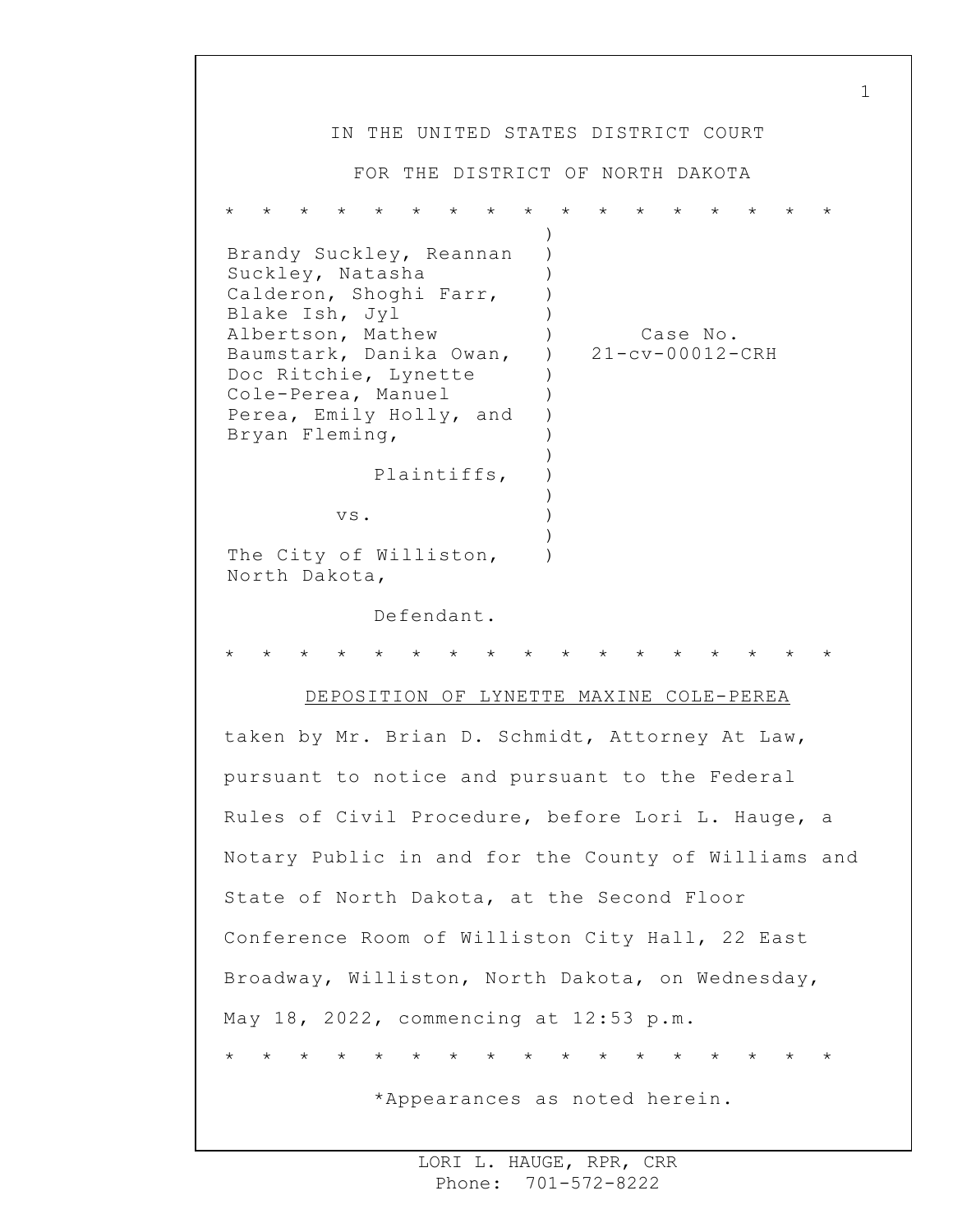A P P E A R A N C E S MR. V. GENE SUMMERLIN, Attorney At Law, and MS. AMANDA L. WALL, Attorney At Law, of Husch Blackwell LLP, 13330 California Street, Suite 200, Omaha, Nebraska, appeared as counsel for and on behalf of the Plaintiffs. MR. BRIAN D. SCHMIDT, Attorney At Law, of Smith Porsborg Schweigert Armstrong Moldenhauer & Smith, 122 East Broadway Avenue, P.O. Box 460, Bismarck, North Dakota, appeared as counsel for and on behalf of the Defendant. ALSO APPEARING: MS. LYNETTE MAXINE COLE-PEREA, Deponent.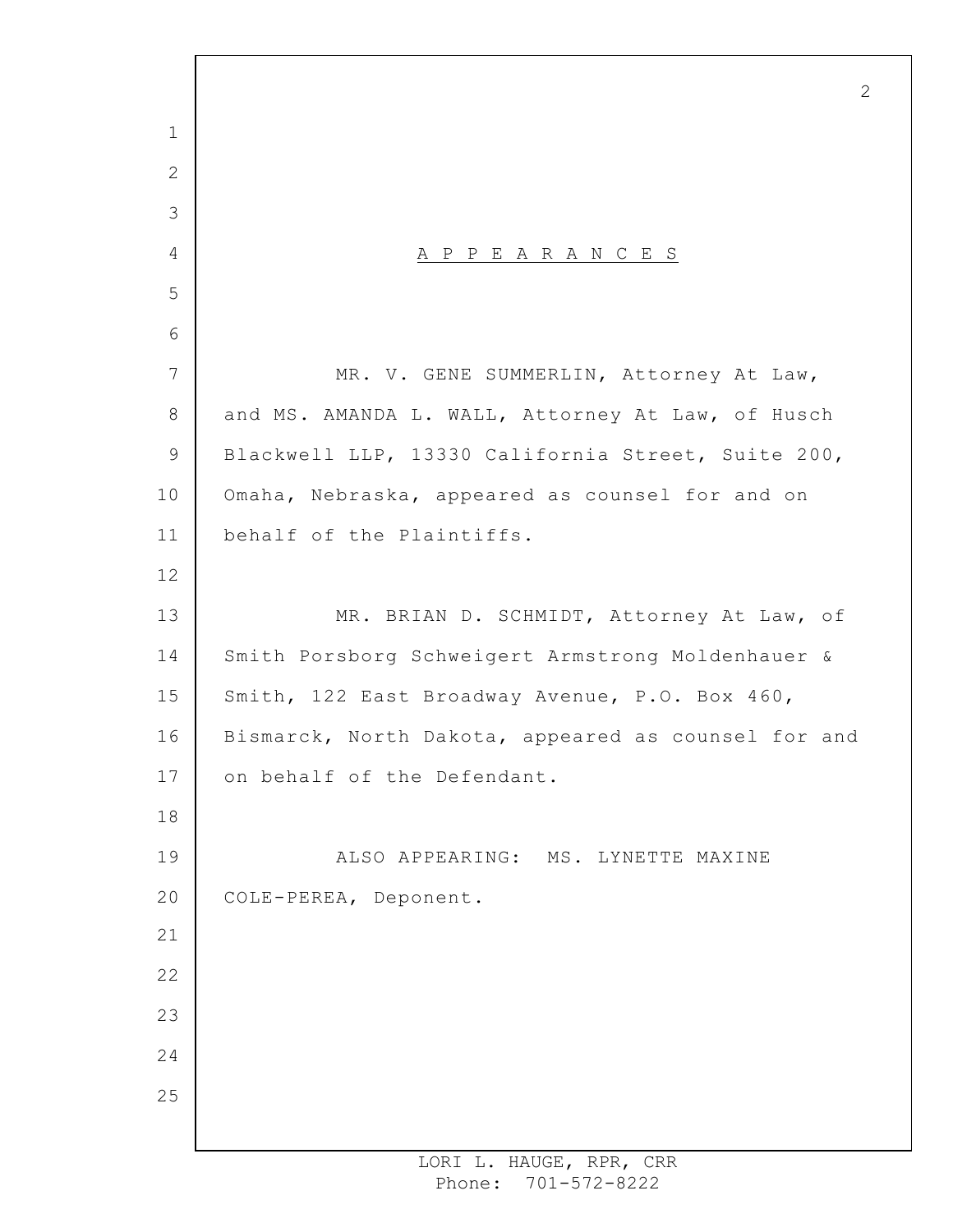| $\mathbf{1}$ | TABLE OF CONTENTS                                         |
|--------------|-----------------------------------------------------------|
| $\mathbf{2}$ |                                                           |
| 3            | LYNETTE MAXINE COLE-PEREA                                 |
| 4            | Examination by Mr. Schmidt  Page<br>$\overline{4}$        |
| 5            | Examination by Mr. Summerlin  Page<br>43                  |
| 6            | Examination by Mr. Schmidt  Page<br>47                    |
| 7            |                                                           |
| 8            |                                                           |
| 9            |                                                           |
| 10           |                                                           |
| 11           |                                                           |
| 12           | EXHIBITS                                                  |
| 13           | No. Description<br>Marked Identified                      |
| 14           | October 17, 2019,<br>1<br>Williston Police                |
| 15           | Department Incident<br>Report, City 4779-4789<br>22<br>22 |
| 16           | $\mathbf{2}^{\mathsf{I}}$<br>November 9, 2019,            |
| 17           | Williston Police<br>Department Incident                   |
| 18           | 33<br>33<br>Report, City 1033-1034                        |
| 19           |                                                           |
| 20           |                                                           |
| 21           |                                                           |
| 22           |                                                           |
| 23           |                                                           |
| 24           | Certificate of Deponent  Page<br>51                       |
| 25           | Certificate of Court Reporter  Page<br>52                 |
|              |                                                           |

 $\Gamma$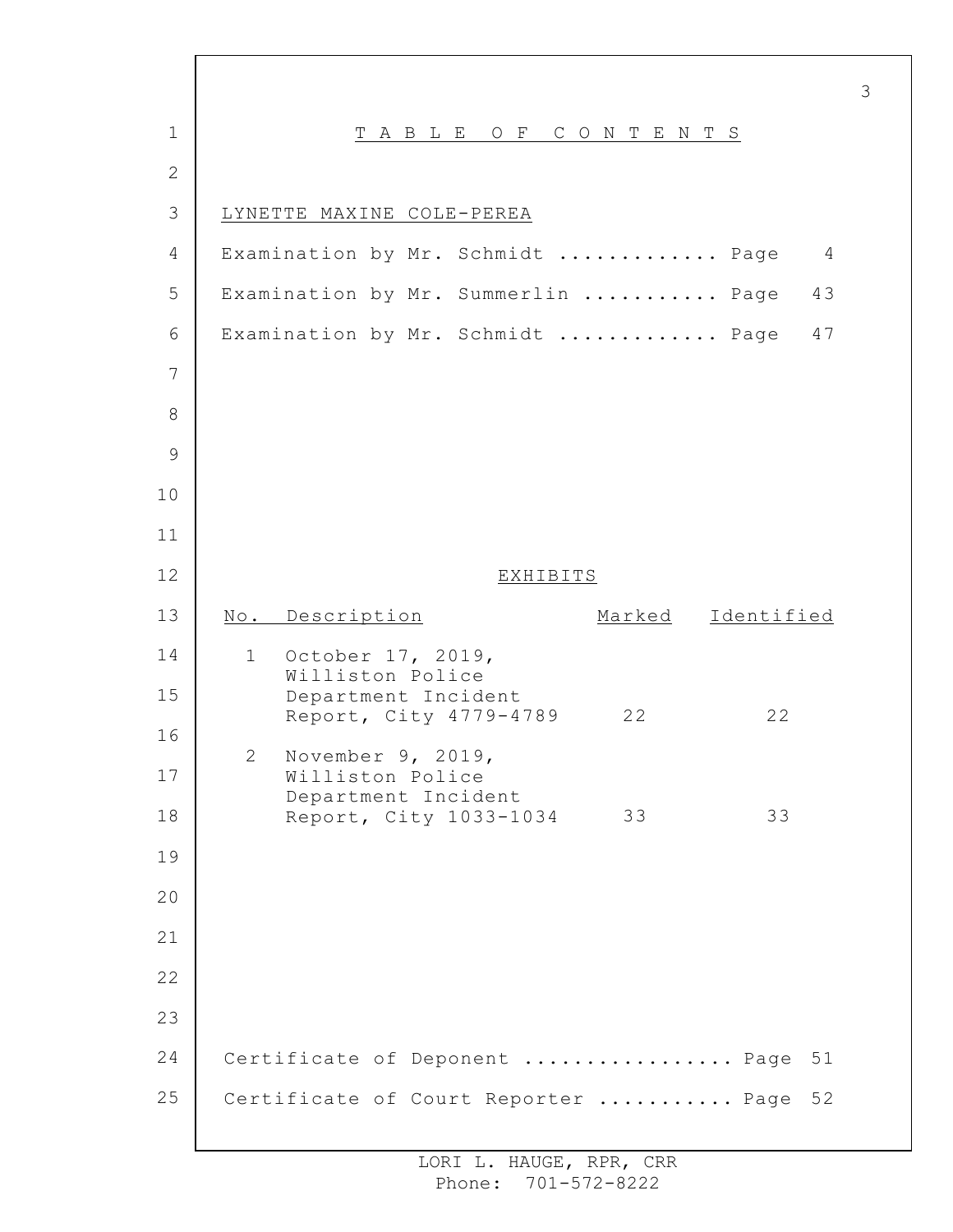1 2 3 4 5 6 7 8 9 10 11 12 13 14 15 16 17 18 19 20 21 22 23 24 25 (The proceedings commenced at 12:53 p.m.) Whereupon, LYNETTE MAXINE COLE-PEREA, called as a witness by the defendant, after having been first duly sworn, was examined and testified as follows: EXAMINATION BY MR. SCHMIDT: Q. Can you please state your name. A. Full name? Okay. Q. Full name. A. Okay. Lynette Maxine Cole-Perea. Q. Good afternoon. Do you mind if I call you Lynette, or do you prefer -- A. That's fine. Q. Okay. Good afternoon, Lynette. My name is Brian Schmidt. I represent the City of Williston in this federal lawsuit that you're a named plaintiff in. A. Okay. Q. Do you understand that? A. Yes, I do. Q. And that's what we're here to talk about today.

4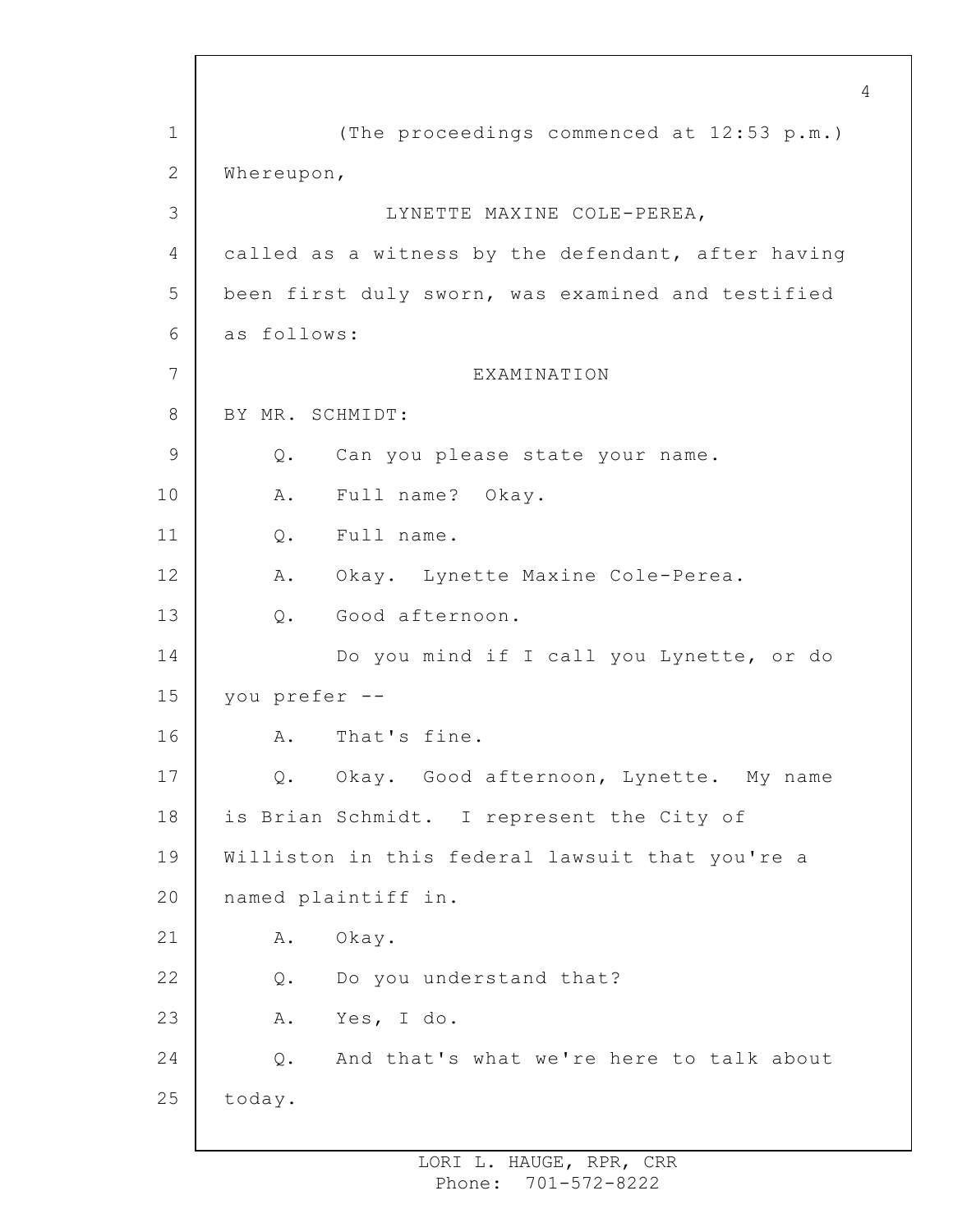1 2 3 4 5 6 7 8 9 10 11 12 13 14 15 16 17 18 19 20 21 22 23 24 25 5 A. Okay. Q. Okay? Have you ever had your deposition taken before? A. No. Q. Okay. I'm just going to go through a -- a few ground rules. I'm sure your attorney's talked to you about this beforehand, but just a couple things to make it easy for us today. A. Okay. Q. Okay? First rule is just wait till I'm done with my question before you give your answer, because the court reporter is sitting over there, and she's going to write down everything -- A. Right. Q. -- that's said today, and that's a perfect example right there. A. Right. Q. Okay. So she can't write it down if we're talking at the same time. Do you understand? A. Yes, I do. Q. Okay. And when I ask a question, if I don't understand the answer, I may ask you to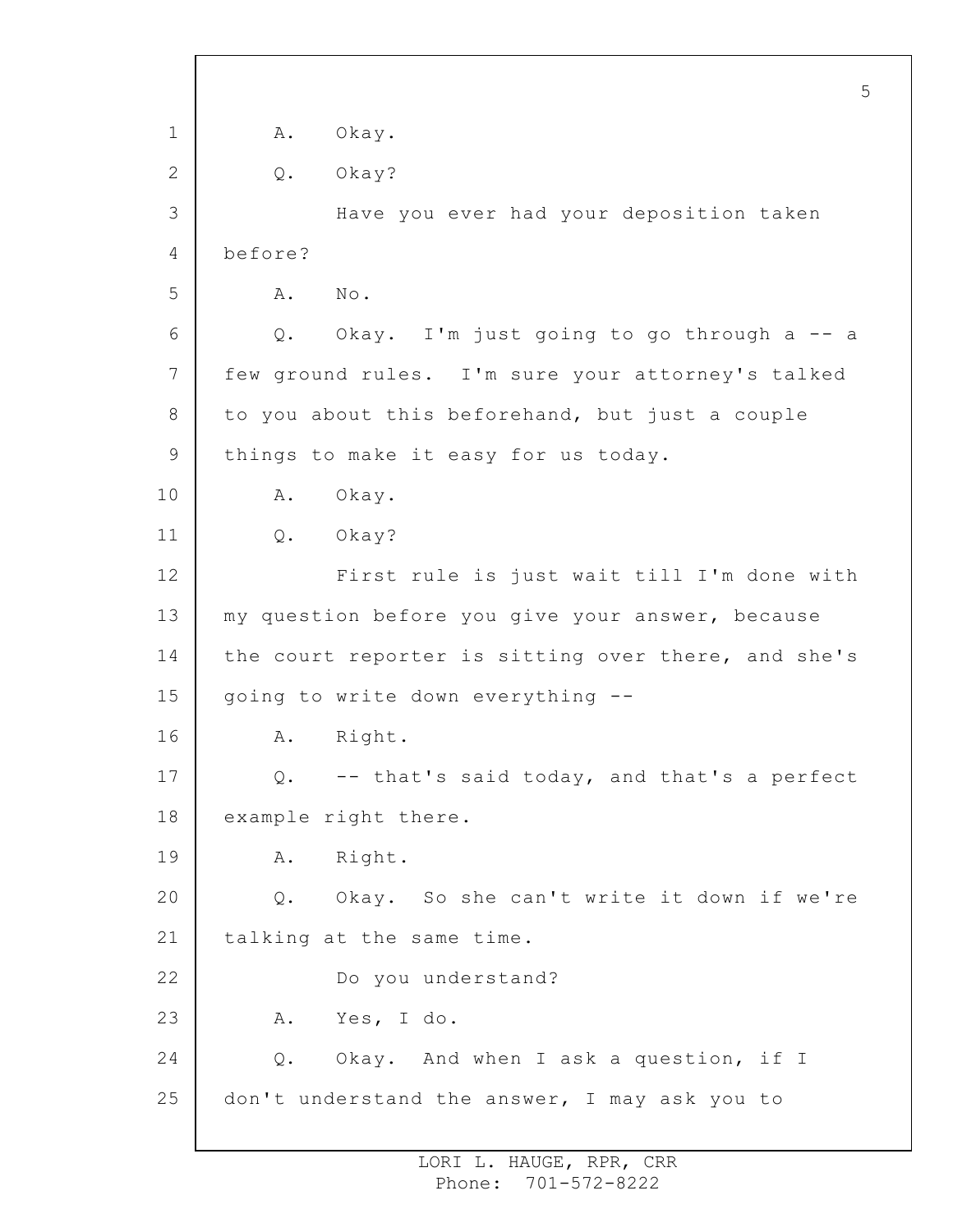1 2 3 4 5 6 7 8 9 10 11 12 13 14 15 16 17 18 19 20 21 22 23 24 25 6 repeat it just so it's clear on the record. I'm not doing it to be rude. I'm just doing it so at the end of the day when we look at the transcript, we know what was said. Make sense? A. Mm-hmm. Yes. Q. Okay. I don't think we're going to go terribly long today, but if at some point you need a break for any reason, I'm just going to ask that you finish answering a question if there's one pending, but otherwise--this isn't a marathon; this isn't an endurance test--you can -- you can take a couple minutes, and you can get up and walk around. Okay? A. Okay. Q. So Ms. -- or, Lynette -- A. Yes. MR. SCHMIDT: Yeah, this pen does work. MR. SUMMERLIN: I was like, "Do you want one?" BY MR. SCHMIDT:  $0.$  So  $-$ MR. SCHMIDT: And this might be getting right into one of the issues that we were talking about. MR. SUMMERLIN: Okay.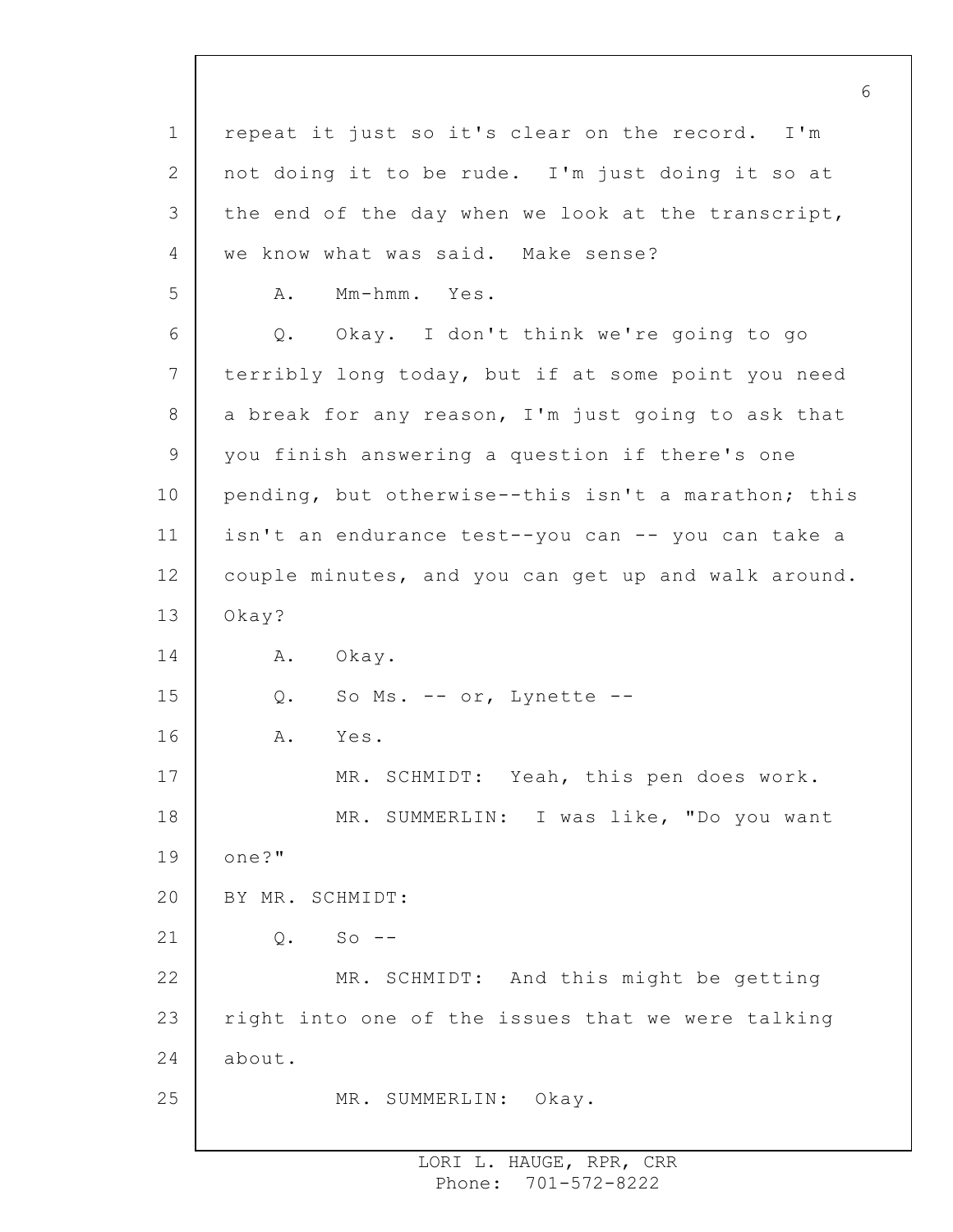1 2 3 4 5 6 7 8 9 10 11 12 13 14 15 16 17 18 19 20 21 22 23 24 25 MR. SCHMIDT: And--I don't know--Gene, maybe you want to summarize the agreement that  $we$   $-$ MR. SUMMERLIN: Yeah. So --MR. SCHMIDT: -- for the issue we talked about prior to this? MR. SUMMERLIN: -- there may be questions during the deposition that ask about the location of dogs that potentially could be subject to the ordinance, and we've agreed that for the purposes of this definit -- deposition, we will designate those portions of the deposition as confidential and attorneys' eyes only until the parties agree that that information no longer needs to be held as confidential and attorneys' eyes only. Is that accurate? MR. SCHMIDT: Yes. MR. SUMMERLIN: Okay. MR. SCHMIDT: I think so. THE DEPONENT: Okay. (Confidential portion redacted in a separate transcript.) BY MR. SCHMIDT: Q. What's your current address? A. Oh. Current address, 1837 Fifth Avenue

> LORI L. HAUGE, RPR, CRR Phone: 701-572-8222 **CONFIDENTIAL - ATTORNEYS' EYES ONLY**

7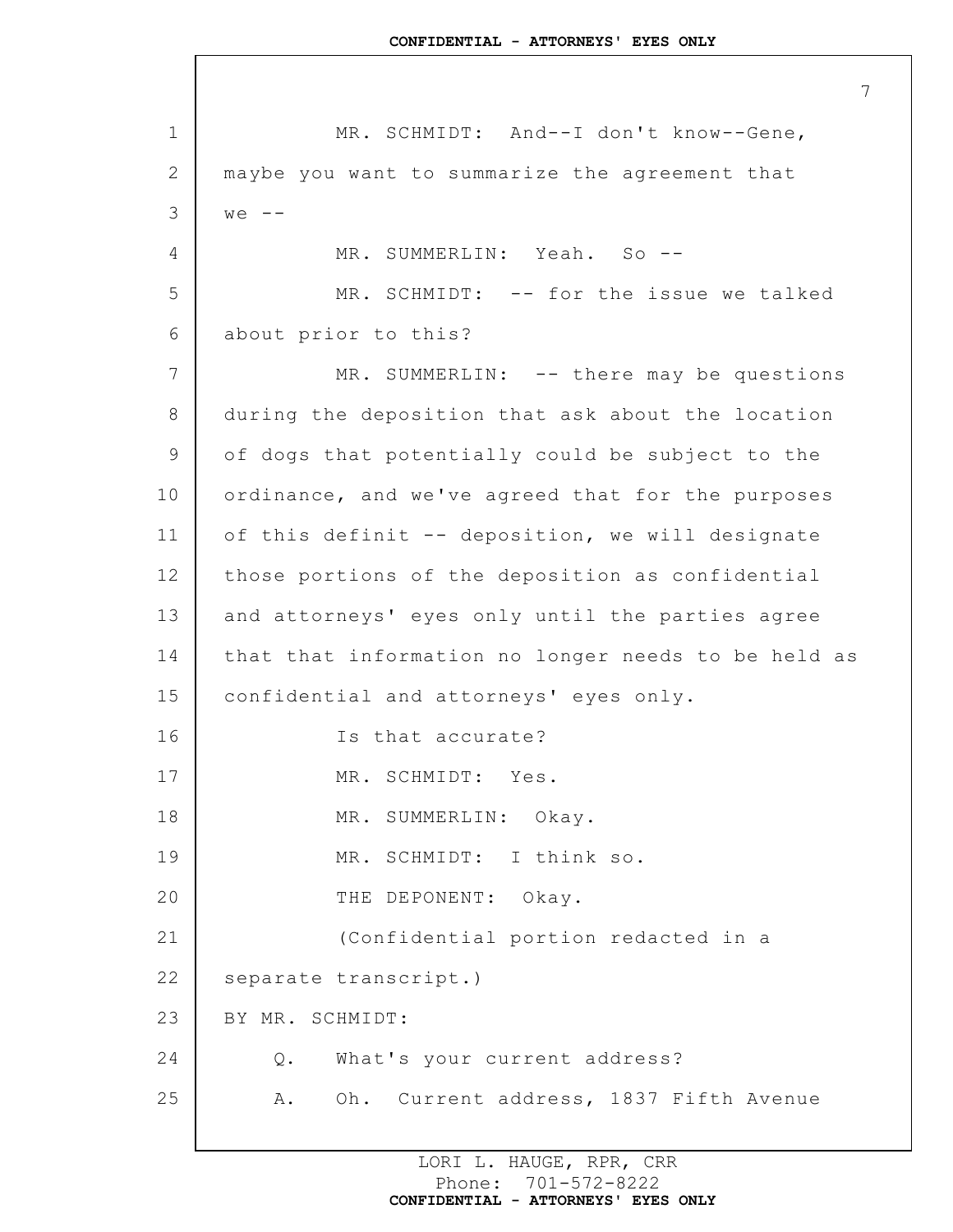1 2 3 4 5 6 7 8 9 10 11 12 13 14 15 16 17 18 19 20 21 22 23 24 25 8 West, Number 39, Williston, North Dakota 58801. Q. Very thorough answer. A. Thank you. Q. Where were you at before you moved to the 1837 Fifth Avenue? A. It used to be called Century Apartments, and I think the address is still on my license. I -- it's right here. I can look at it. It was -- Q. Was it in the city of Williston? A. Yes, it was. It was just on -- it was 1710 Sixteenth Avenue West, Apartment 809, Williston 58801. Q. And is your current residence -- is that an apartment or --  $A.$  It's  $Q.$  -- a house? A. It's a townhome. Q. Do you currently have any dogs? A. I do. Q. How many? A. Two. Q. Okay. Do you know what their breeds are? MR. SUMMERLIN: So let's -- shall we designate -- from this point forward -- well, let -- let's go back to the address forward,

> LORI L. HAUGE, RPR, CRR Phone: 701-572-8222 **CONFIDENTIAL - ATTORNEYS' EYES ONLY**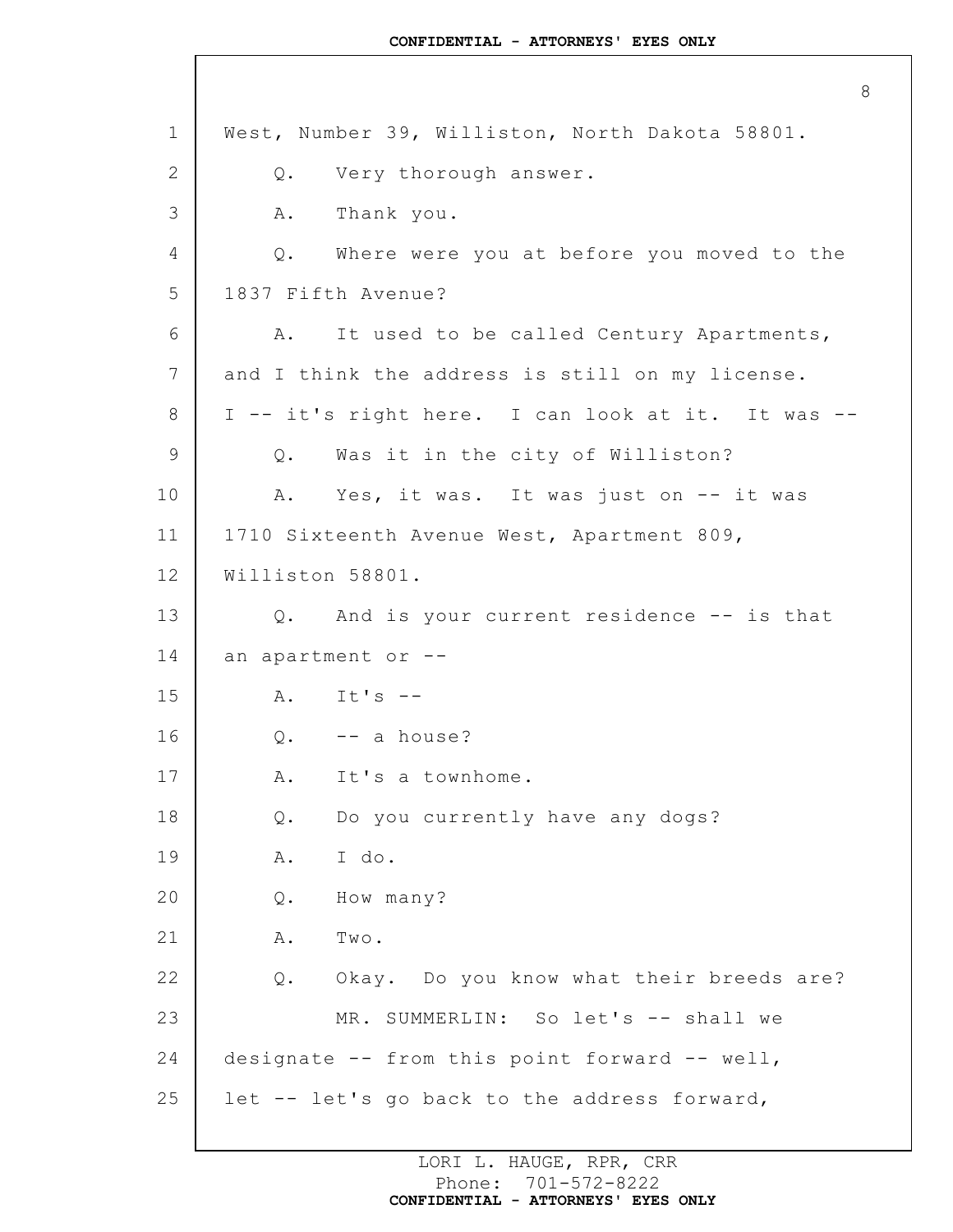1 2 3 4 5 6 7 8 9 10 11 12 13 14 15 16 17 18 19 20 21 22 23 24 25 9 designating as confidential, attorneys' eyes only, and we'll inform you -- or you can inform the court reporter when you're through with those questions. MR. SCHMIDT: Okay. MR. SUMMERLIN: Is that agreeable? MR. SCHMIDT: Yes. BY MR. SCHMIDT: Q. Do you know what the breeds of your dogs are? A. If I have to -- not any other way other than just looking at them, and if I have to guess, I have an 11-year-old chiweenie. Q. Okay. A. He's about ten pounds. And then I have Raw-Koe, who I believe is--sorry. Sorry--an American Staffordshire. Q. Yep. How long have you had Raw-Koe? A. Oh, let me think. This will be three and a half years. Q. And Raw-Koe, is that the -- the dog that's -- you reference in the Complaint -- A. Yes. Q. -- in this litigation? A. Yes.

> LORI L. HAUGE, RPR, CRR Phone: 701-572-8222 **CONFIDENTIAL - ATTORNEYS' EYES ONLY**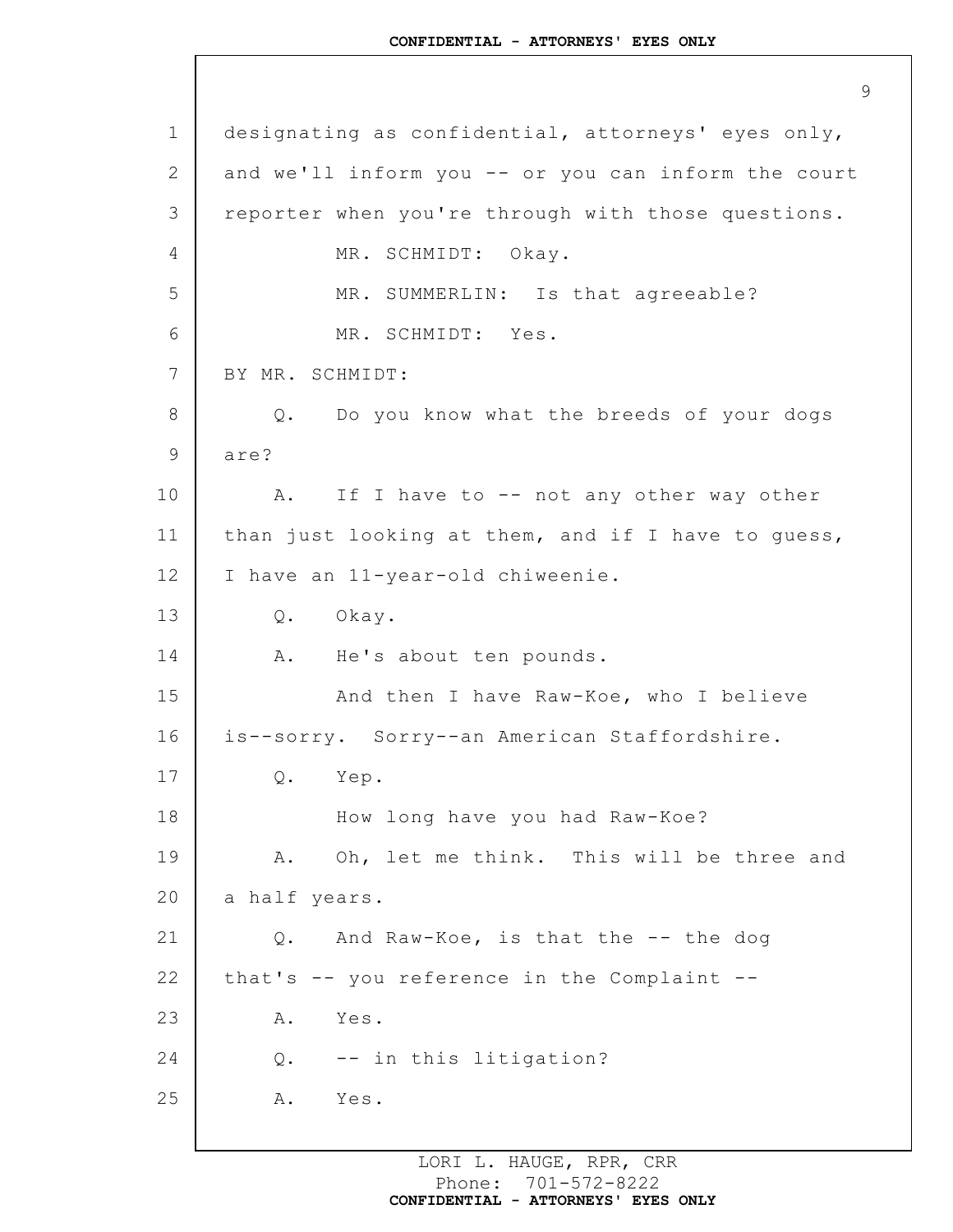1 2 3 4 5 6 7 8 9 10 11 12 13 14 15 16 17 18 19 20 21 22 23 24 25 Q. Okay. So it's the same dog that you've had since the beginning of this litigation against the City -- A. Yes. Q. -- is that correct? A. Yes, it is. (End of confidential portion.) BY MR. SCHMIDT: Q. Okay. How did you get involved in this litigation? I know it's a broad question, but I'm just curious. A. Jyl Albertson. Q. Okay. Do you know Jyl personally? A. I do. Q. Did you know her before this litigation -- A. No. Q. -- started? MR. SUMMERLIN: Can I stop here? MR. SCHMIDT: Yes. MR. SUMMERLIN: Are you kind of done with location of dog? Do you want to -- MR. SCHMIDT: Yeah, I think -- yeah, I think I'm done with location of dog -- MR. SUMMERLIN: Okay. MR. SCHMIDT: -- and all that.

> LORI L. HAUGE, RPR, CRR Phone: 701-572-8222 **CONFIDENTIAL - ATTORNEYS' EYES ONLY**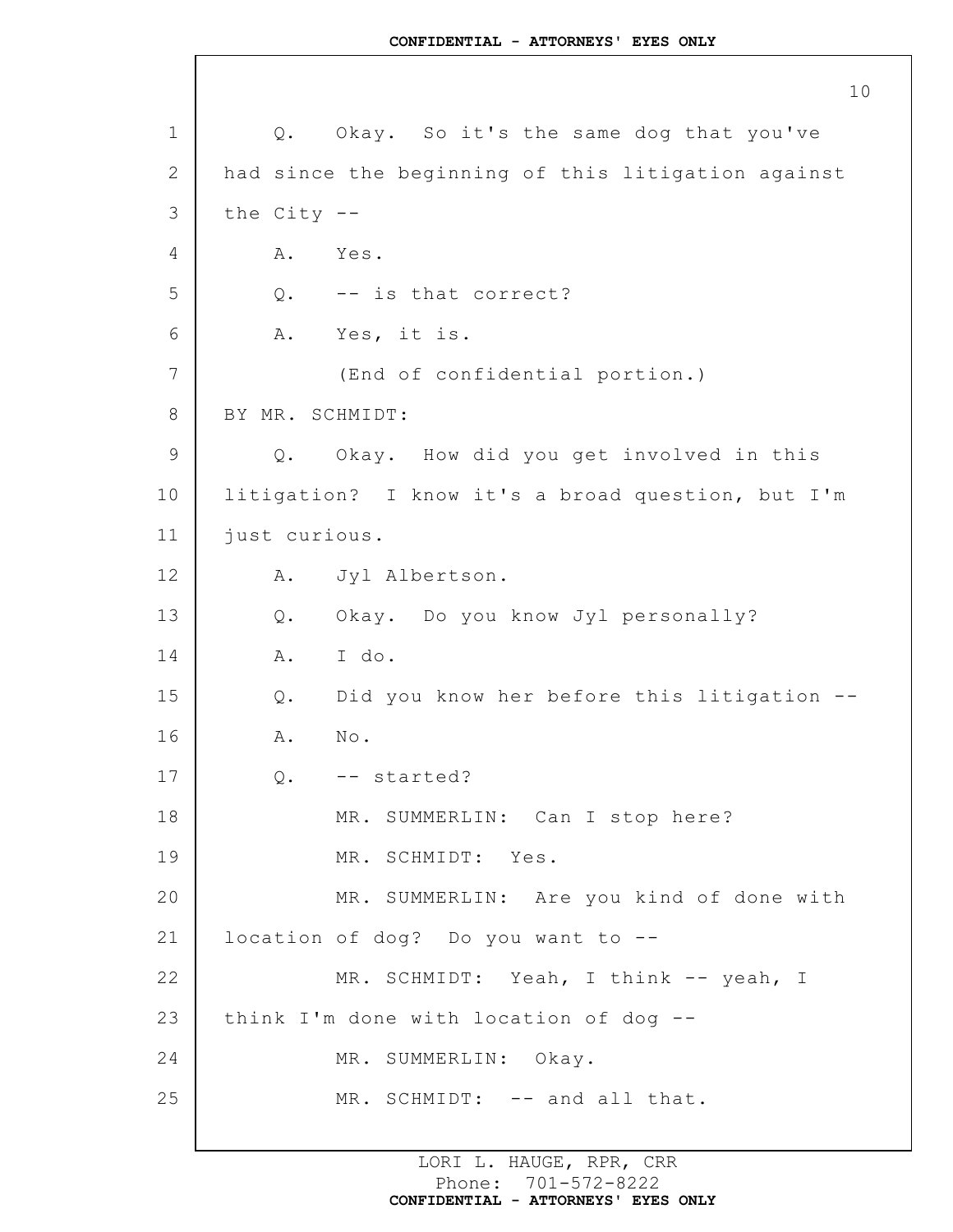1 2 3 4 5 6 7 8 9 10 11 12 13 14 15 16 17 18 19 20 21 22 23 24 25 MR. SUMMERLIN: So we can designate from this point forward -- well, actually, the last question forward -- last question and answer forward as nonconfidential. MR. SCHMIDT: Okay. That sounds good. BY MR. SCHMIDT: Q. So how did you come into contact with Jyl Albertson? A. My neighbor Krista is Jyl's boyfriend's daughter, if that makes sense. Q. Maybe. Let's break it down a little bit too. A. Okay. Q. Okay. So your neighbor -- A. Krista Weg -- Q. Kris -- A. Krista Wegley.  $Q.$  Was Jyl's  $--$ A. Jyl's boyfriend's daughter. His name is Chris. Q. So you guys are practically related, then; right? A. No. No. No. MR. SUMMERLIN: For North Dakota purposes, maybe.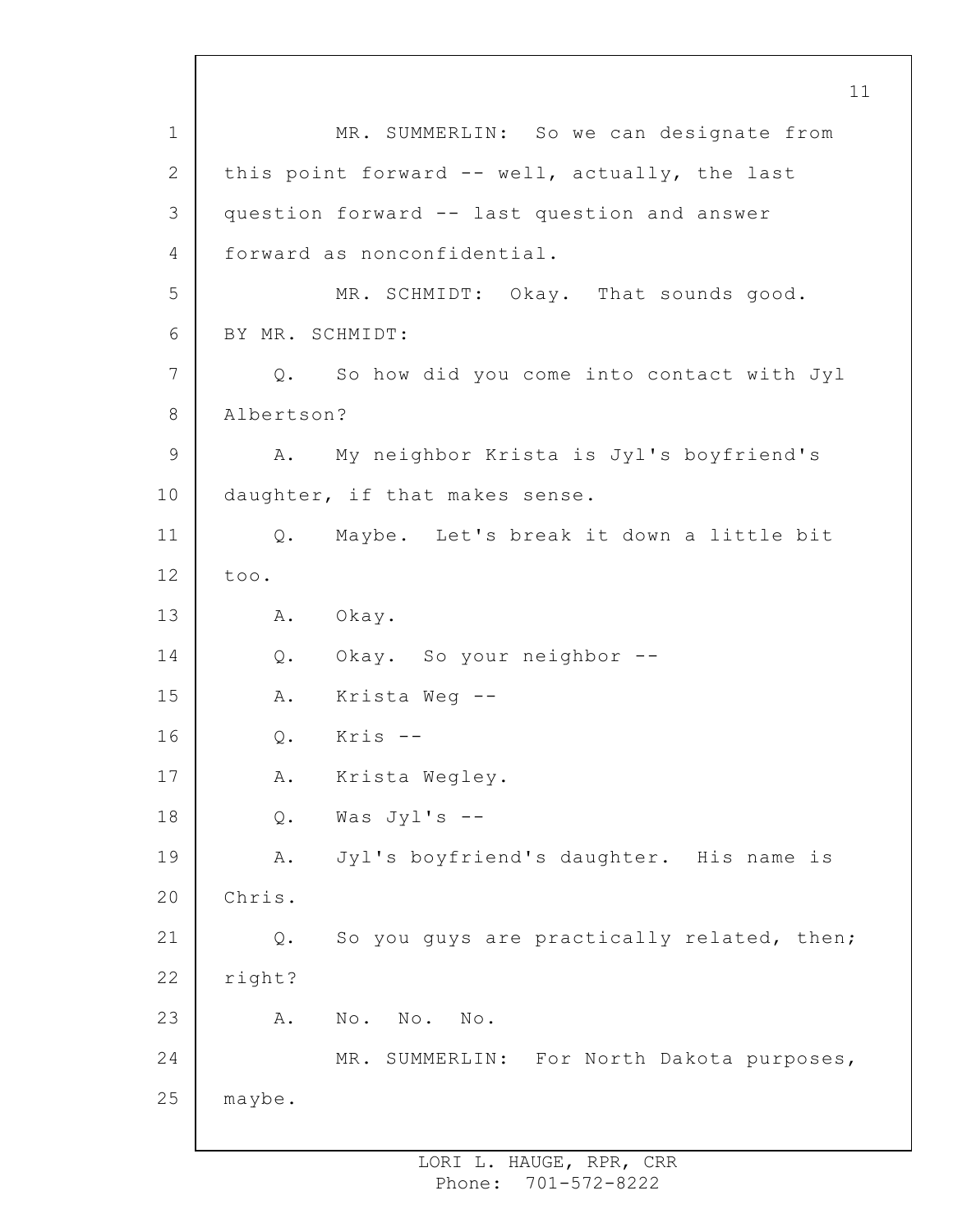1 2 3 4 5 6 7 8 9 10 11 12 13 14 15 16 17 18 19 20 21 22 23 24 25 MR. SCHMIDT: I'm kidding. THE DEPONENT: We -- we used to be friends -- BY MR. SCHMIDT: Q. Okay. You and --  $A. \t-- so --$ Q. You and Jyl used to be friends? A. No. We -- Krista and I used to be friends. Q. You and Kristi [sic] used to be friends, and that's how you got in touch with Jyl? A. Yes. Q. Okay. And I take it that you and Krista are no longer friends? A. Correct. Q. Okay. When -- so, I guess, when did you and Jyl first meet? Approximately. I'm not asking -- A. Well, jeez. Q. -- for a date and the month. A. I would have to -- I think the end of not last year's school year but the one before. Q. So the end of -- A. So --  $Q. - -$  the  $-$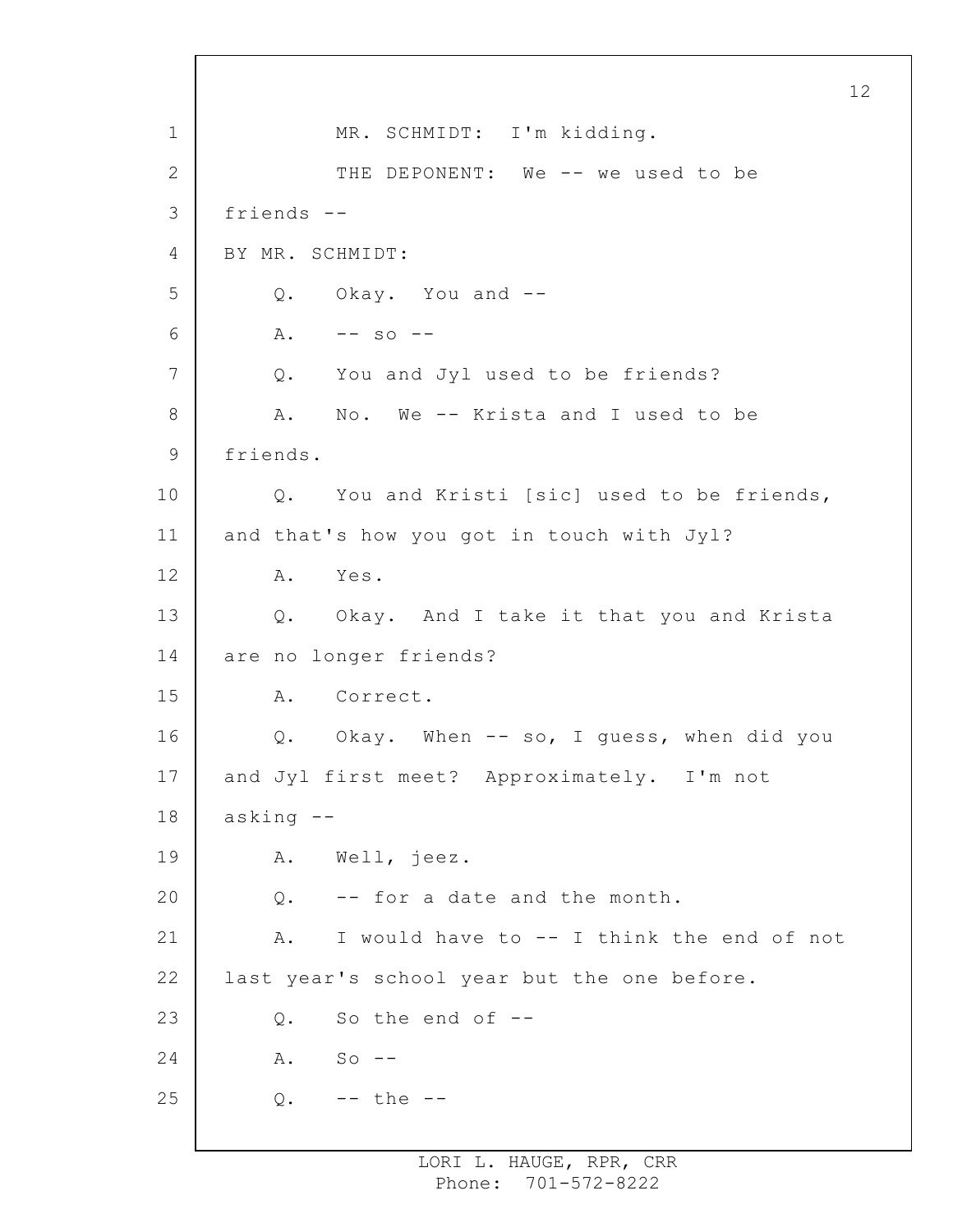1 2 3 4 5 6 7 8 9 10 11 12 13 14 15 16 17 18 19 20 21 22 23 24 25 13 A. Nine -- Q. -- 2019-2020 school year? A. Yes. I forget what year it is. Q. So approximately May of 2020? A. Yes. Q. Was there a specific reason why you and Ms. Albertson got in connection with each other? A. She came by Krista's with Chris and saw that we had Raw-Koe outside, and she said -- and we just started talking about Raw-Koe. Q. Okay. So she saw that you had your dog outside, and she said, "I just want to talk to you about your dog" -- A. Mm-hmm. Q. -- fair to say? A. Yeah. "He's pretty." Q. Are you married? A. Yes. Q. And what's your husband's name? A. Manuel. Q. And Manuel's also a party to this lawsuit -- A. Yes. Q. -- right? How long have you and Manuel been married?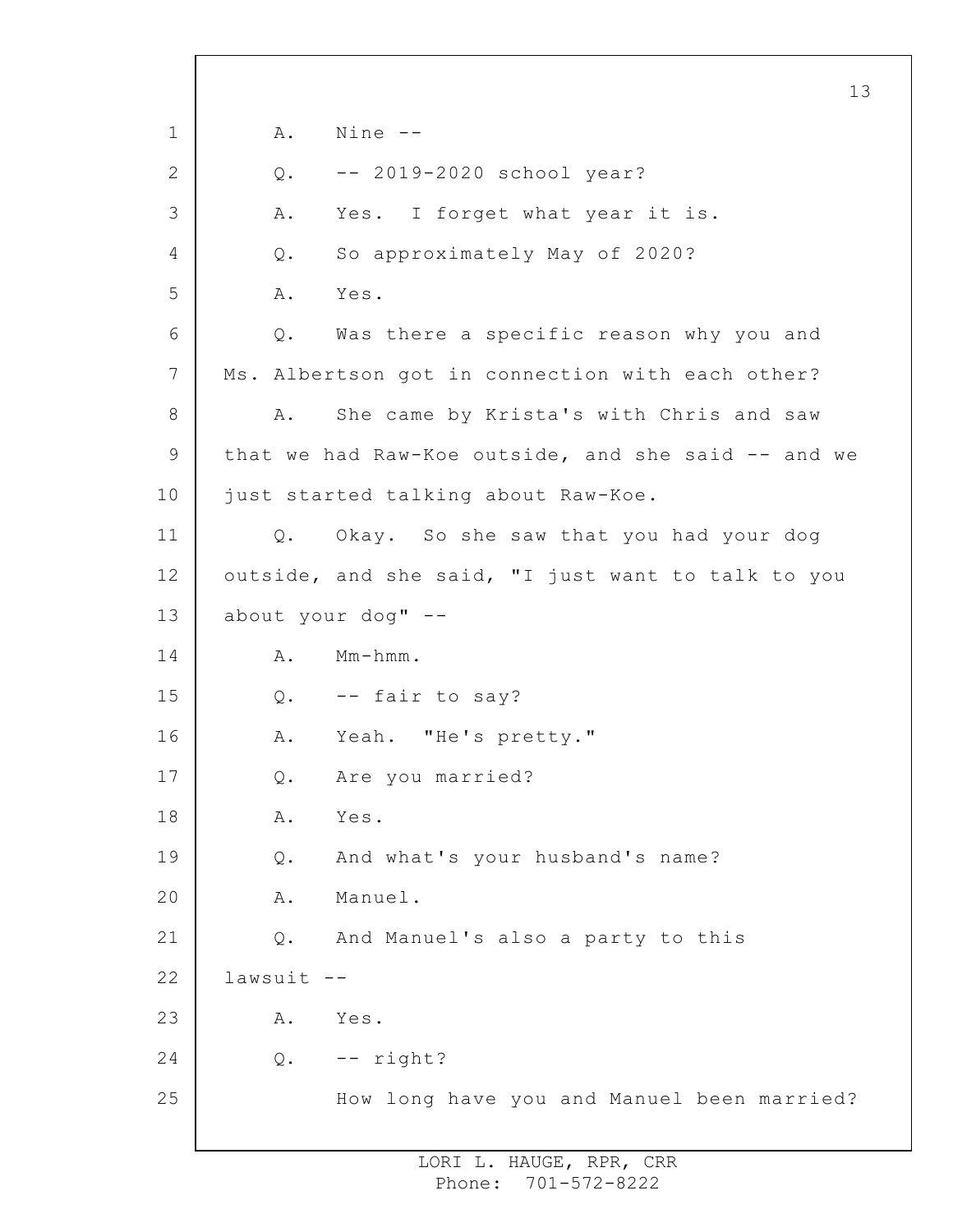1 2 3 4 5 6 7 8 9 10 11 12 13 14 15 16 17 18 19 20 21 22 23 24 25 A. Seven years. Q. Have you lived in Williston the entire time you're married? A. Ye -- well, no. Q. Okay. So let's start from when you were married until now. Where have you all lived? A. We got married in Willcox, Arizona, in 2015. Q. Okay. And after you left Willcox, where did you move to? A. Right here in Williston. Q. Okay. And what year was that? A. The beginning of 2016. Q. Have you ever lived in Trenton, North Dakota? A. No. At -- no. Q. And when you moved to Williston in 2016, did you have a dog that you believed may be a pit bull at that time? A. No. Q. Do you know who Ronja Zetterström is? A. Yes. Q. Who is Rhonder -- Ronja Zetterström? A. The lady who made the complaint on my dog. Q. When did that happen?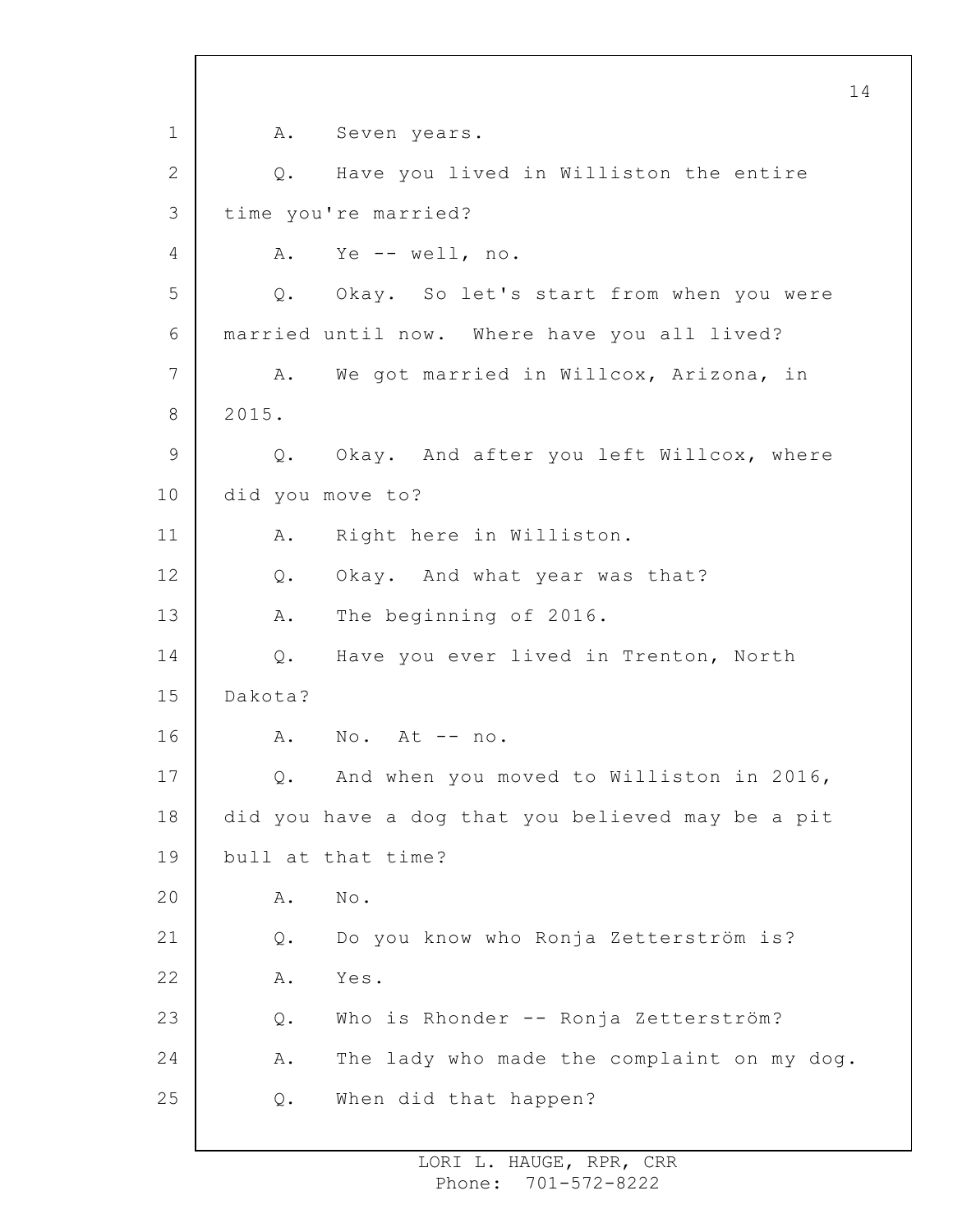1 2 3 4 5 6 7 8 9 10 11 12 13 14 15 16 17 18 19 20 21 22 23 24 25 A. November of 2019. Q. And what was the complaint that she made about your dog? A. She said we had a vicious pit bull is what we were told. Q. And what happened as a result of that complaint? A. They came to our door. I was at work. My husband answered the door. "They," as in animal control and a police officer, came to our door. My husband answered the door, and they asked him questions, and he answered them. And either -- it was either the day after that or two days after that, we took Raw-Koe down to Jefferson County, close to Denver, Colorado, with my daughter. Q. So you removed Raw-Koe from the city? A. Mm-hmm (nodding affirmatively). Q. Did you receive a citation for having a pit bull -- A. No. Q. -- in city limits? A. No, we did not. Q. So you removed Raw-Koe on your own volition? A. Yes.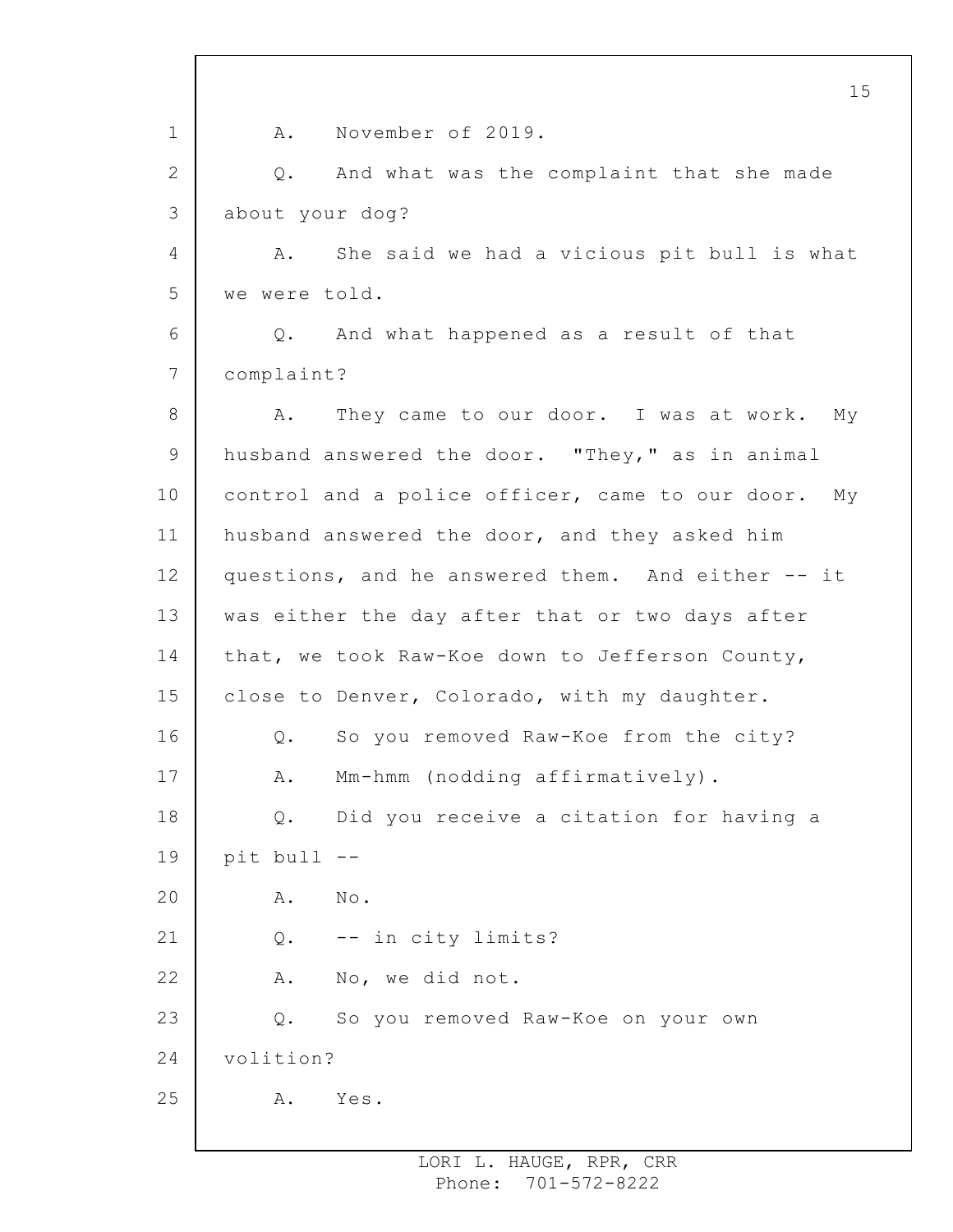1 2 3 4 5 6 7 8 9 10 11 12 13 14 15 16 17 18 19 20 21 22 23 24 25 Q. Why did you remove him? A. Because we didn't want him taken and killed. Q. Did you have any conversations with Ronja -- Ronja Zetterström after that? A. Over a text. Q. Did it involve pit bulls? A. Yes, hers. Q. What did you text Ms. Zetterström about -- A. She --  $0. - -$  that? A. -- texted me first. Q. What was the nature of your conversation? A. It was about her dog and how she -- her dog was taken, and she just texted me back after months and months and said, "I got Lina back," and I said, "Good for you," and that was pretty much the end of the conversation. And she moved to Montana after that. Q. Do you recall ever filling out a witness statement with respect to the incident involving Ronja Zetterström? A. The puppies? Q. The puppies. A. Yes.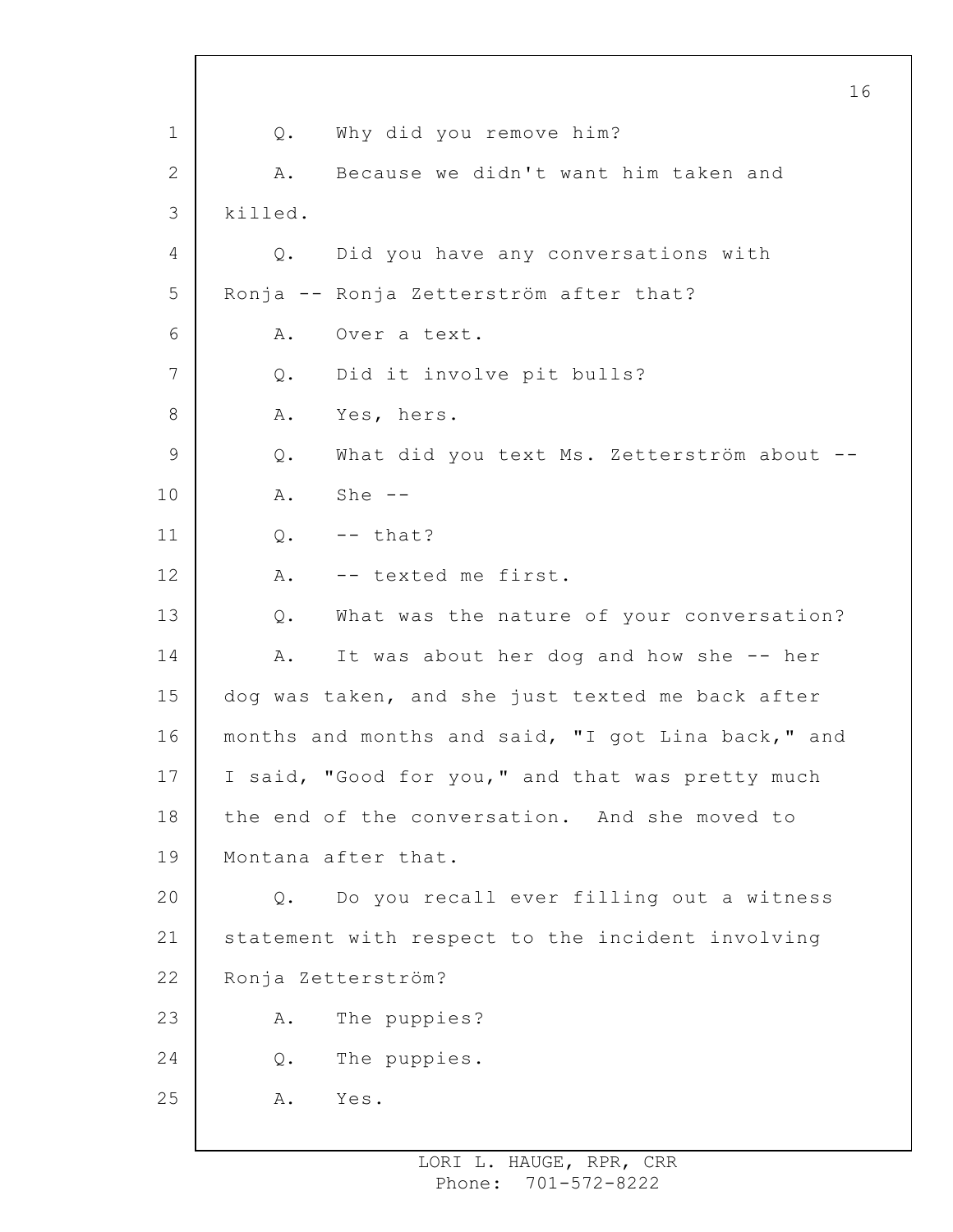1 2 3 Q. Okay. What -- what was the background behind that situation, to the best of your recollection?

4 5 6 7 8 9 10 A. She -- she begged us to breed Raw-Koe with her dog, and we had a verbal agreement that we would get pick of the litter, and pretty much from the get-go, she reneged on that. And then she took money from us and did not give us any puppies and -- well, I mean, I ended up with two, but I should have gotten three.

11 12 13 14 15 And when she abandoned those two dogs at the park, I went down to the police station to see if I could get them to take them down to Colorado where my daughter was because she had homes already ready for them if we had dogs, so --

16 17 18 19 20 21 22 23 24 25 And they told me I had to take two misdemeanor charges and pay \$750 fines for each. Q. Okay. So I'm just going to kind of back up and put some -- kind of break it up a little bit. Okay? A. Okay. Q. So Ms. -- A. Ronja. Q. I can't say it right. A. It's Ronja.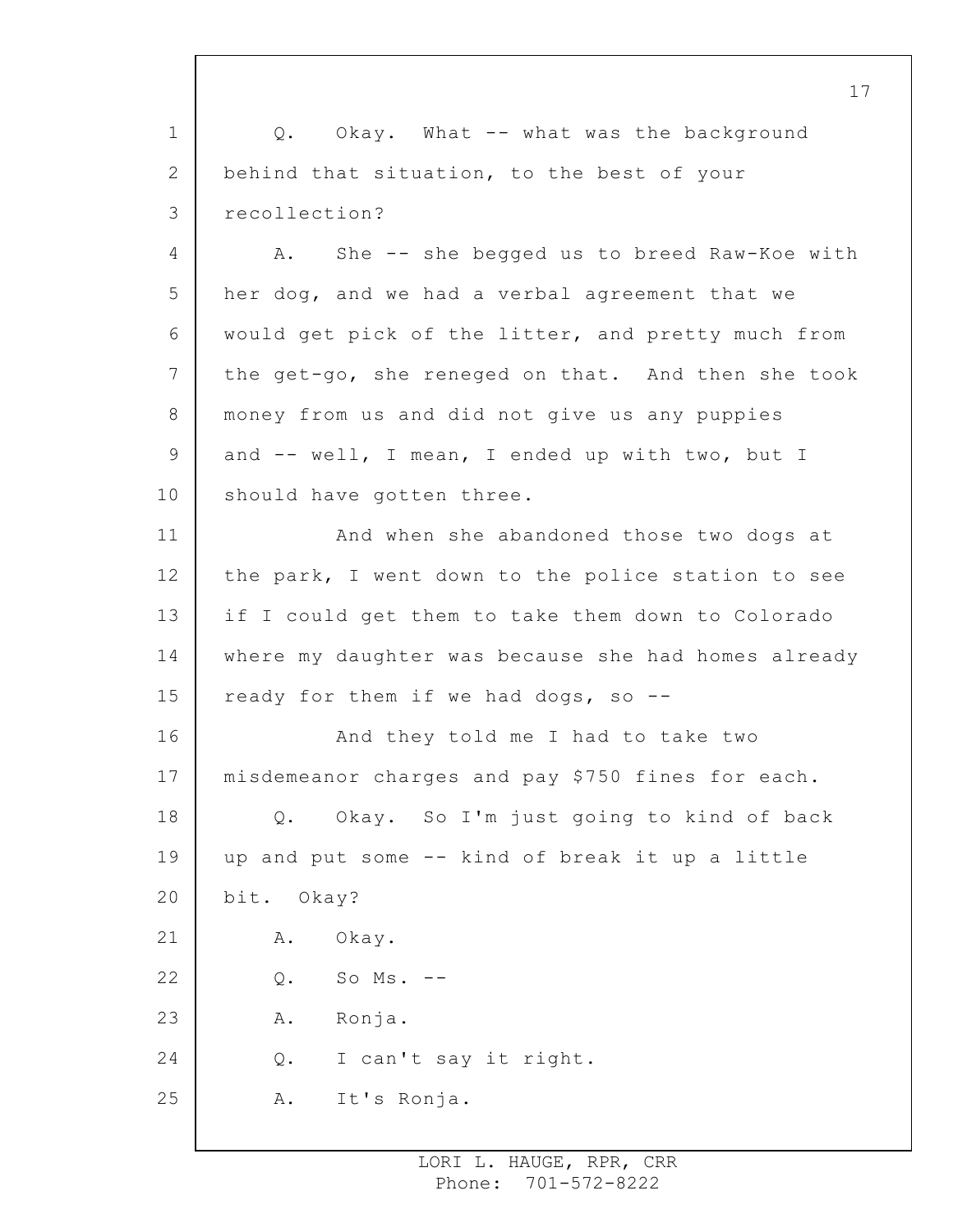1 2 3 4 5 6 7 8 9 10 11 12 13 14 15 16 17 18 19 20 21 22 23 24 25 18 Q. Ronja? A. Mm-hmm. Q. So Ronja comes to you and says, "I" -- "I want to breed my dog with Raw-Koe"; correct? A. Mm-hmm. Yes. Q. And did that actually happen? Did you breed the two dogs together? A. Yes. Q. Okay. So do you know what type of a dog that Ms. Zetterström had? A. She told me that Lina was a hundred percent Staffordshire. Q. So you at least had the belief that it was going to be a Staffordshire terrier and a Staffordshire terrier breeding together? A. Well, I was under the impression, but, like, I don't know for sure that that's what Raw-Koe is either, so -- Q. That was at least your understanding -- A. It was -- Q. -- at that time? A. Yes, it was just the assumption. Q. So you were going to breed these two dogs, and was there some type of agreement where you were going to split the profits from the litter or --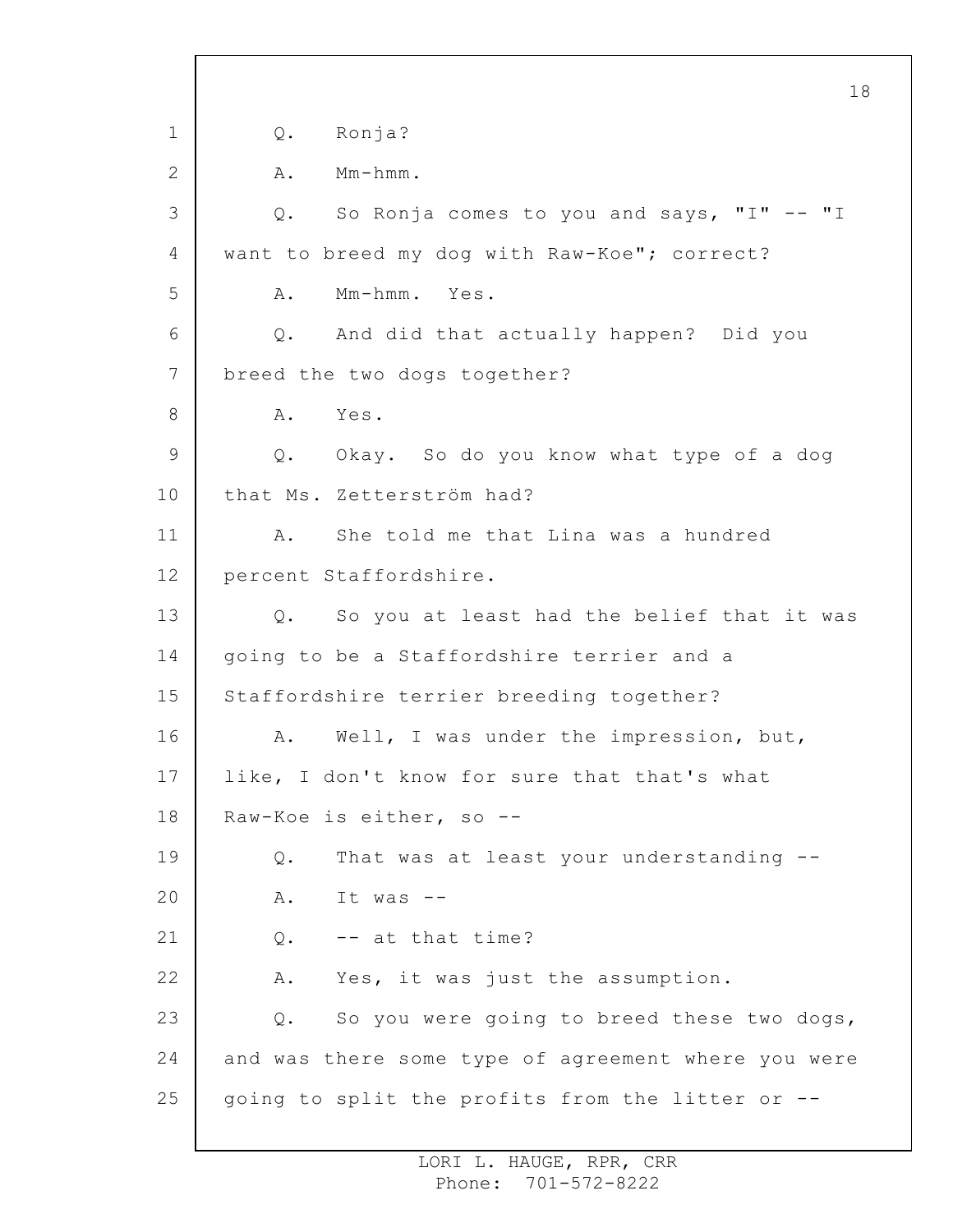1 2 3 4 5 6 7 8 9 10 11 12 13 14 15 16 17 18 19 20 21 22 23 24 25 A. No profits. We were just supposed to get pick of the litter and maybe a break on the price that she was going to charge. Q. So they were going to be her dogs? A. Pretty much, yes. Q. And then you were going to get the pick of the litter from the puppies that Raw-Koe, I guess, made with her dog; fair? A. Yes. Q. So it's my understanding, at least, that at some point, Ms. Zetterström left, just turned a couple of the puppies loose in a park in Williston. A. Yes. Q. And you became aware of that? A. Yes. Q. And you went down to the police office to try to save the puppies? A. Yes. Q. Fair to say? A. (The deponent nodded affirmatively.) Q. And you told them that you could take the dogs out of the city; you had a place in Colorado you could take them. Fair? A. Yes. Q. And you were informed that if you claimed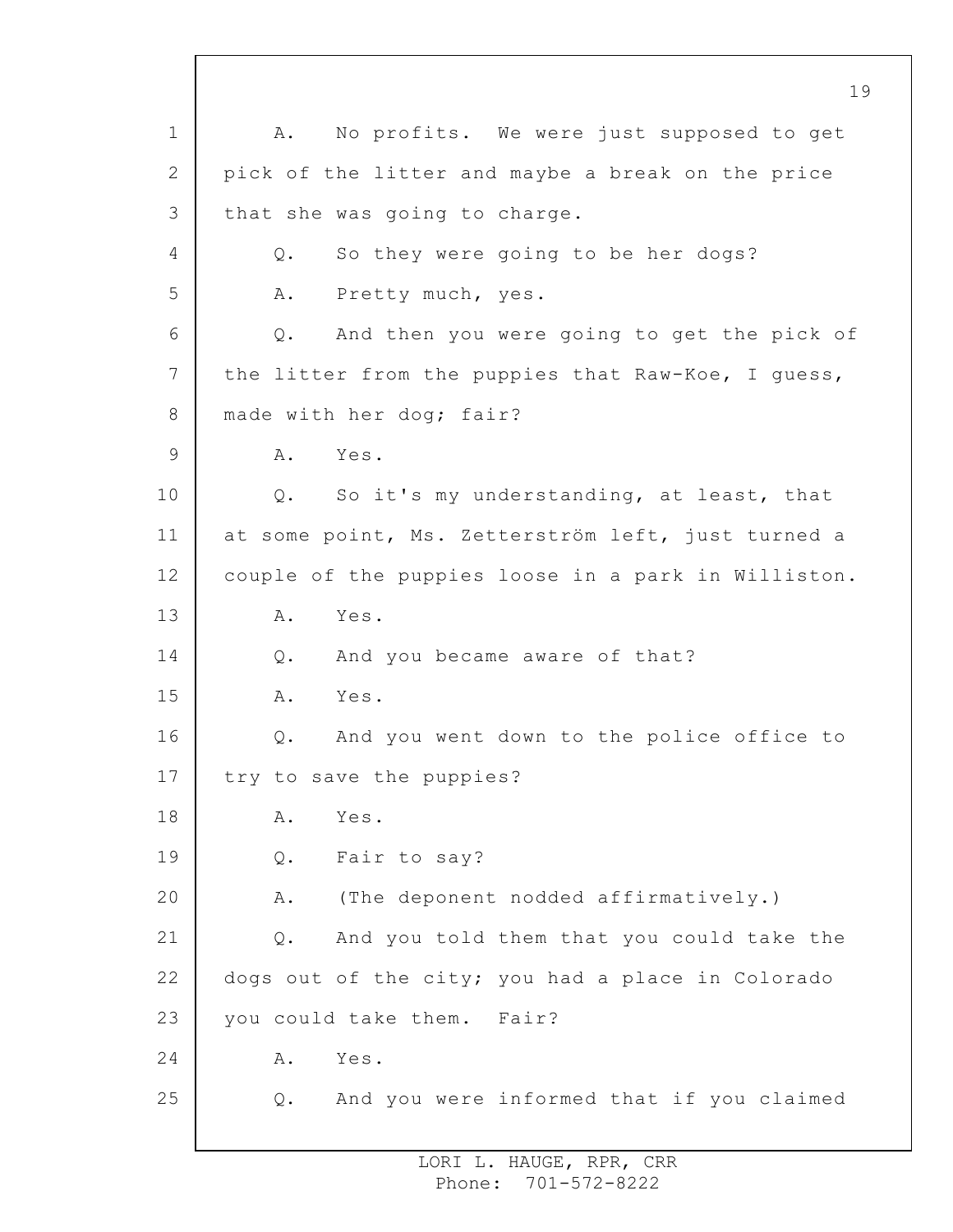1 2 3 4 5 6 7 8 9 10 11 12 13 14 15 16 17 18 19 20 21 22 23 24 25 ownership over those dogs, you'd be cited with two misdemeanors? A. Yes. Q. Okay. And did you claim ownership over those puppies? A. I could not at the time. Q. So you never received a citation for the  $--$ A. No. Q. Okay. I'm sorry. I may have covered this, but at the  $--$  at  $--$  when this all happened, I -- I believe this was back in 2019. Right? A. Yes. Q. Well, did your daughter go with you down to the police station? A. My youngest daughter, yes. Q. Okay. Did she live in Trenton, North Dakota, at the time? A. No. Q. Okay. Did anybody of your -- live in Trenton? A. Not of our family. I do have relatives that are from here -- Q. Okay. A. -- but none with the same last name.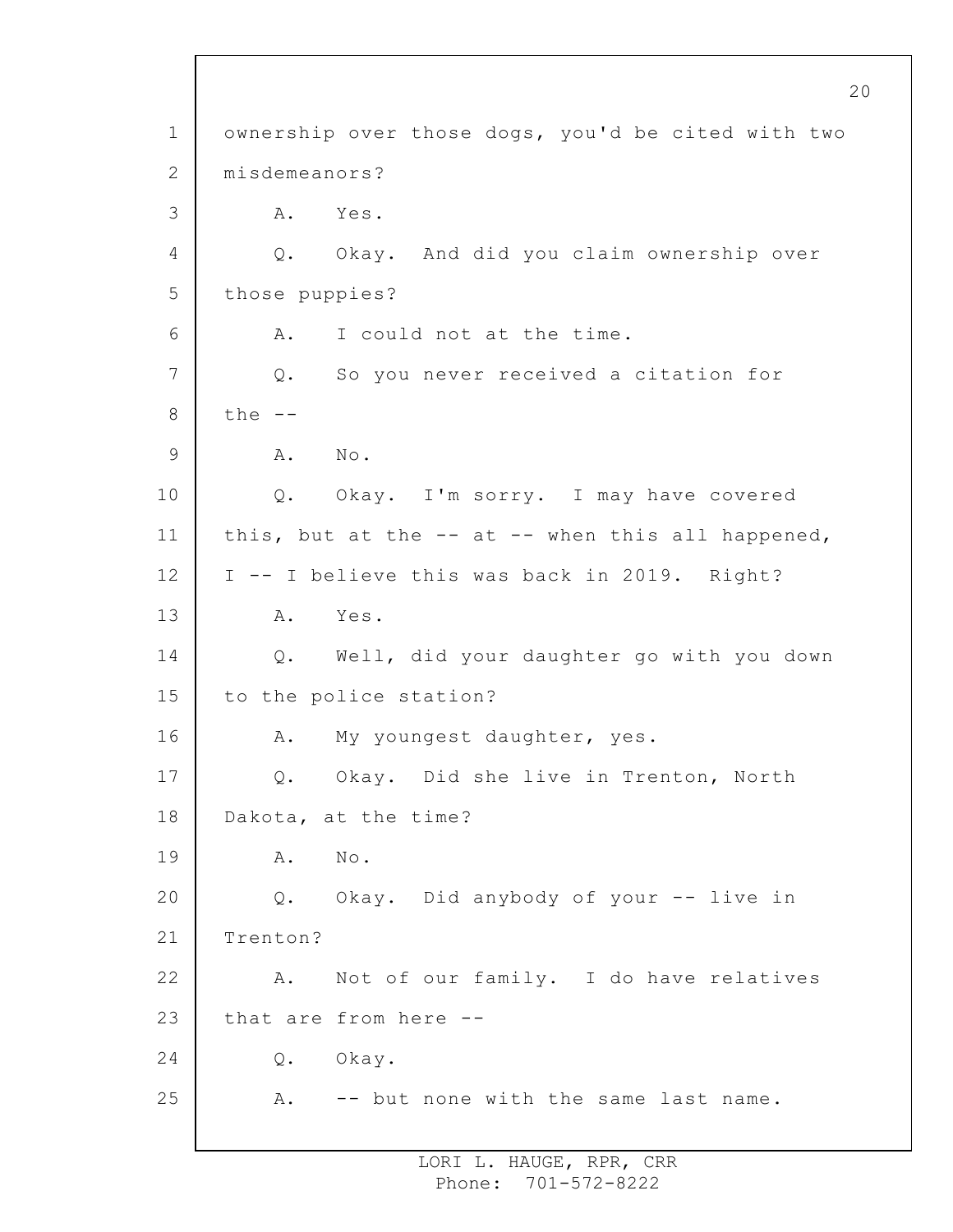1 2 3 4 5 6 7 8 9 10 11 12 13 14 15 16 17 18 19 20 21 22 23 24 25 Q. Okay. Do you know what happened with the Zetterström puppies? A. I know where three -- four of them are. Q. Do you know how those puppies were -- were they -- were they being marketed, do you know? A. As far as -- Q. Like, were there advertisements put out, you know, "Buy these puppies. Puppies for sale," something like that? A. She -- I was not friends with her on Facebook, so I don't know if she -- that would be, probably, the way that she would have put them out there. Q. You weren't involved in marketing -- A. No. Q. -- the sale of these puppies at all -- A. No. Q. -- correct? So Raw-Koe was the -- the father of the puppies that were set loose in the city, at least to the best of your understanding; is that fair? A. Yes. Q. Okay. So after the -- the 2019 -- the September [sic] 2019 incident, were you ever contacted by the Williston Police Department with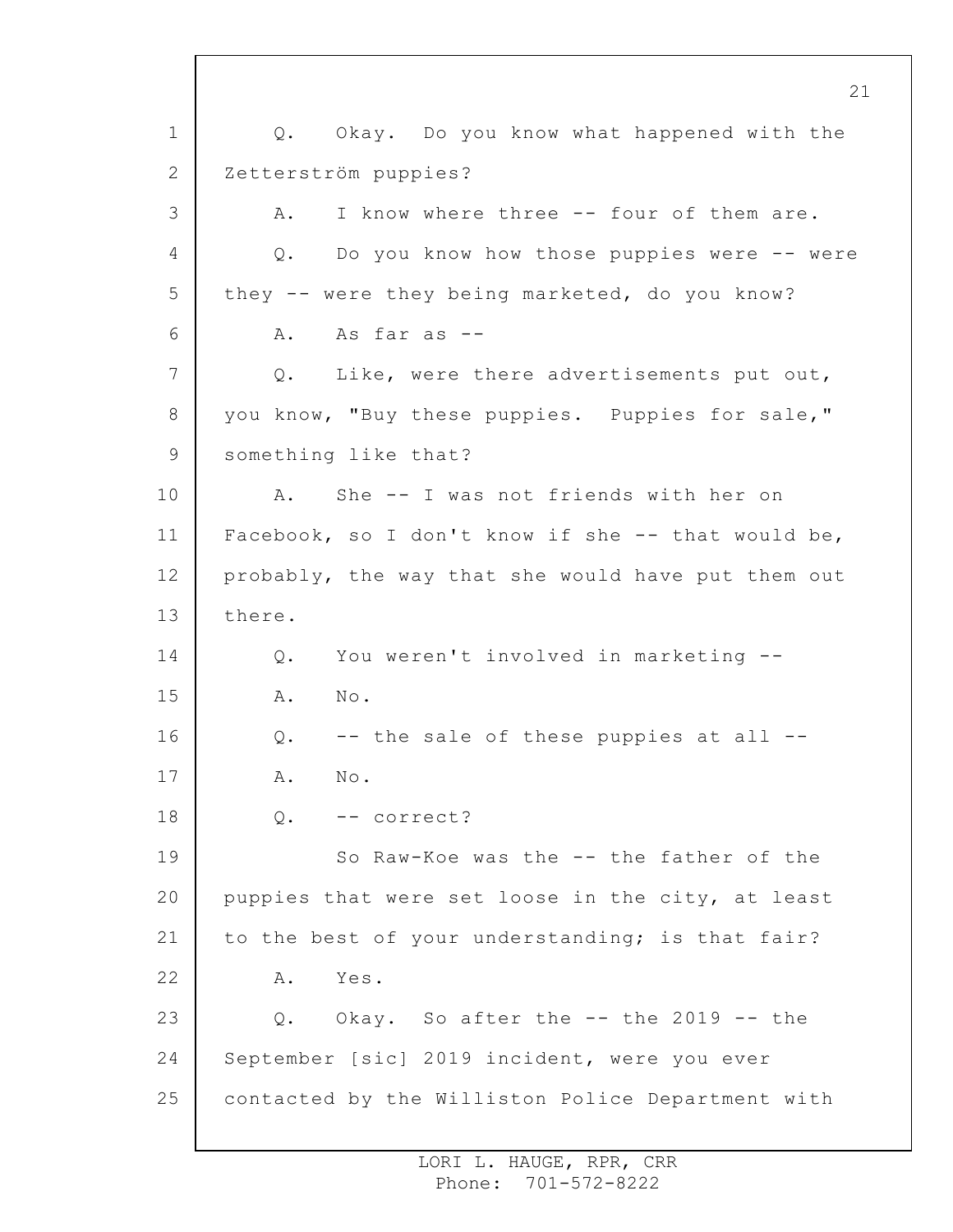1 2 3 4 5 6 7 8 9 10 11 12 13 14 15 16 17 18 19 20 21 22 23 24 25 22 respect to your dogs again? A. In November. That was it. Q. Okay. What happened in -- well, what -- November of what year? Do you remember? A. Of 2019. Q. Okay. And do you -- and that -- you believe that was based on a -- a call from -- A. Ronja. Q. -- from Ronja? A. (The deponent nodded affirmatively.) Q. Okay. Do you recall when the incident with Ronja would have happened? A. It was sometime -- the call was made sometime in November. It was around Thanksgiving. Q. I'm going to mark for you -- we'll call it Exhibit 1. (Deposition Exhibit Number 1 was marked for identification by the court reporter.) MR. SCHMIDT: I guess I'll keep this one since I already wrote on it, but --MR. SUMMERLIN: That's fine. BY MR. SCHMIDT: Q. Okay. What I just handed to you is a - an incident report from October 17, 2019. At the bottom, do you see where it says City 4779? The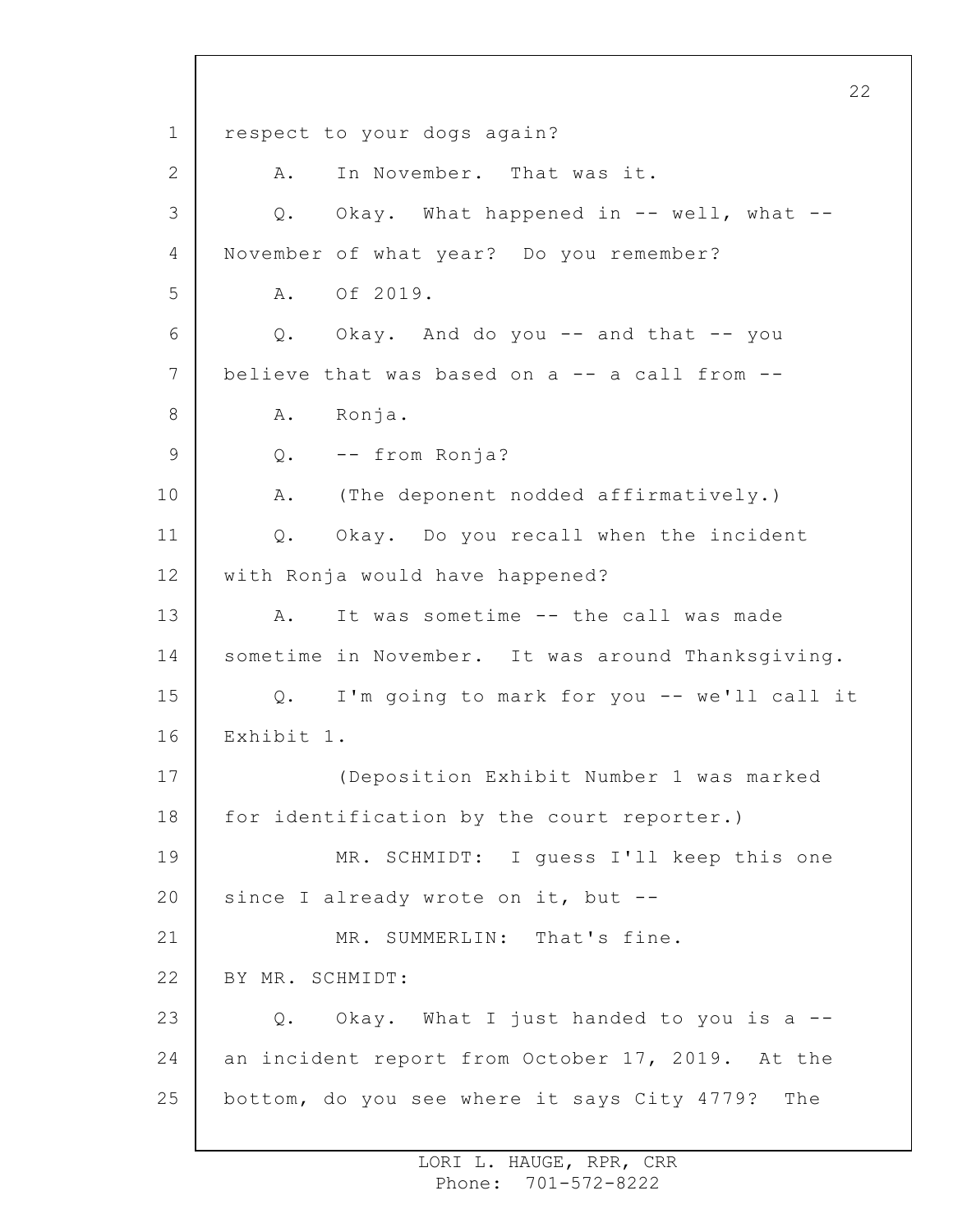1 2 3 4 5 6 7 8 9 10 11 12 13 14 15 16 17 18 19 20 21 22 23 24 25 23 bottom right-hand corner of the page. A. Okay. Yes. Q. Okay. Then if you flip to the very last page of the packet I just gave you, do you see a - a number in the same lower right-hand corner? A. Yes. Q. It says City 4789? A. Yes. Q. Okay. Now, I'm going to have you just kind of fast-forward through this a little bit, looking at those numbers at the bottom of the pages, and go to page 4782. A. (The deponent complied with Counsel's request.) Okay. Q. Okay. Is that your handwriting on page 4782? A. Yes, it is. Q. I'm going to have you turn to page 4783. A. (The deponent complied with Counsel's request.) Q. Is that your handwriting again on page 4783? A. Yes, it is. Q. I'm going to have you turn to page 4784. A. (The deponent complied with Counsel's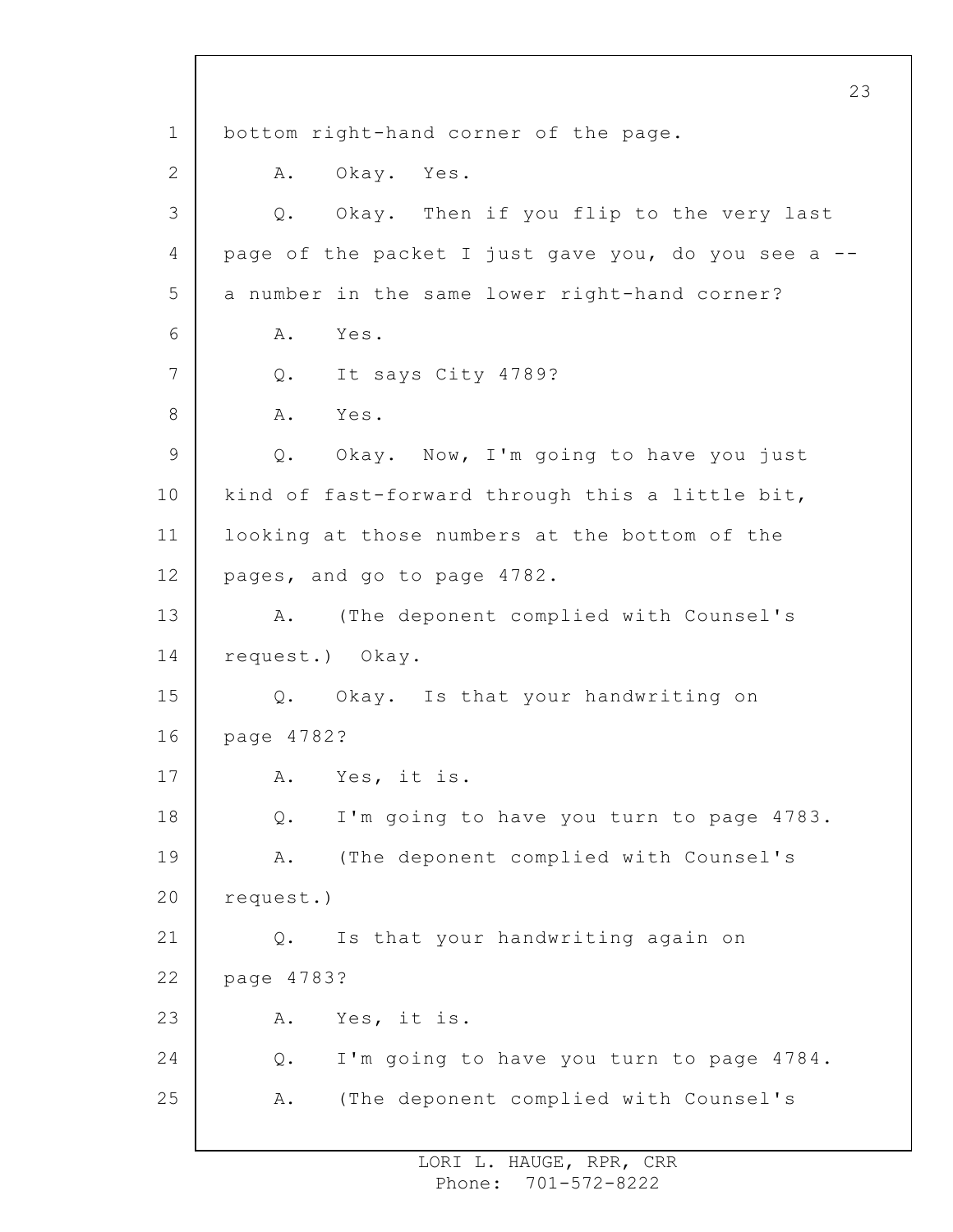1 2 3 4 5 6 7 8 9 10 11 12 13 14 15 16 17 18 19 20 21 22 23 24 25 24 request.) Q. Same question. A. Yes, it is. Q. Okay. So my -- my question is why did you feel the need to fill out this witness statement? Were you asked to, or did you do it on your own? A. Well, they told me that if I knew who they belonged to, that I should tell them who it was, and I know that they were in her possession just, like, the day or two before that -- Q. Okay. A. -- because she would come over and flaunt them. Q. Okay. So if I can have you turn to page 4780. A. (The deponent complied with Counsel's request.) Okay. Q. And if you go, oh, about halfway down the page, do you see where it says, "Cole-Perea" -- A. Uh-huh. Q. -- "Lynette Maxine came to the Williston Police Department to speak with animal control officers in regards to the puppies and stated the following"? Do you see where that -- that paragraph is?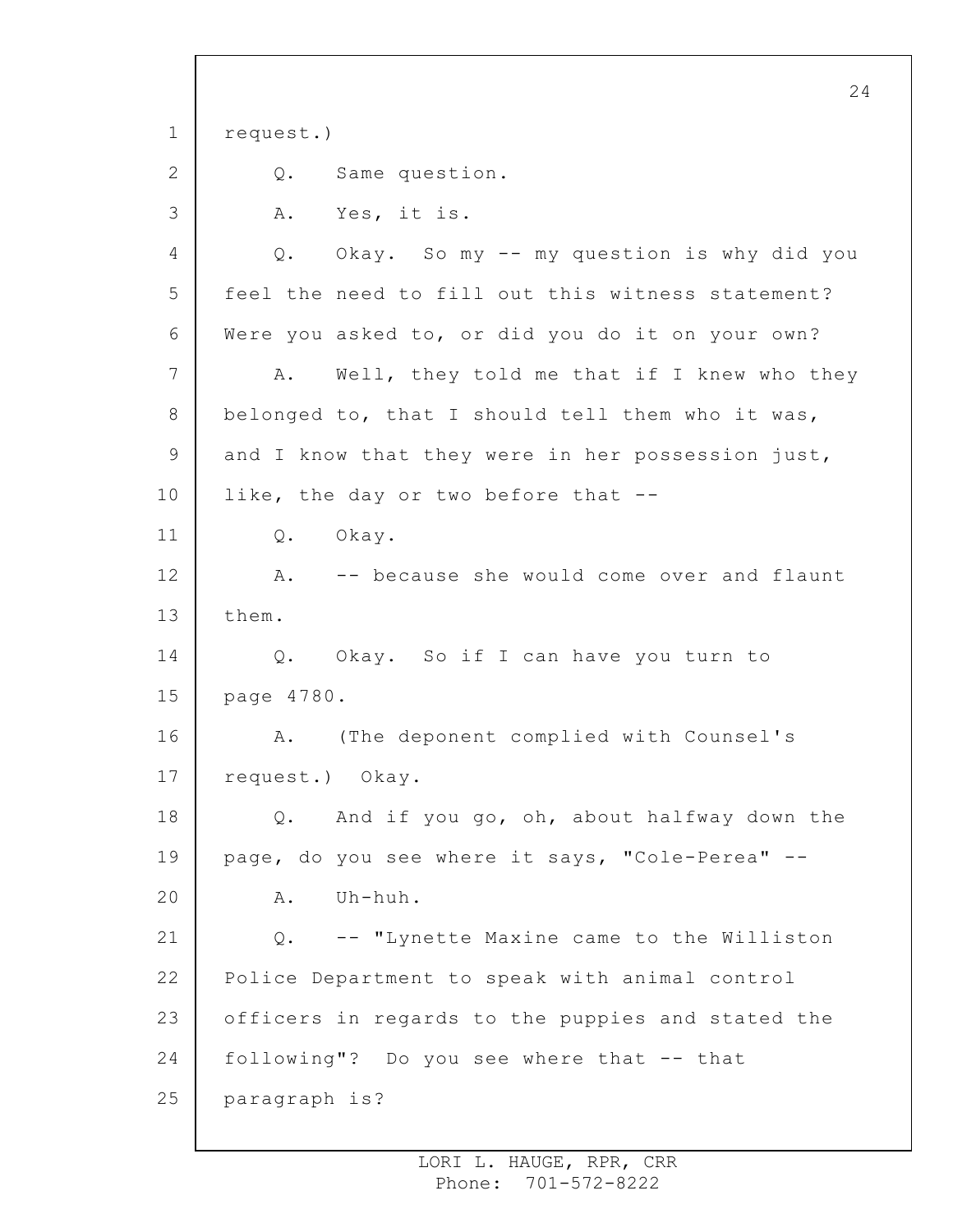1 2 3 4 5 6 7 8 9 10 11 12 13 14 15 16 17 18 19 20 21 22 23 24 25 25 A. Yes, I see that. Q. Okay. The first little dash there, it says, "She owns the fath" -- "She owns the father of the puppies, who is also a pit bull. Lynette stated that she currently lives in Trenton." A. No, I did not. Q. Okay. So the Trenton part of that is incorrect? A. That is very incorrect. Q. Okay. How about -- but owning the father of the puppies, that part is correct; right? A. Yes. Q. Okay. Then the -- the "mother of the puppies is owned by Rhonda" -- which I'm just saying it the way it's spelled --A. Right. Q. -- "which is also a pit bull dog"; correct? A. Yes. Q. "The mother of the puppies goes by the name 'Lina'"; is that correct? A. Yes. Q. "Mother of the litter had ten puppies"; is that correct? A. Yes.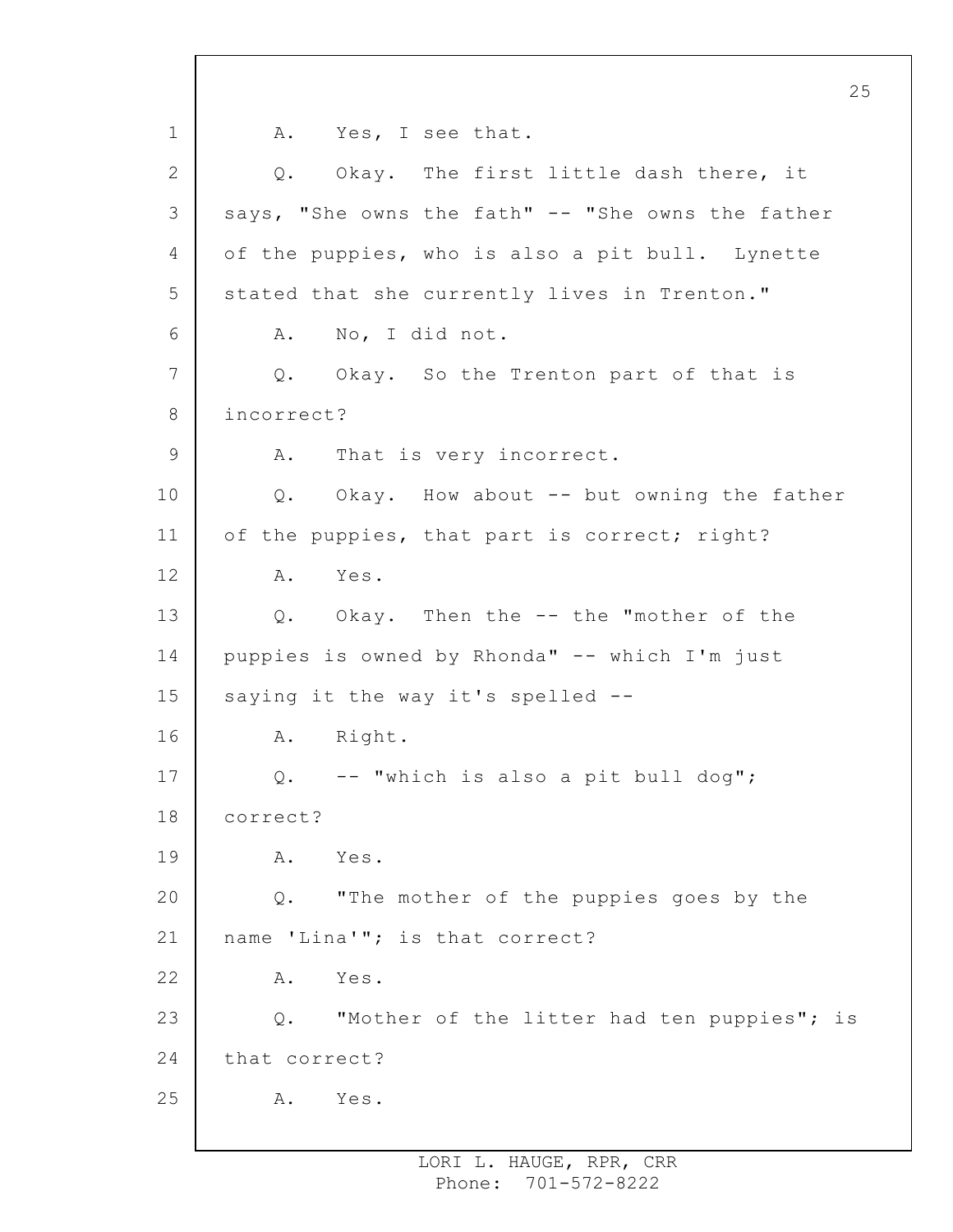1 2 3 4 5 6 7 8 9 10 11 12 13 14 15 16 17 18 19 20 21 22 23 24 25 Q. "Rhonda was selling the puppies for \$350"? A. Yes. Q. Do you know how you knew that? A. Because I ended up getting one and a friend of mine ended up getting one. Q. Okay. So you paid \$350 for the puppy? A. Yes. Q. And the next line, "When Rhonda could not get all the puppies sold, she dropped the price to  $250" - -$ A. Yes. Q. -- is that correct? And, again, how did you know that? A. Because she told me. Q. And then the next dash, it goes, "When Rhonda had the two remaining puppies left she was unable to sell, she released them at Alien Park"; is that correct? A. Yes. Q. Where is Alien Park? A. It's just right around the corner from where Ron -- Ronja lived at the time. It was off of -- is that Sixteenth Avenue West? Q. Okay. A. I think.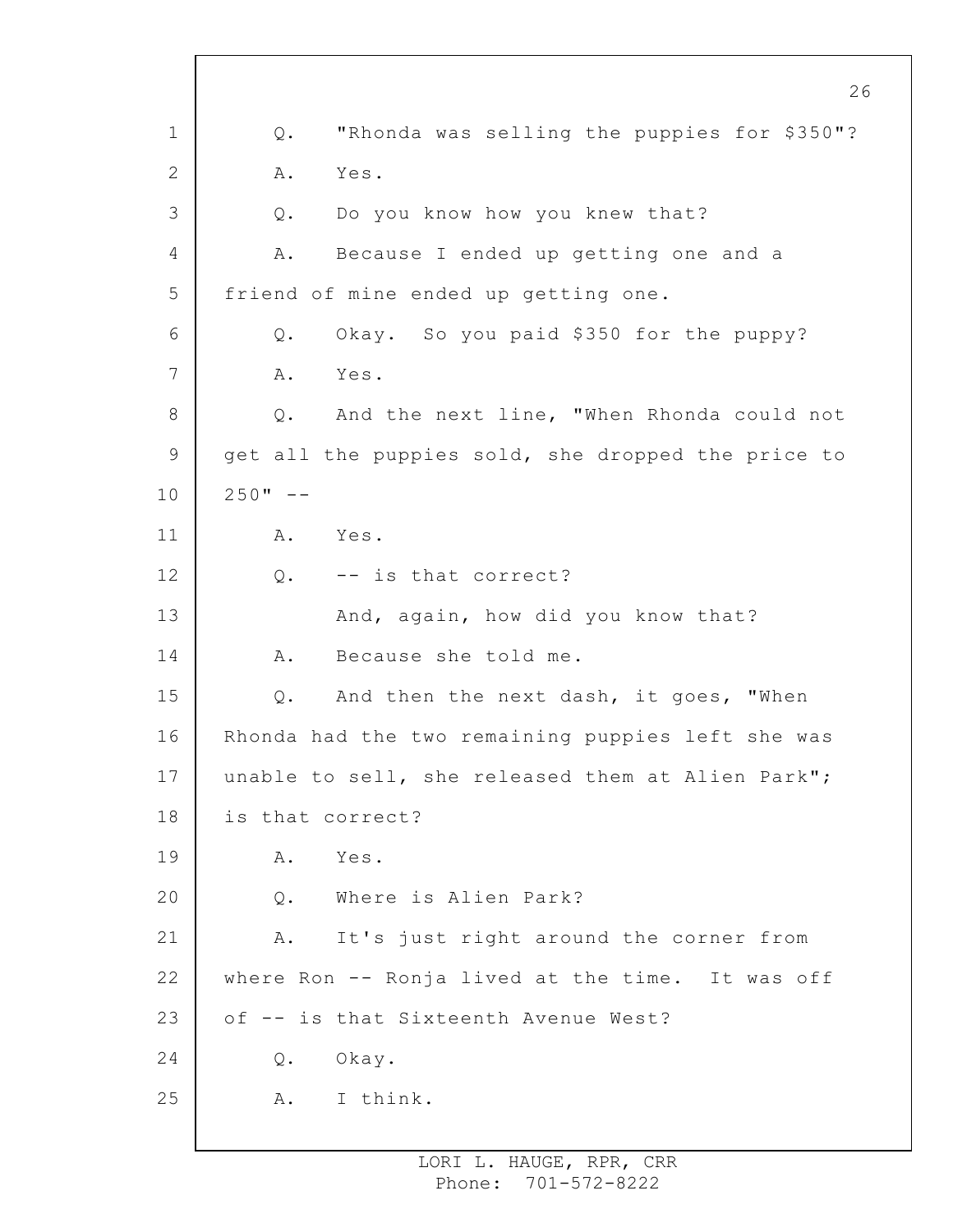1 2 3 4 5 6 7 8 9 10 11 12 13 14 15 16 17 18 19 20 21 22 23 24 25 Q. Okay. You can put that -- you can put that aside. I just wanted to figure out what was correct and incorrect in that little section. So appreciate that. A. Okay. Q. Did you have any interaction with the Williston Police Department for any other reasons between that 2019 and present? A. No. Q. Okay. Do you ever recall having a - being arrested for any reason? A. Yes. Q. Okay. Was that done by the Williston Police Department or the Williams County Sheriff's -- A. Yeah. Q. -- Department? A. No, it was Williston Police Department. Q. Okay. I'm not too concerned about the background of the arrest. I don't really care about that. But when the police arrived, was Raw-Koe present -- A. Yes, he was. Q. -- when the police arrived? A. Yes, he was.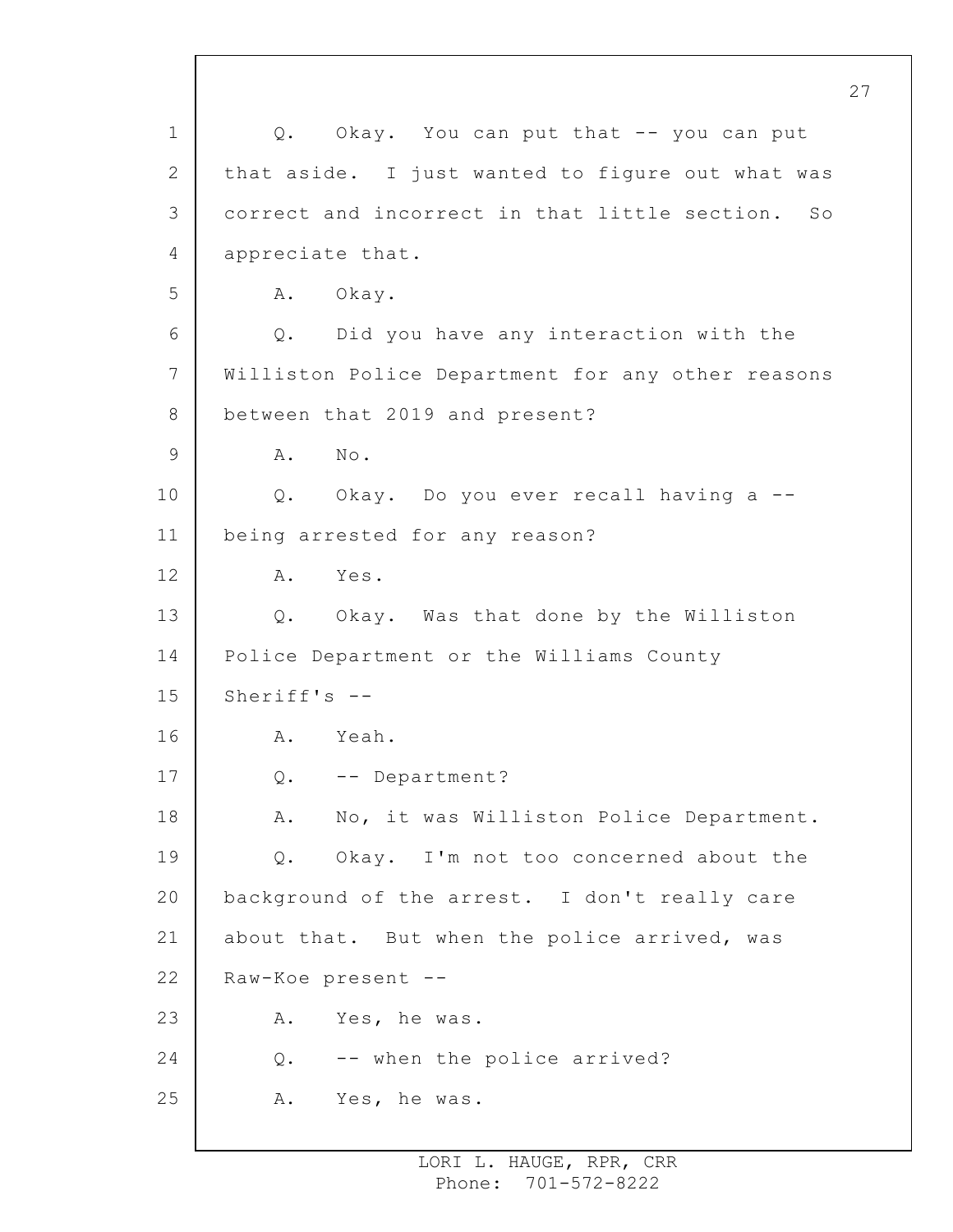1 2 3 4 5 6 7 8 9 10 11 12 13 14 15 16 17 18 19 20 21 22 23 24 25 28 Q. Okay. And you weren't issued a citation for possession of a pit bull at that time, were you? A. No, we weren't. Q. There were other reasons that led to the arrest; fair to say? A. Yes. Q. But not for a pit bull? A. No. Q. And your husband wasn't issued a citation for a pit bull either, was he? A. No, he was not. Q. Do you know why he was not issued a citation for possession of a pit bull in city limits? MR. SUMMERLIN: Object on foundation. But you can answer if you know or you have an understanding. THE DEPONENT: What my husband told me, for obvious reasons, was that the officer was approaching him and Manny automatically pulled out his service dog card for Raw-Koe, and he -- the officer took it, looked at it, gave it back to Manny, and let him go.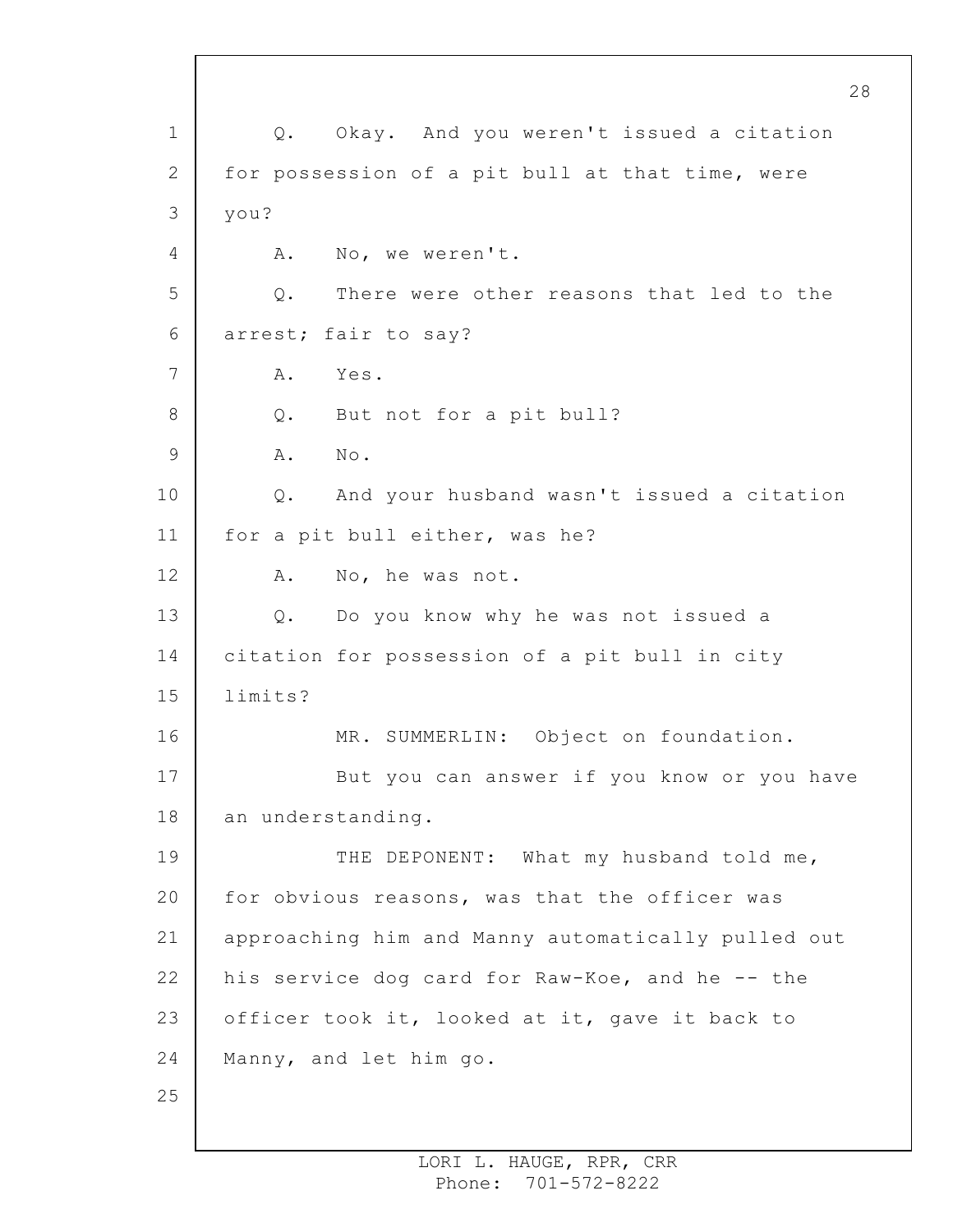1 2 3 4 5 6 7 8 9 10 11 12 13 14 15 16 17 18 19 20 21 22 23 24 25 29 BY MR. SCHMIDT: Q. So the pit bull wasn't -- Raw-Koe wasn't taken away; right? A. Not then, no. Thank goodness. Q. Do you know if it's legal to own a pit bull in the city limits if it's a service animal? I'm just asking if you know. A. Now? Yes. I know that now. Q. Do you believe that was the case in 2020? Do you know one way or the other? A. I found out about it in 2020. Q. Have you had any contact with the Williston Police Department or animal control since the -- your arrest in 2020? A. No, sir. Q. Since the September 2020 incident, have you ever been approached by anyone questioning the legality of Raw-Koe? A. No. Q. Nobody on the street has come up to you and said, "Hey, that breed can't be in town"? A. Not me, no. Q. Then who -- who? I presume you're referencing someone. A. Okay. My husband was actually asked a few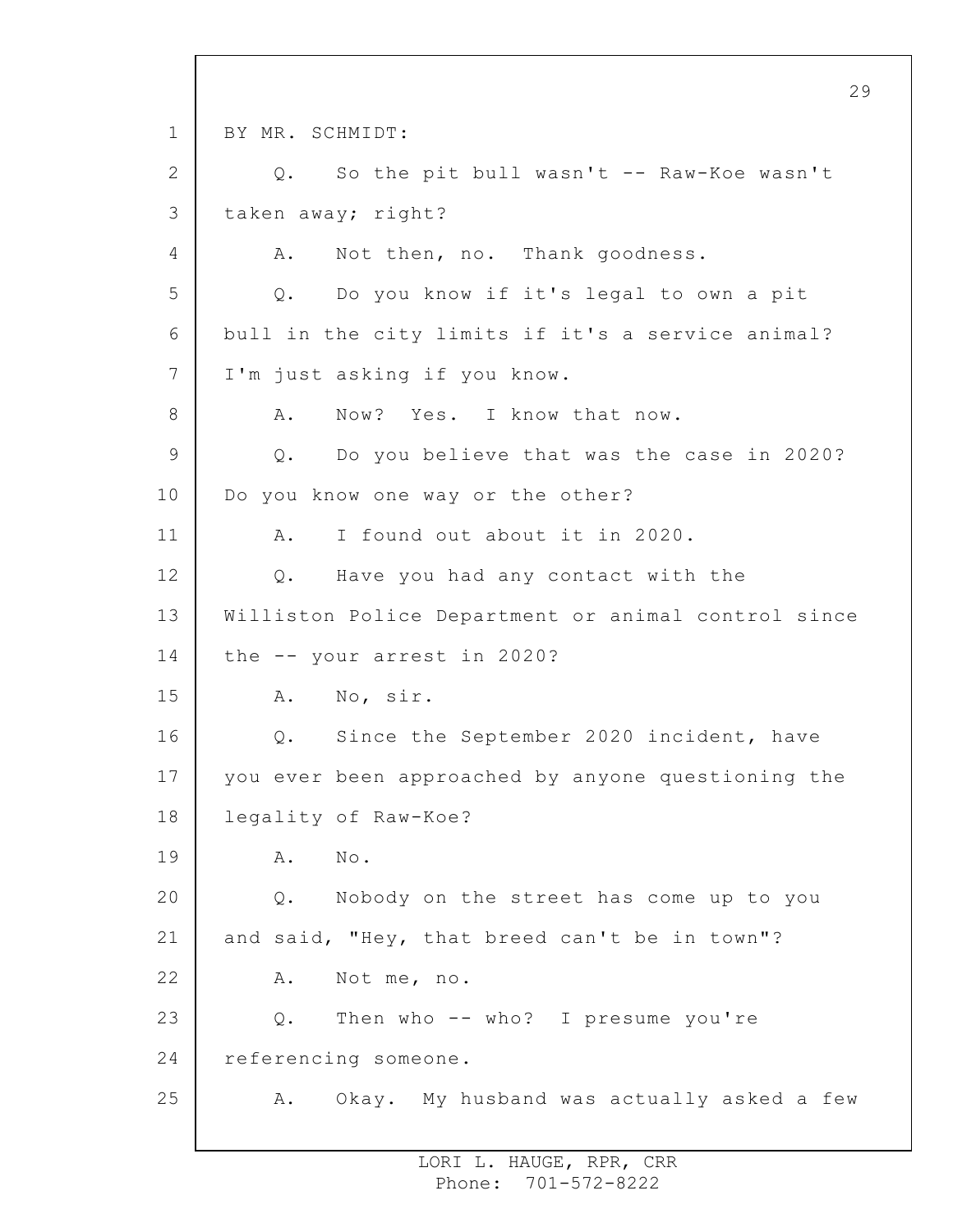1 2 3 4 5 6 7 8 9 10 11 12 13 14 15 16 17 18 19 20 21 22 23 24 25 times, "How do you get to keep him?" Q. By whom? A. Random people at the gas station. Q. Do you know what he told them -- what he told those random people? A. He told them that it's because he's his service dog. Q. Do you know whether the City of Williston has noted that Raw-Koe is a service animal? A. I do not know. I have no idea other than they noted it in the police report when I was arrested. But other than that, I don't know. Q. That's the only indication you've ever -- A. Yes. Q. -- seen from the City? A. That's it. Q. Have you ever worked with Brandy Suckley with respect to any effort to change the pit bull ordinance prior to this litigation? A. I met her briefly when we were doing the petition -- signatures for the petition. Q. Okay. So you were involved in the petition process? A. Not really "involved" involved, but I told people, "Hey, if you wanted to go down and meet her

> LORI L. HAUGE, RPR, CRR Phone: 701-572-8222

30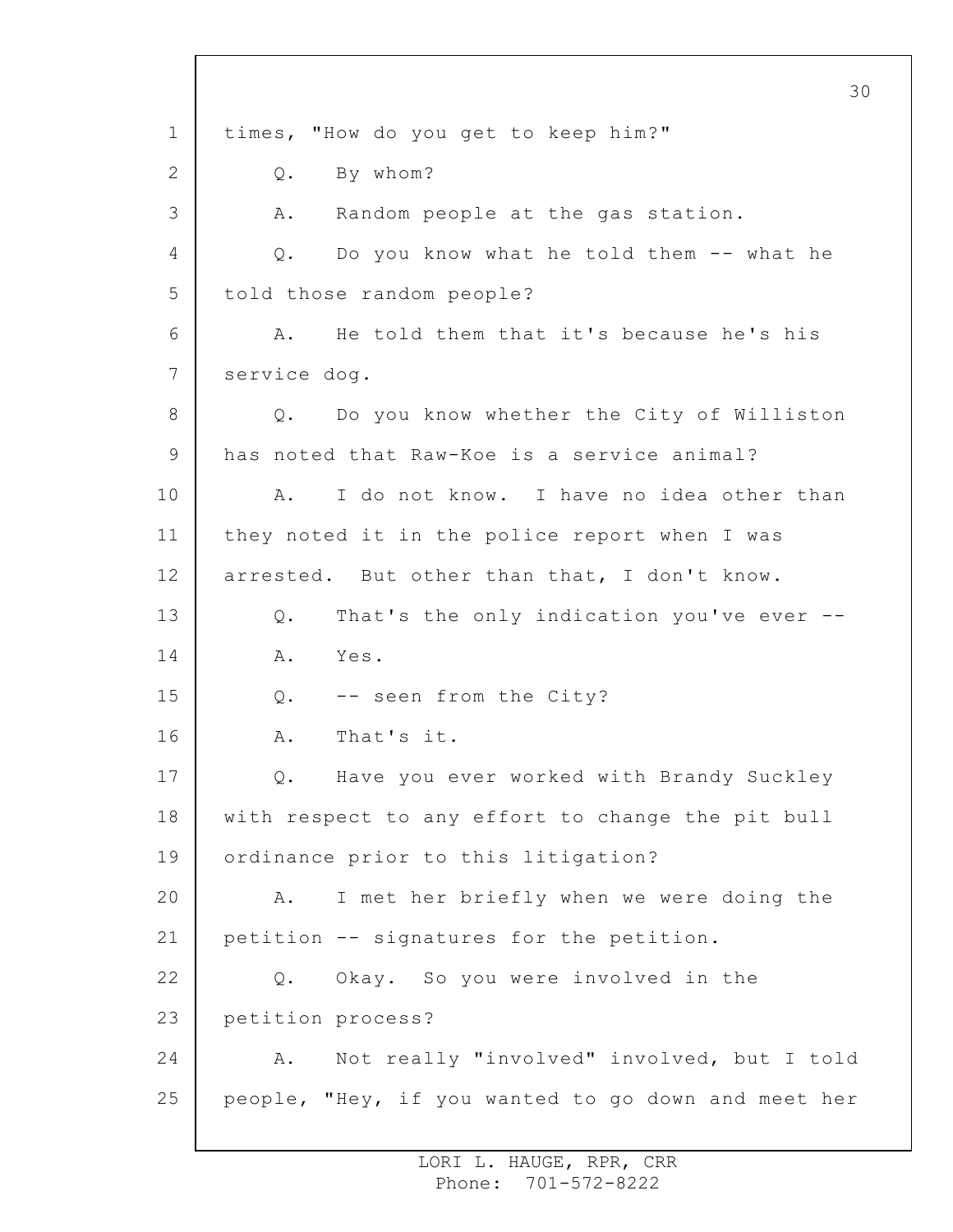1 2 3 4 5 6 7 8 9 10 11 12 13 14 15 16 17 18 19 20 21 22 23 24 25 and sign the petition." That's all I did. Q. Okay. When did that occur? A. Oh, boy. I think it was in 2020. I don't know exactly what month, but it was during 2020. Q. Sure. At least it's my understanding -- you can correct me if I'm wrong on this -- but Brandy Suckley and Jyl Albertson were kind of spearheading a movement to try to get the pit bull ordinance changed. Is that a fair characterization to you? A. Yes. Q. And you were in contact with them about this -- let's call it a movement. Is that fair? A. Yes. Q. And you indicated that you were trying to get signatures on a petition? A. Yes. Q. Did you sign the petition? A. Absolutely, yes. Q. Do you know how many other people signed the petition? A. I do not have the exact count, but I know it was over 2,000. Q. Were you involved in any type of official capacity in obtaining the petitions? Were you a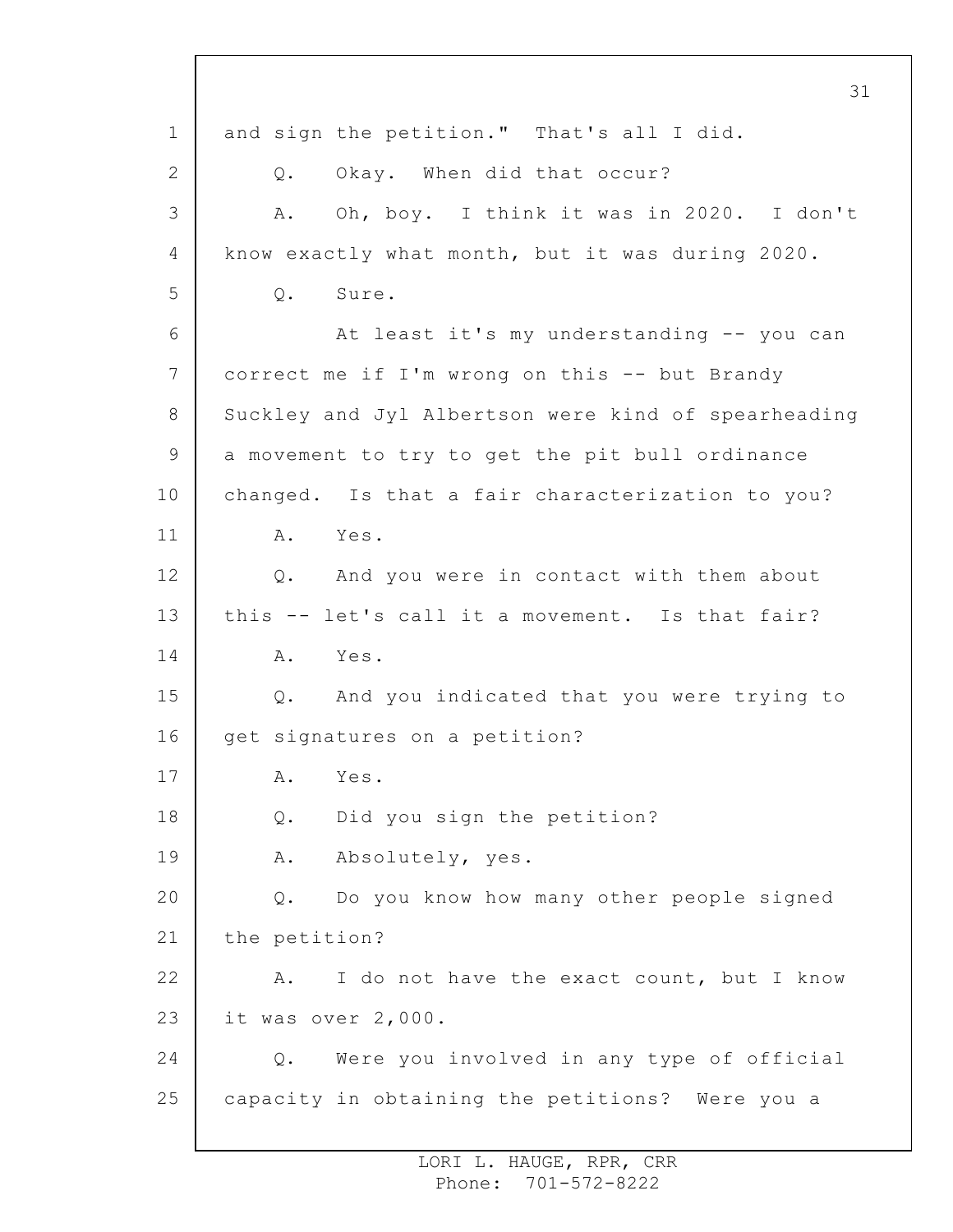1 2 3 4 5 6 7 8 9 10 11 12 13 14 15 16 17 18 19 20 21 22 23 24 25 32 petition circulator or anything like that? A. I just would ask people if they would be willing to sign it, and then I'd send them down to the park where she was sitting -- Q. Okay. So you --  $A. \t-- so --$ Q. Were you going door to door or -- A. No. No. Q. Okay. Just run into somebody and say, "Hey, would you be willing to sign this? If so, go talk to Brandy. She's sitting down in the park"? A. Yes. Q. Okay. Do you know what ever came of the petitions? A. I went to -- and sat in a city council meeting with Jyl one time, and it -- I don't really recall them covering it much, but Jyl and I talked after that, and she said that "We're probably not going to get it on the ballot." So -- Q. Okay. A. And that's pretty much what happened with that, as far as I know. Q. When you went to the City meeting with Jyl, was that the same meeting where Brandy Suckley gave a presentation to the city commission?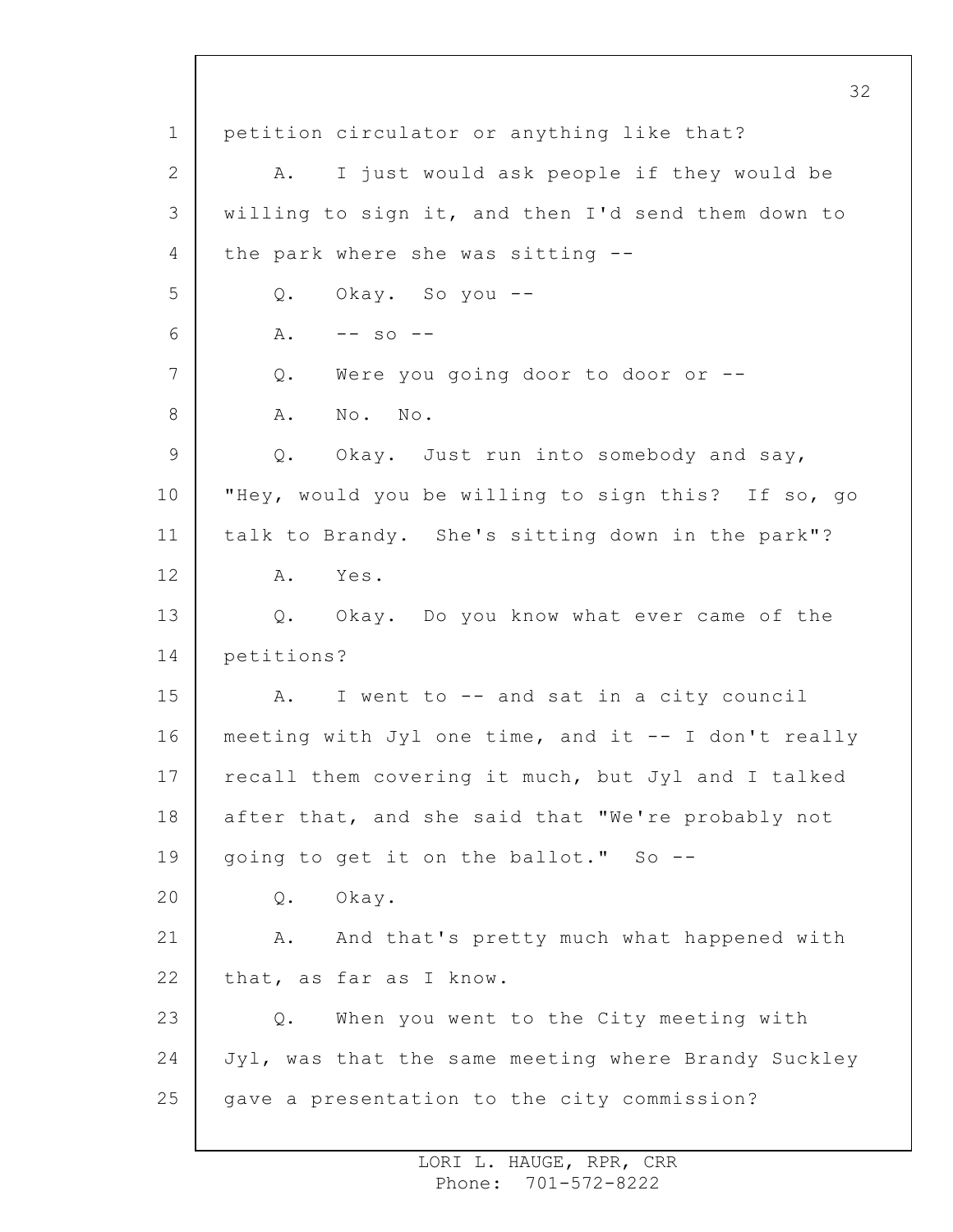1 2 3 4 5 6 7 8 9 10 11 12 13 14 15 16 17 18 19 20 21 22 23 24 25 A. Yes. Q. Okay. So you watched her presentation? A. I did. She read her little statement. Q. Did you have any involvement in putting together her statement? A. No, I did not. Q. Did you have any involvement in putting together a slideshow? A. No, I did not. Q. Have you ever seen her slideshow? A. No, I actually have not. Q. Okay. Other than being a named plaintiff in this lawsuit, have you taken any steps to either amend or repeal the City's pit bull ordinance? In -- in addition to signing the petition. A. No. I mean, no. Pray a lot. (Deposition Exhibit Number 2 was marked for identification by the court reporter.) BY MR. SCHMIDT: Q. Okay. I'm going to give you what's being marked as Exhibit 2 (doing so). A. Uh-oh. Q. Okay. And do you see on the -- the bottom of what you were just provided, there's a number that says City 1033 on the first page and City 1034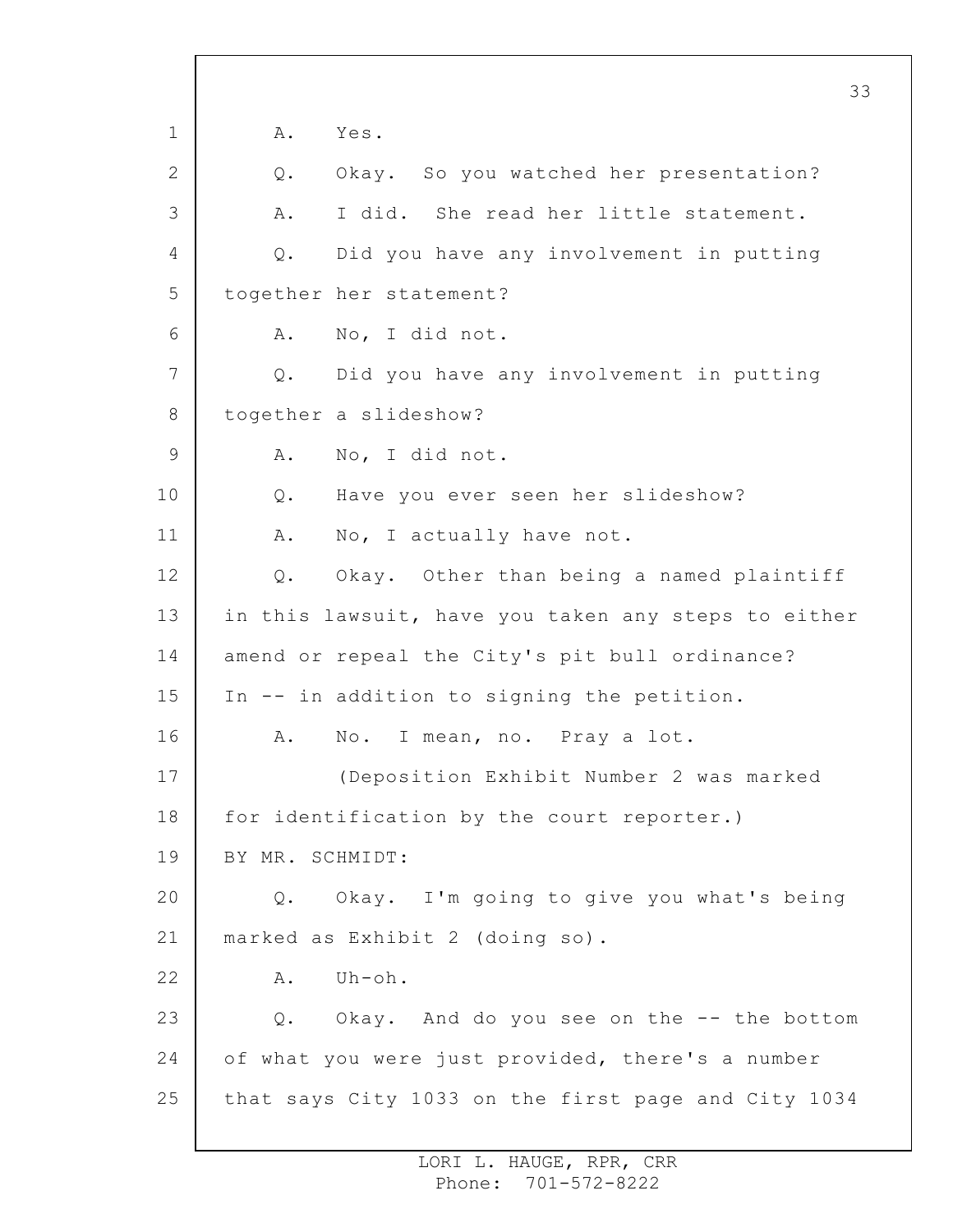1 2 3 4 5 6 7 8 9 10 11 12 13 14 15 16 17 18 19 20 21 22 23 24 25 34 on the second page? A. Yes. Q. Okay. So let's -- let's take a look here at the -- the second page. A. Okay (complying with Counsel's request). Q. This is -- I guess if we flip back to the first page quick--oh, it is on the second page, too--there's a date of November 9, 2019. Do you see that? A. Yes. Q. So this would have been shortly after the situation with Raw-Koe; right? A. Oh, yeah. Q. Was this -- is this a report of the incident you were explaining to me earlier -- A. Mm-hmm. Q. -- when the police showed up and asked questions about your dogs? A. Yes. Q. How long were the dogs present with you? Or--excuse me--let me -- strike the question. How long were the officers present at your house when they came to inquire about the dog? A. I honestly don't know. I was at work. Q. Okay. So you weren't home when this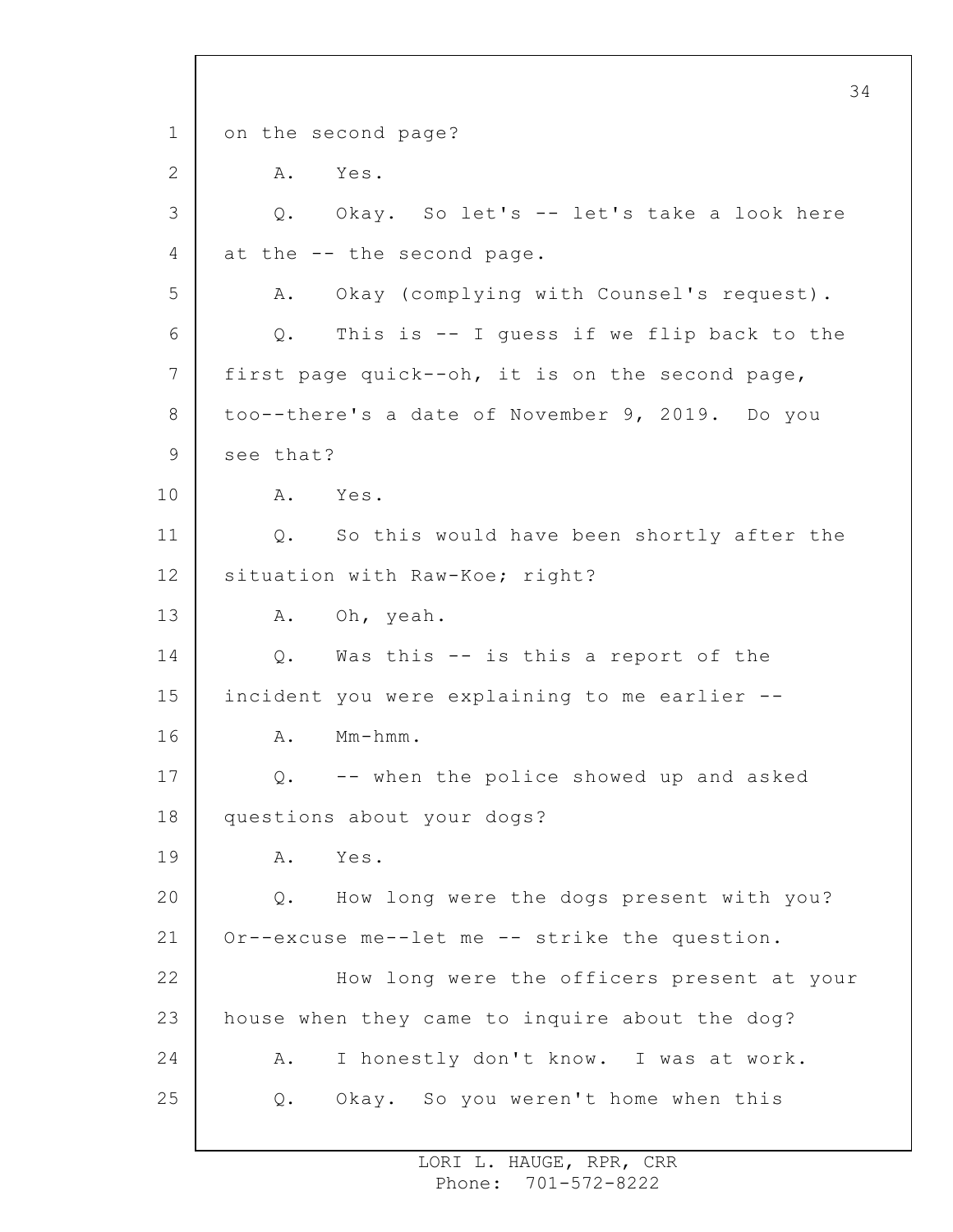1 2 3 4 5 6 7 8 9 10 11 12 13 14 15 16 17 18 19 20 21 22 23 24 25 happened? A. No. Q. So everything you know about that interaction is what your husband had told you; is that fair -- A. Yes.  $Q. \t-- \t to say?$ You can put that away. A. Yeah (complying with Counsel's request). Hmm. Q. And your dog was never taken from you at any point of that interaction with the officers and your husband? A. No, because -- Q. And you said you own two dogs. Your other dog is -- you don't believe it's a -- would fall within the definition of a pit bull; fair to say? A. Jackson? No. He's -- no. Q. Well, in your opinion, how would a -- a favorable decision in this lawsuit impact you? A. I know that my husband -- his anxiety level would be a lot lower, because service dog or not, there have been stories that Williston Police Department have taken other service dogs before, and it -- whether or not it's true, I don't know,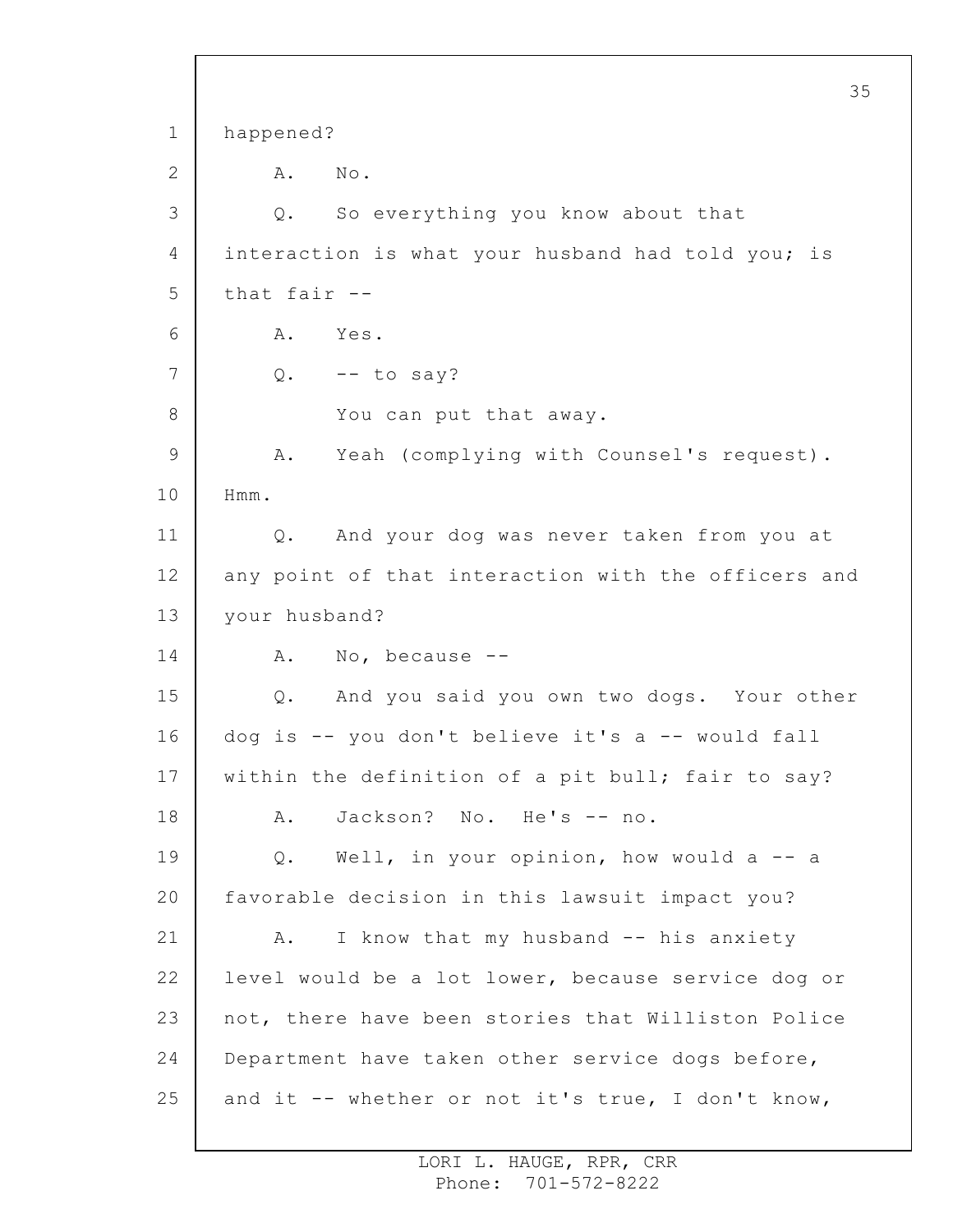1 2 3 4 5 6 7 8 9 10 11 12 13 14 15 16 17 18 19 20 21 22 23 24 25 but Manny, with his -- with his issues, it -- it bothers him a lot, and I know that his anxiety level would be a lot less. Sorry. MR. SCHMIDT: Do you want to take two minutes? MR. SUMMERLIN: Sure. Yeah. (The proceedings recessed at 1:27 p.m. and reconvened with everyone present at 1:32 p.m.) BY MR. SCHMIDT: Q. Do you recall indicating in answers to interrogatories in this lawsuit that you believe there's been an increased police presence outside of your house? A. Yes. Q. What's your basis for that statement? A. Manny is very, very aware of things that go on around him. I don't know where he got it from, but he is -- he notices vehicles and people and -- that normally most people don't pay attention to, but he notices it, and he makes a mental note. Q. Have you made a mental note of that? A. Me? Q. Personally.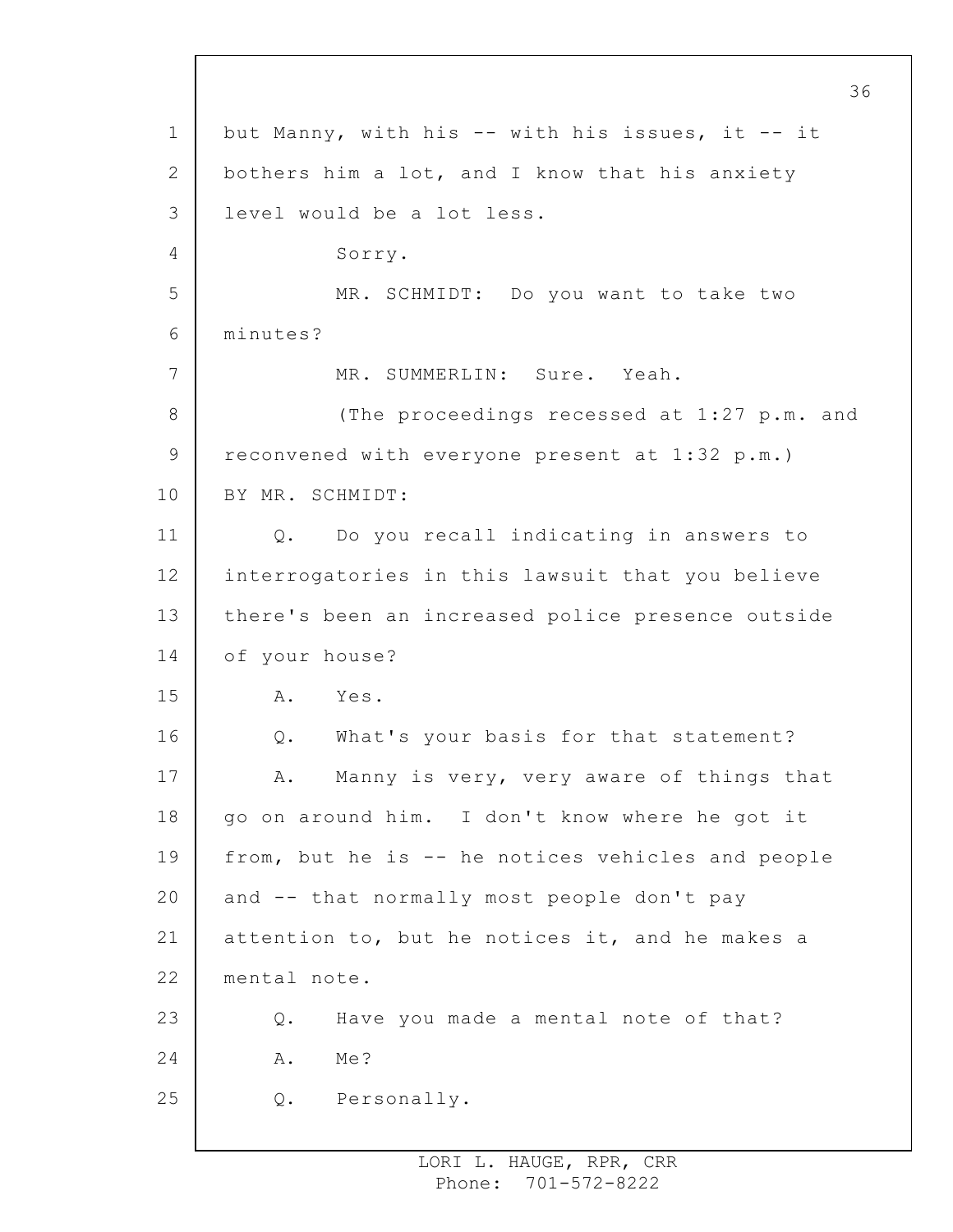1 2 3 4 5 6 7 8 9 10 11 12 13 14 15 16 17 18 19 20 21 22 23 24 25 A. I've seen them a few times, so yes. Q. What's "a few times"? Once a week? Once a month? A. Right after -- oh, jeez, I guess it would be August of last year when we were doing -- there was a -- a hold on the enforcement of the ordinance, and I guess that expired in August or something of last year. Right after that, they were coming around, like, every day, every few hours. Q. Who was coming around the -- A. The animal control officers. Q. They never stopped at your house, though, did they? A. Not directly, no. Q. They never rang your doorbell, did they? A. No, they did not. Q. They never waited for you outside, did they? A. I cannot say that part. I can't confirm  $that --$ Q. Well, they never -- A. -- or -- Q. -- confronted you outside of your house, did they?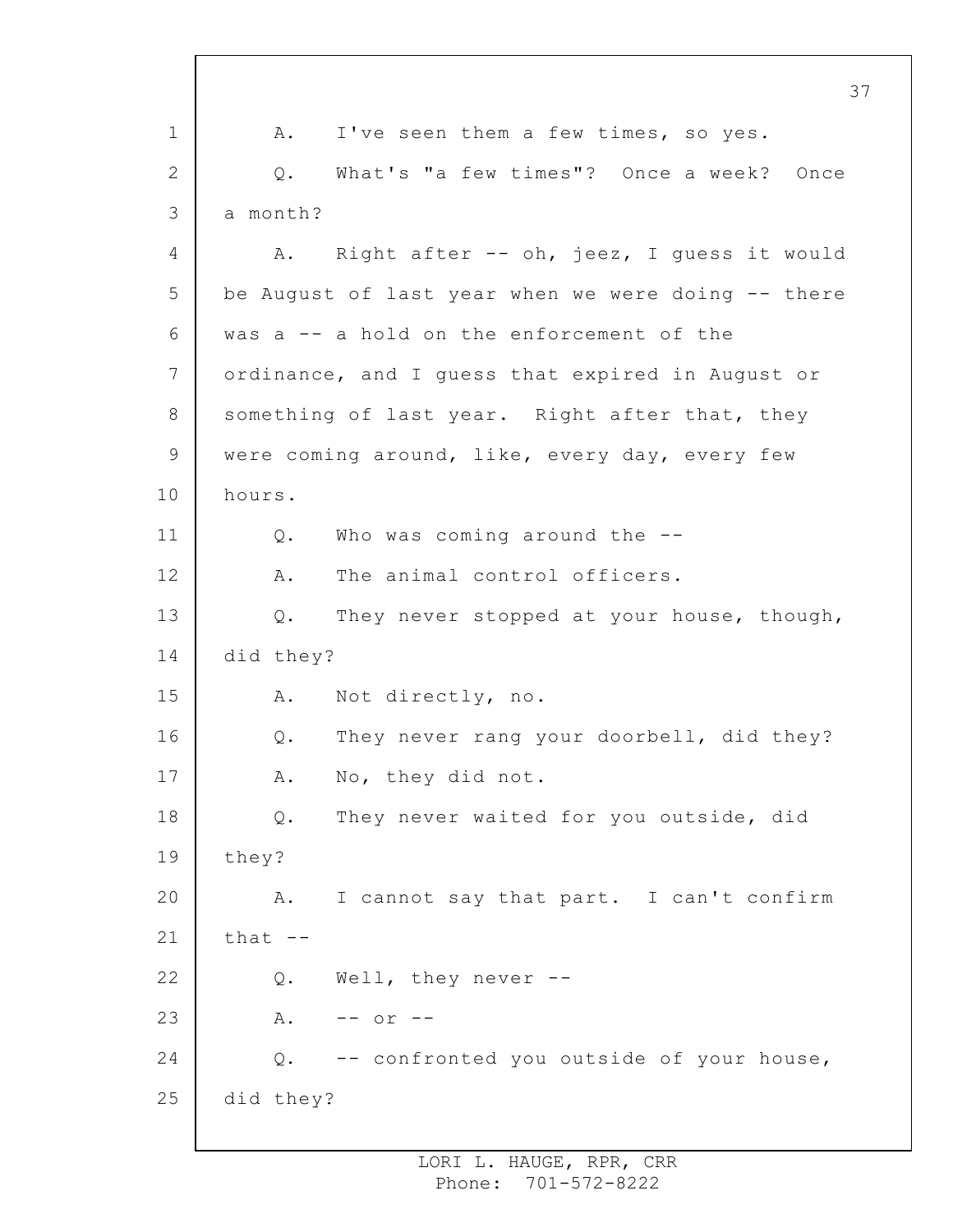1 2 3 4 5 6 7 8 9 10 11 12 13 14 15 16 17 18 19 20 21 22 23 24 25 38 A. No, they did not. Q. They never confronted your husband outside of the house, did they? A. No, they did not. Q. Do you know if they were looking for some other animal that may have been at large in the area? MR. SUMMERLIN: Object on foundation. But you can answer if you know. THE DEPONENT: I haven't a clue. BY MR. SCHMIDT: Q. Could have been a lot of things; right? A. Could have. Q. Has it been like that constantly since August of 2021? A. No. Q. And the part of town in which you live, is it -- is it mostly townhomes? A. Yes. Q. Are there apartments nearby? A. Also yes. Q. So a lot of people live in a small area; fair to say? A. There's one-story and two-story fourplexes.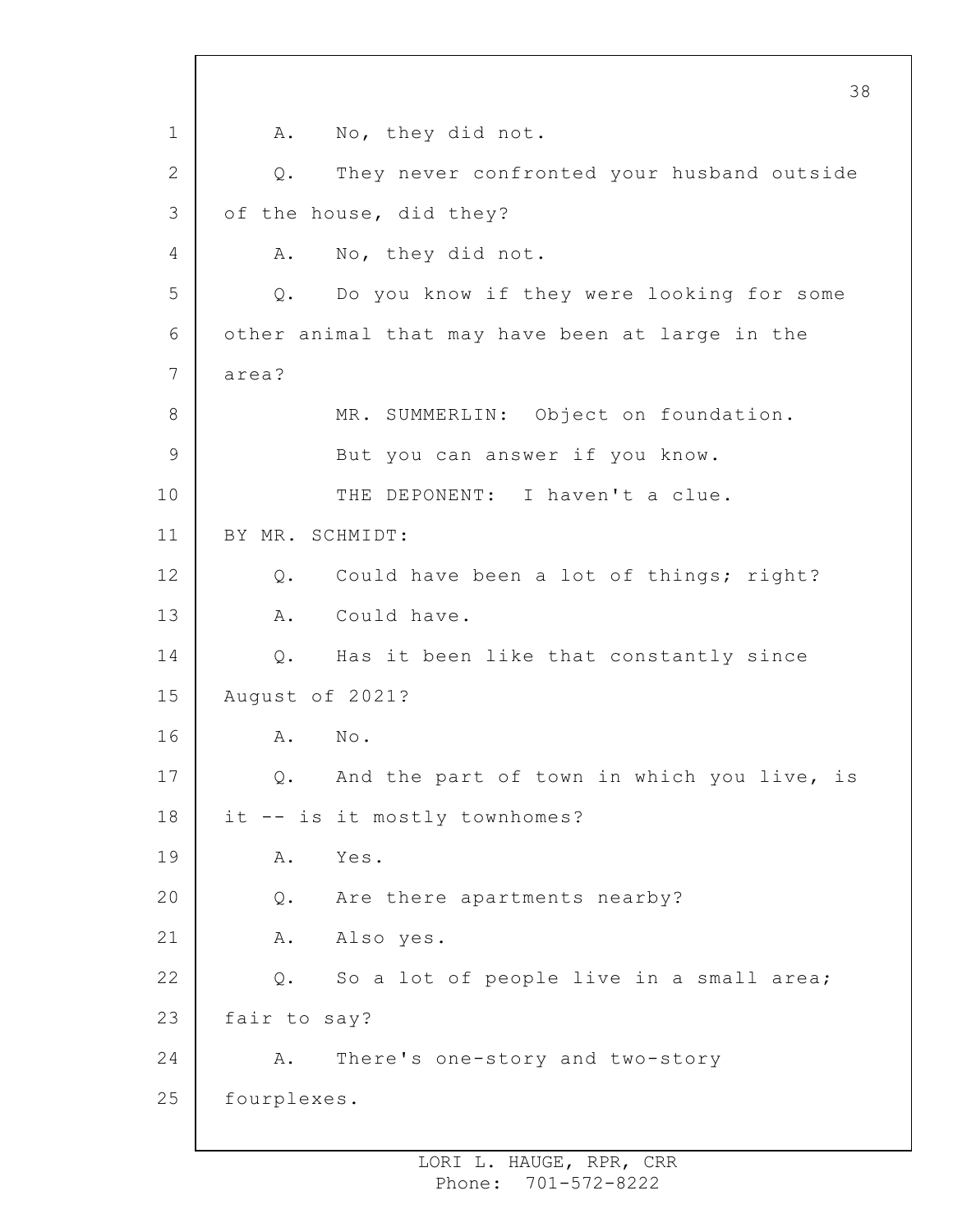1 2 3 4 5 6 7 8 9 10 11 12 13 14 15 16 17 18 19 20 21 22 23 24 25 39 Q. So it's not just single-family dwellings where you have one family living in one house; correct? A. Yes. Q. Do you have any expertise in animals in any way, shape, or form? A. On pa -- no. No, not -- no. Q. Do you hold yourself out as being able to readily identify animal breeds? A. No. Q. Other than the -- the puppies that we talked about earlier with -- with Ronja, have - has Raw-Koe ever been used for breeding purposes before? A. No. Q. He's never been certified as a -- A. No. Q. -- breeding dog or anything -- A. No. Q. -- like that? A. No. Q. It was just a one-off arrangement? A. Yes. MR. SUMMERLIN: Well, now you make him sound, like, cheap. He had too much to drink that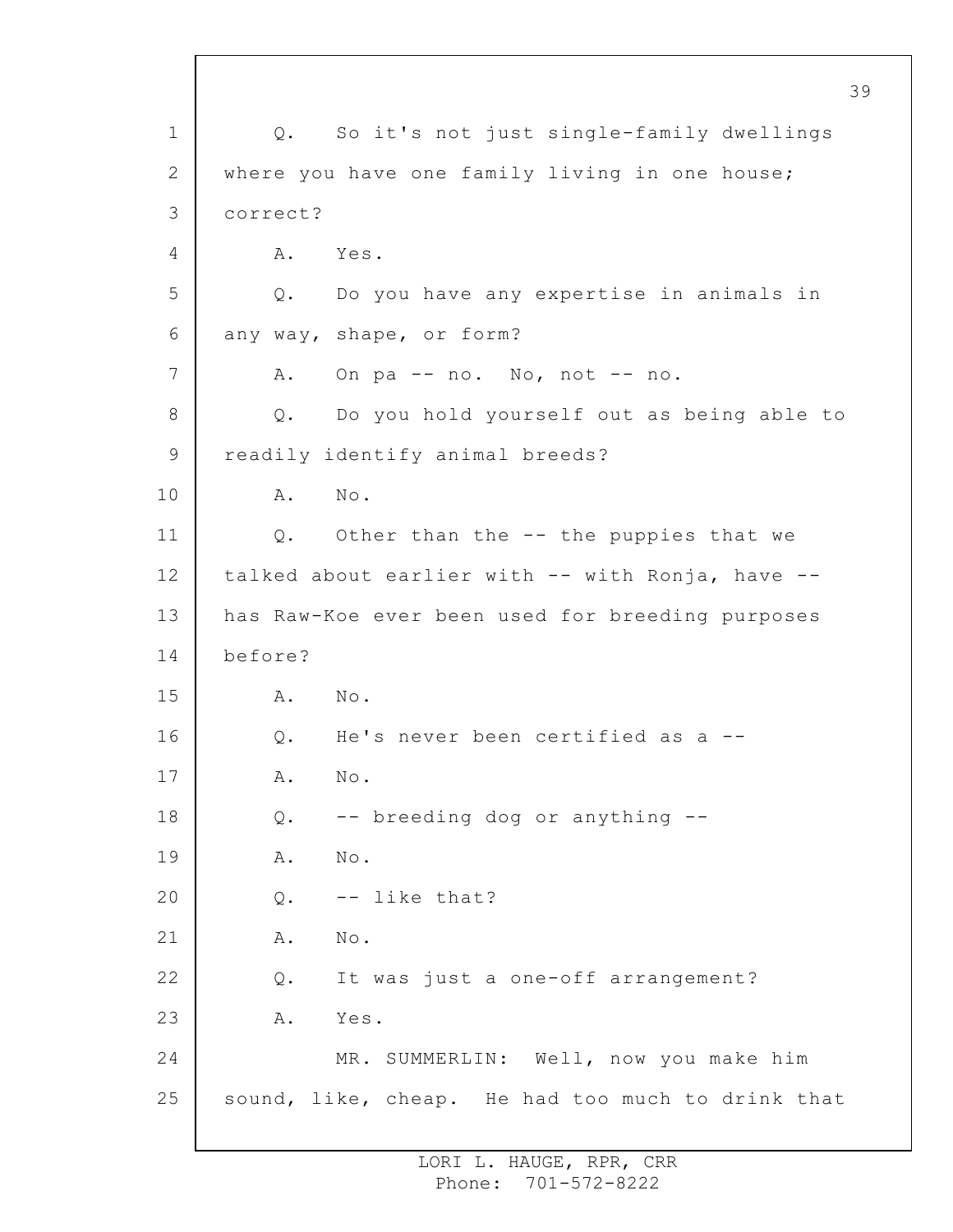1 2 3 4 5 6 7 8 9 10 11 12 13 14 15 16 17 18 19 20 21 22 23 24 25 40 one time. THE DEPONENT: Might help. No, I'm just kidding. BY MR. SCHMIDT: Q. Have you ever read any books on how to care for pit bulls? A. No. Q. Have you ever read any books on how to care for jog -- dogs in general? A. Book, no, not -- no. Q. How many dogs have you owned in your life? A. Oh, Lordy. Q. Approximately. If it's 50, I don't need to know the -- A. Oh, no. No. Q. -- exact number. A. No. Six or seven. It's from the time I was in kindergarten until -- Q. And out of those six or seven dogs, how many of them do you believe were pit bull? A. That, I don't really -- Raw-Koe, but I don't really know because when I was little, Sugar Bear was a mutt, and  $--$  it's hard to say, so  $--$ Q. Do you -- A. Because I'm not an expert, so I don't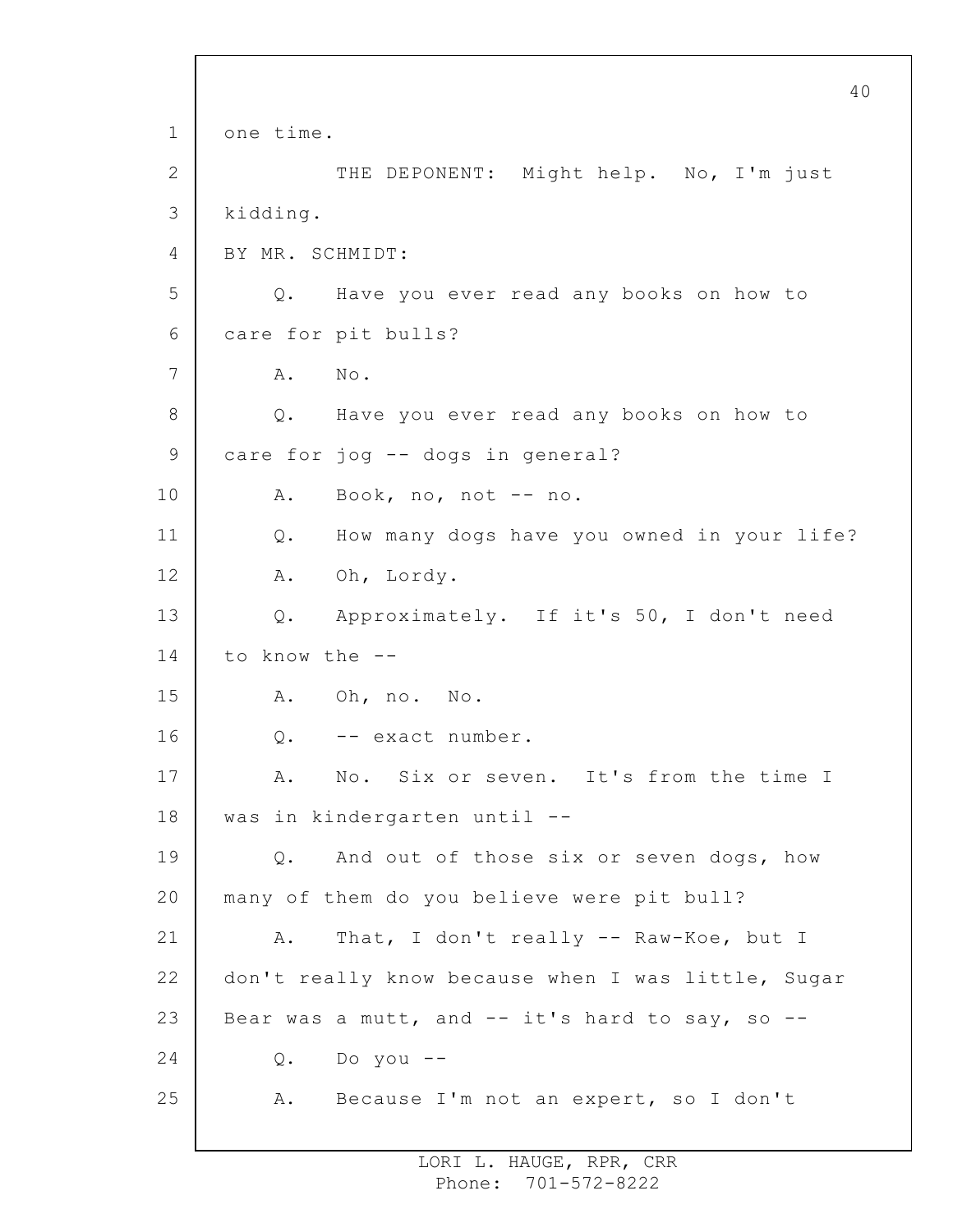1 2 3 4 5 6 7 8 9 10 11 12 13 14 15 16 17 18 19 20 21 22 23 24 25 41 know. Q. Do you recall if -- when Ronja came up to you to ask about breeding with Raw-Koe, if she made any comments about, "Hey, these dogs are both of the same breed. We should make purebred puppies," or anything like that? A. I don't know if that's exactly what she said, but she didn't really talk to me. She talked with my husband. Q. Do you know what the intent of breeding the two dogs was? Was there some advantage that you -- A. Oh, I --  $Q.$  -- knew of? A. Personally, I think she wanted the money. Q. Is there a lot of money in breeding Staffordshire terriers? A. I honestly don't know, but Ronja -- and this is just my opinion -- she is the type of person that will take advantage of anybody to make a buck, so -- after having interactions with her. Q. And I know you've provided some paperwork through your attorneys in this lawsuit indicating that Raw-Koe is a certified service animal, right --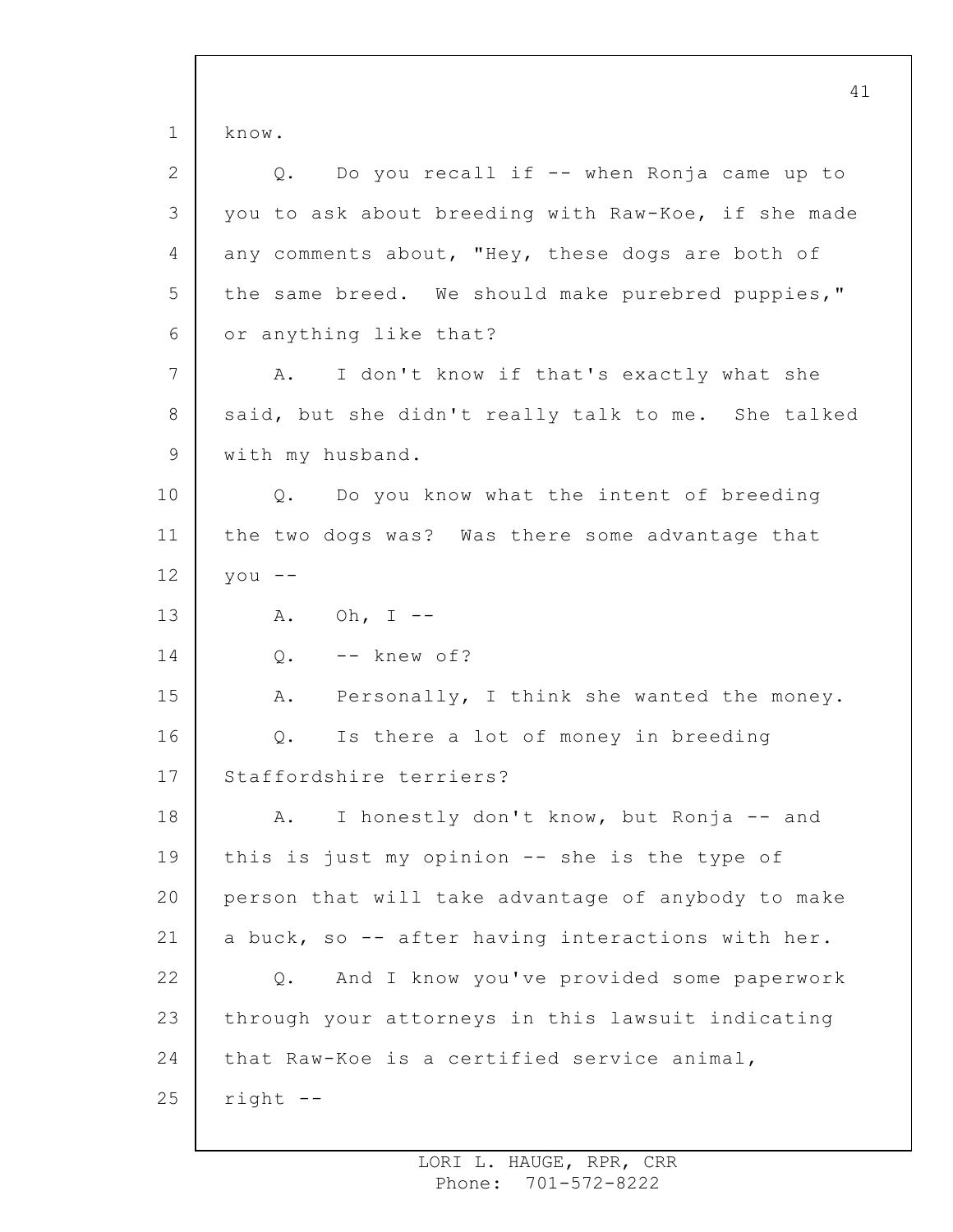1 2 3 4 5 6 7 8 9 10 11 12 13 14 15 16 17 18 19 20 21 22 23 24 25 A. Yes. Q. -- under the ADA? And with that -- with that paperwork, what  $-$  I quess, what do you believe the  $-$  the risk is of having Raw-Koe taken away? A. Because of some of the stories that we've heard and just the interaction prior to him being cer -- when we got him back, the reason we had to take him, you know -- the interaction that we - lack of interaction or whatever from the police department when we took Raw-Koe to Denver, just - just the -- I don't -- hmm. We worry because we kind of feel like Williston wouldn't -- doesn't care if he is a service animal or not. Q. Okay. Well, they passed an ordinance -- A. Oh, yeah. Q. -- that said there's an exemption; right? A. Yes, they did. Q. So it's not illegal to own a service animal that's a pit bull? A. No, it's not. Q. Okay. And after that initial visit from the Williston -- was it animal control who came the first time? A. And one of -- and a police officer.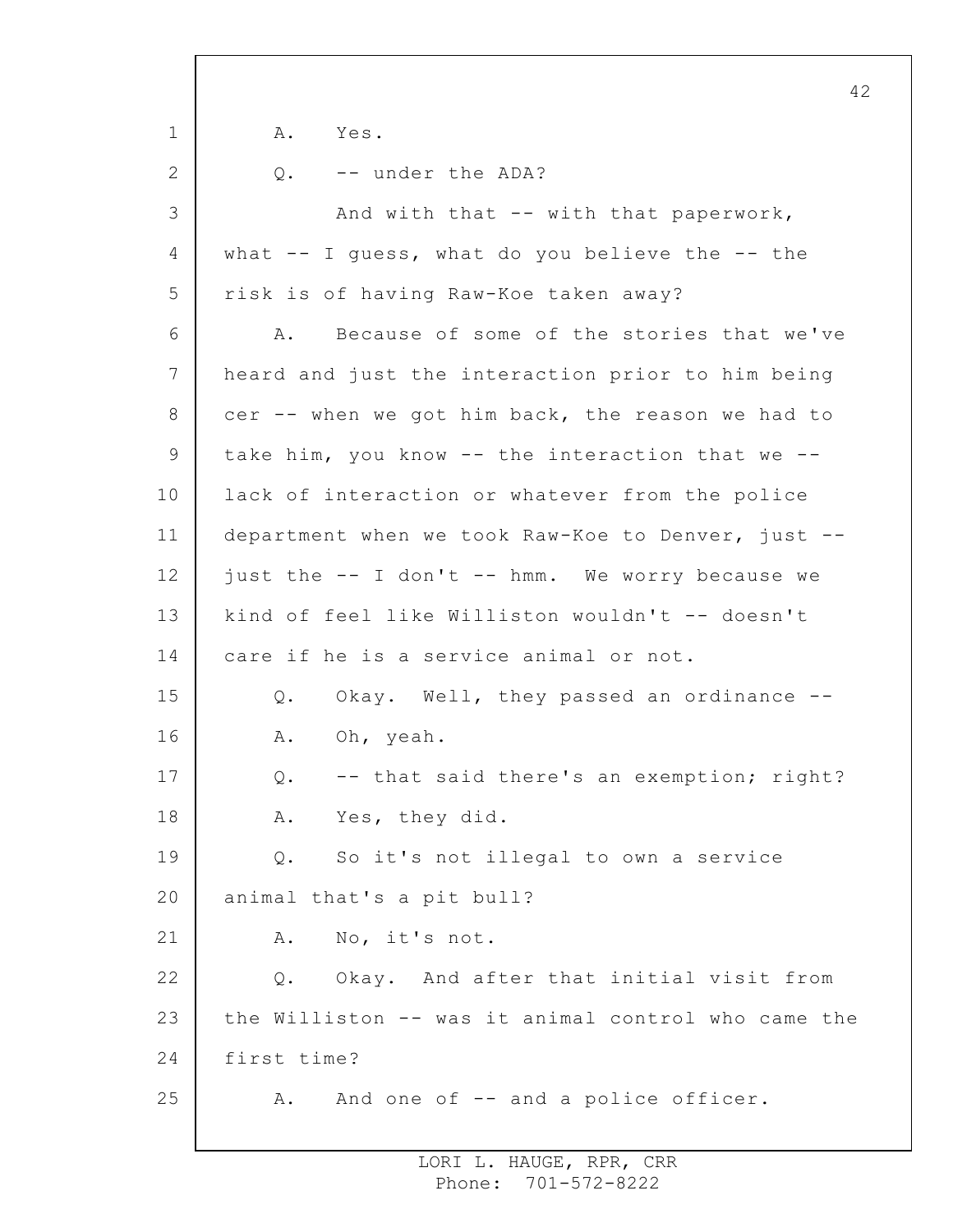1 2 3 4 5 6 7 8 9 10 11 12 13 14 15 16 17 18 19 20 21 22 23 24 25 43 Q. And a police officer? You were not -- not in -- required to remove Raw-Koe from the house; correct? A. No, because -- no. Q. You did that on your own; right? A. Yes. Q. And you brought Raw-Koe back; right? A. Months later, yes. Q. And there's been police interaction since where they were provided proof that Raw-Koe is a service animal; correct? A. Now, yes. Q. And there's been no citation; Raw-Koe's never been taken from you. Correct? A. No. MR. SCHMIDT: I have no further questions. Thank you. MR. SUMMERLIN: I just have a couple questions. EXAMINATION BY MR. SUMMERLIN: Q. A moment ago, Brian asked you about the revisions to the Williston city code that allowed for service animals that might be one of the banned breeds. Do you remember that?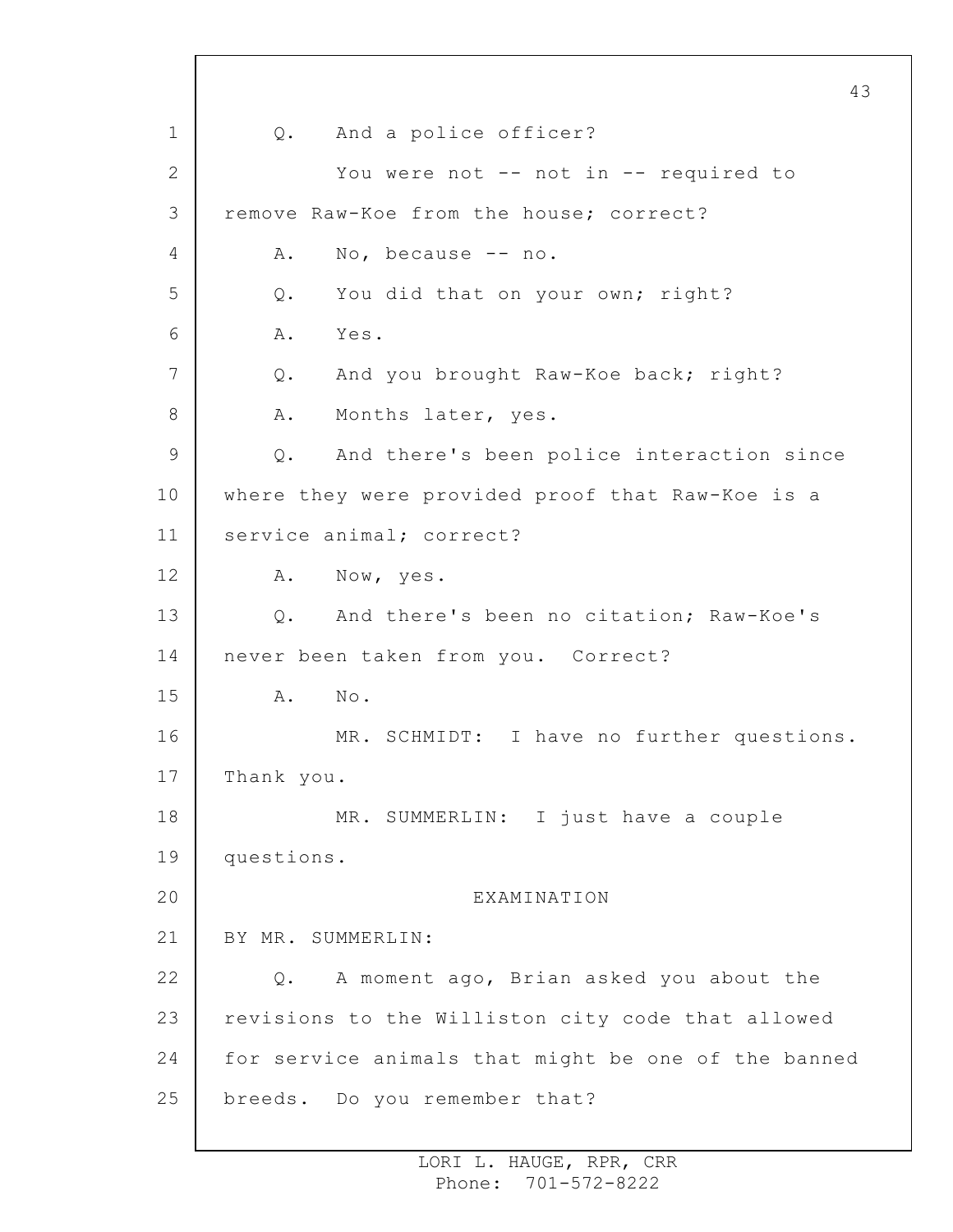1 2 3 4 5 6 7 8 9 10 11 12 13 14 15 16 17 18 19 20 21 22 23 24 25 A. Yes. Q. Okay. With respect to Raw-Koe, have you registered Raw-Koe with the City of Williston as a service animal? A. No. Q. Okay. Have you obtained an insurance policy for your dwelling that includes a provision that the policy can't be canceled without providing ten days' notice to the Williston City Auditor? A. No. Q. Okay. Have you provided the City with photographs of Raw-Koe? A. No. Q. When you've moved and you've owned Raw-Koe, have you notified the City that Raw-Koe has been moved to a new address? A. No. Q. Okay. A. And Manny's the one that moved. Q. Okay. A. Not -- I've always been where I'm at -- Q. Do you keep a -- A. -- right there. Q. -- sign outside your house that says, "Beware of Dog"?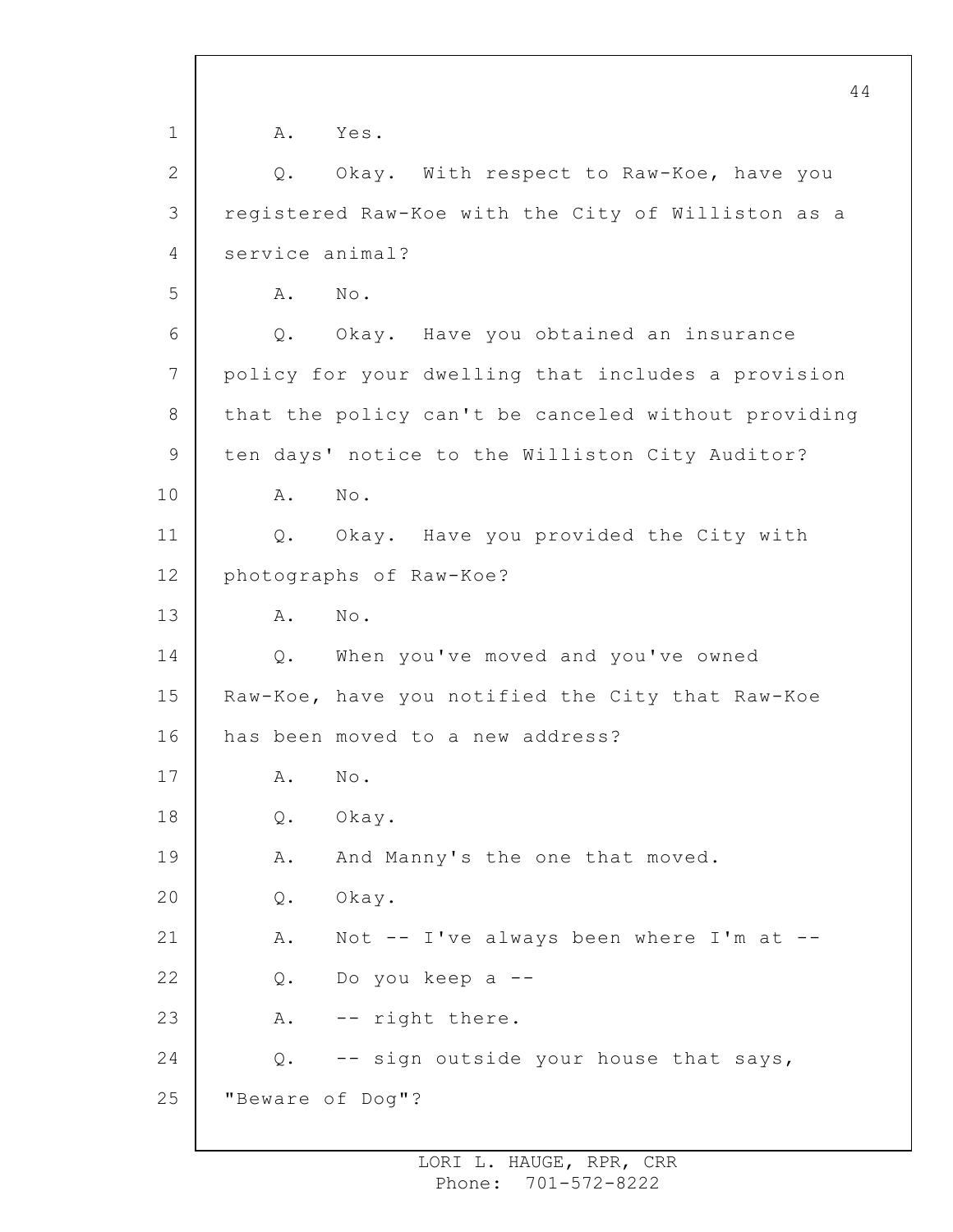1 2 3 4 5 6 7 8 9 10 11 12 13 14 15 16 17 18 19 20 21 22 23 24 25 45 A. No. Q. Do you keep a -- does -- does Raw-Koe have a kennel? A. Yes. Q. Do you keep a sign on Raw-Koe's kennel -- A. No. Q. -- that says, "Beware of Dog"? A. No. He's inside the house. Q. Is Raw-Koe allowed to go outside? A. On a leash, yes. Q. Okay. Is the leash shorter than 4 feet? Do you know? A. I  $-$  it's  $-$  yeah  $-$  well, yes, it was not -- I don't know. Approximately 4 feet, I guess. Q. Okay. A. I don't know. Q. All right. A. It's short for him, so yeah. Q. Do you have windows in your house? A. Yes. Q. Do those windows open? A. Yes. Q. If the window's open, is it just a screen that prevents Raw-Koe from going outside?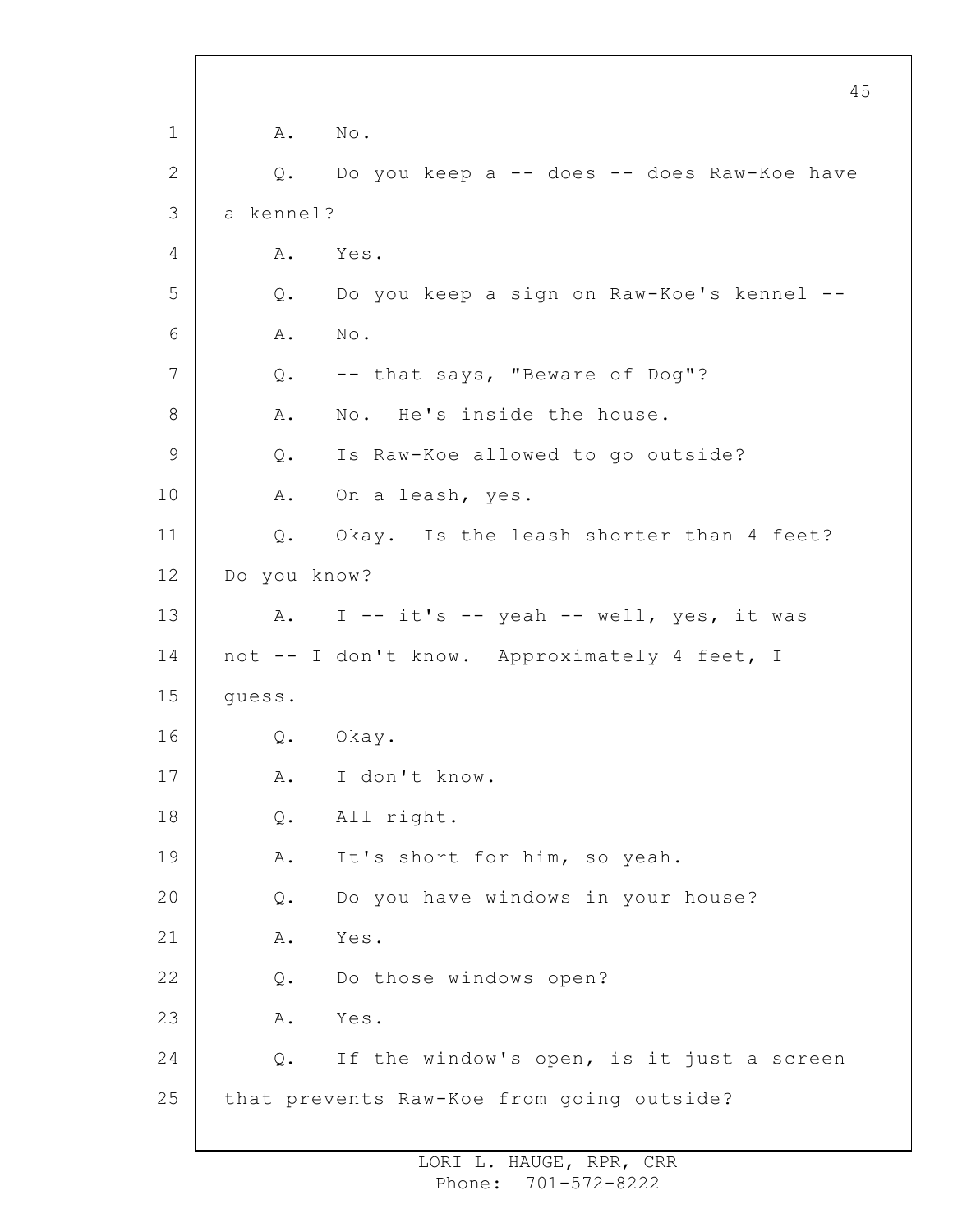1 2 3 4 5 6 7 8 9 10 11 12 13 14 15 16 17 18 19 20 21 22 23 24 25 A. No. I've got a lot of stuff in front of my windows. Q. Okay. Is it -- but if you open the window, is there a screen? A. Yes. Q. Okay. Do you open your windows sometimes? A. Sometimes. Q. When Raw-Koe is at home? A. He's always at home. Yes. Q. Okay. When you take Raw-Koe outside, do you put a muzzle on him? A. No. Q. The kennel that you've got for Raw-Koe, does it have a lock? A. No. Q. Okay. A. It's got the latch (indicating). Q. All right. When Raw-Koe had puppies, did you report those to the -- well, I quess, when Raw-Koe sired puppies, he didn't -- A. Right. Q. -- did you report that to the City? A. No. MR. SUMMERLIN: All right. That's all that I've got.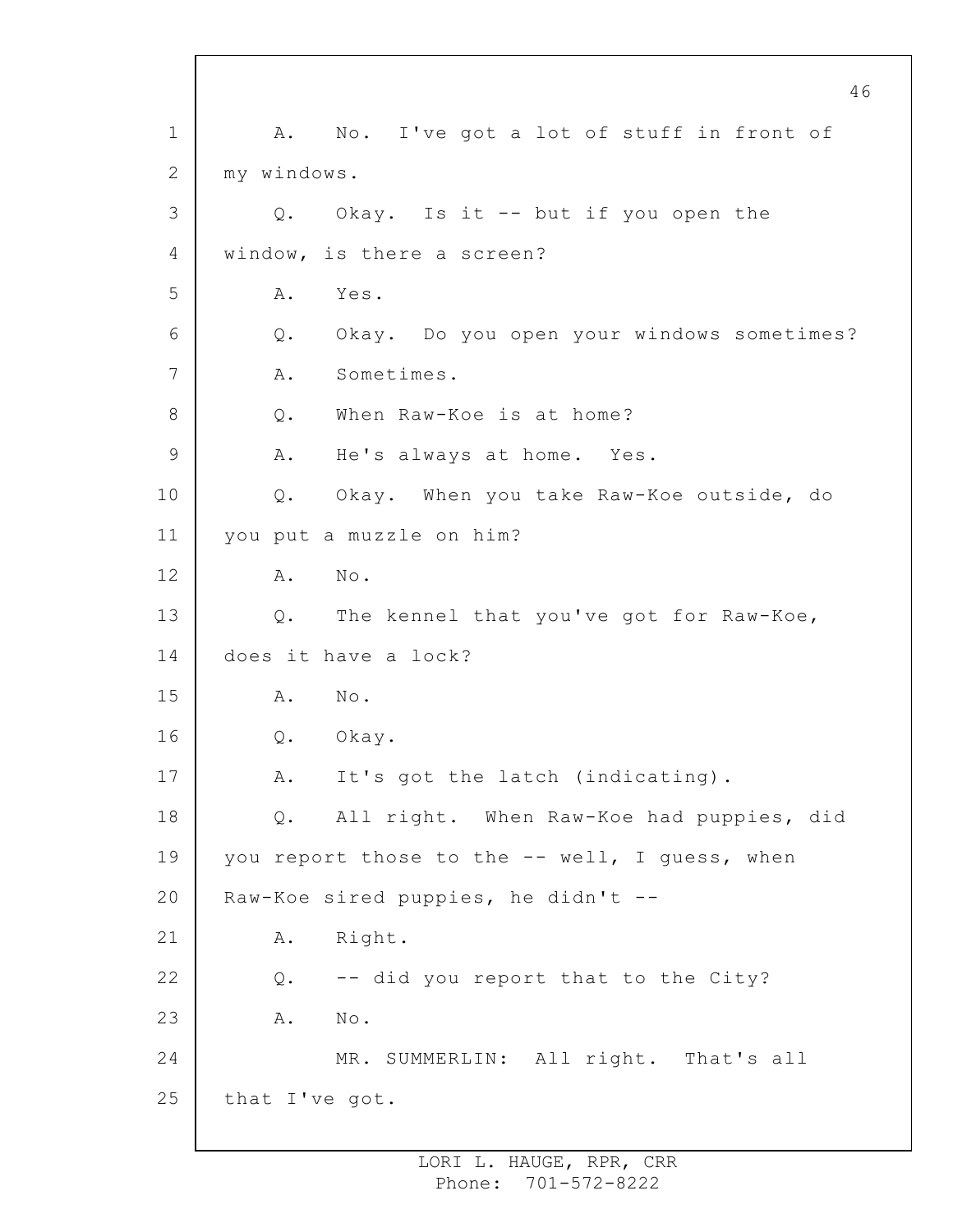1 2 3 4 5 6 7 8 9 10 11 12 13 14 15 16 17 18 19 20 21 22 23 24 25 MR. SCHMIDT: I just have one or two follow-ups. MR. SUMMERLIN: Okay. EXAMINATION BY MR. SCHMIDT: Q. Are you aware of what statute Mr. Summerlin was just reading to you? A. No. Q. Okay. A. I -- sort of, but no. Q. Sure. MR. SCHMIDT: And I guess I don't know if you still have the exhibits from yesterday's, but it's Spitz Exhibit 1. MR. SUMMERLIN: Oh. If you want to mark it, I've got it here. THE COURT REPORTER: It's right here (indicating). MR. SUMMERLIN: Oh. MR. SCHMIDT: I've got it. BY MR. SCHMIDT: Q. Okay. And Spitz Exhibit 1, at the bottom, at least on my copy, it says City 547. Is that -- A. Mm-hmm. Q. -- what yours says?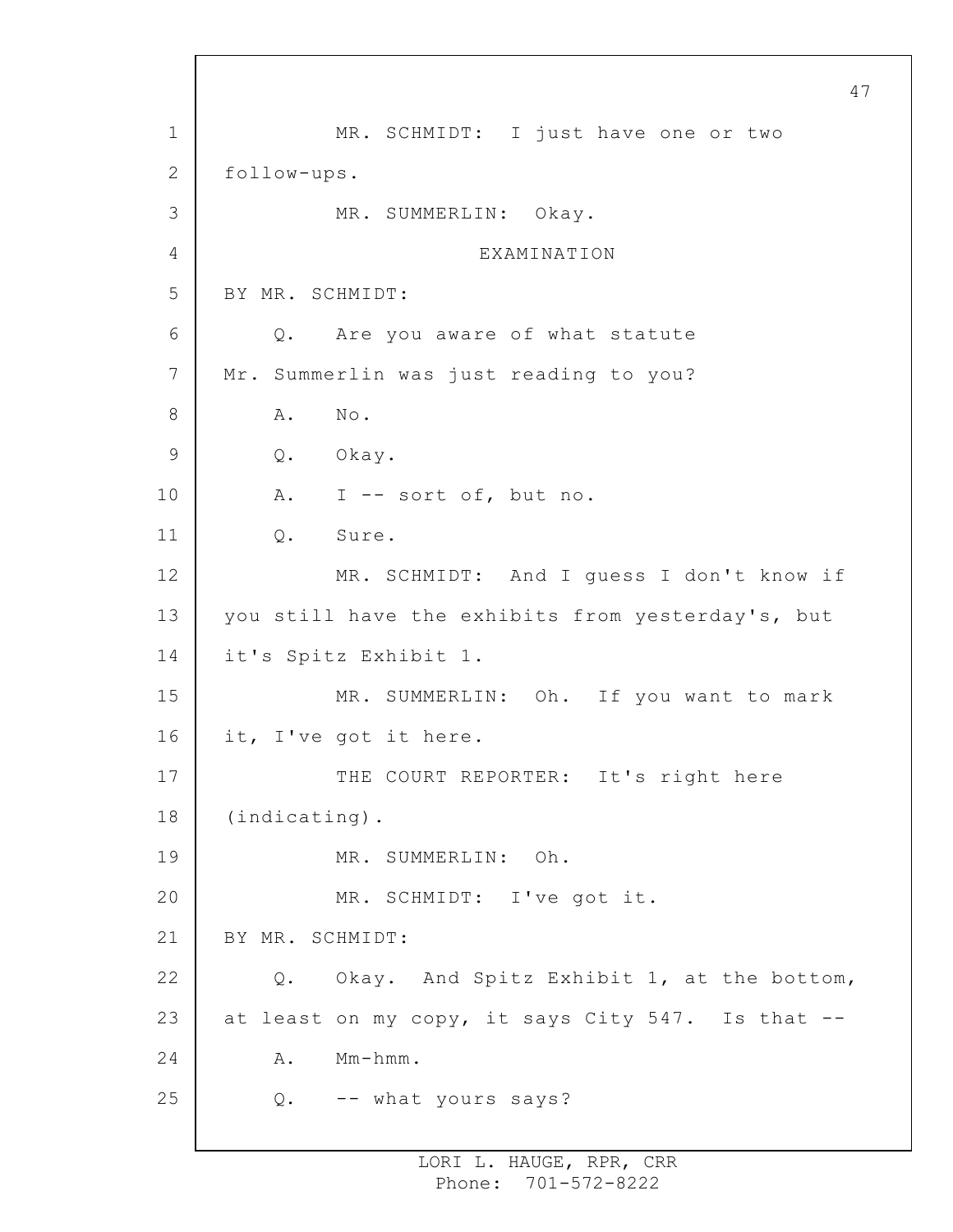1 2 3 4 5 6 7 8 9 10 11 12 13 14 15 16 17 18 19 20 21 22 23 24 25 A. Yes. Q. And if you turn the page, it says City 548? A. Right. Q. The next page is City 549? A. Yes. Q. So we're looking at the same thing; right? A. Right. Q. Okay. So on City 547, do you see where there's a -- it says "Chapter 4, Animals and Fowl." Then it says "Article VI, Pit Bull Dogs." Do you see that? A. Yes. Q. And then there's a Section 4-89, "Pit bull dogs: Keeping prohibited." Do you see that? A. Yes. Q. Now, if we look at this first paragraph in Section 4-89, it says, "It shall be unlawful to keep, harbor, own, or in any way possess within the corporate limits of the city of Williston, North Dakota, any pit bull dog, provided that pit bull dogs registered with the City on or before the 1st day of March, 1987, may be kept within the city subject to the standards and requirements set forth in Section 4-90 of this article."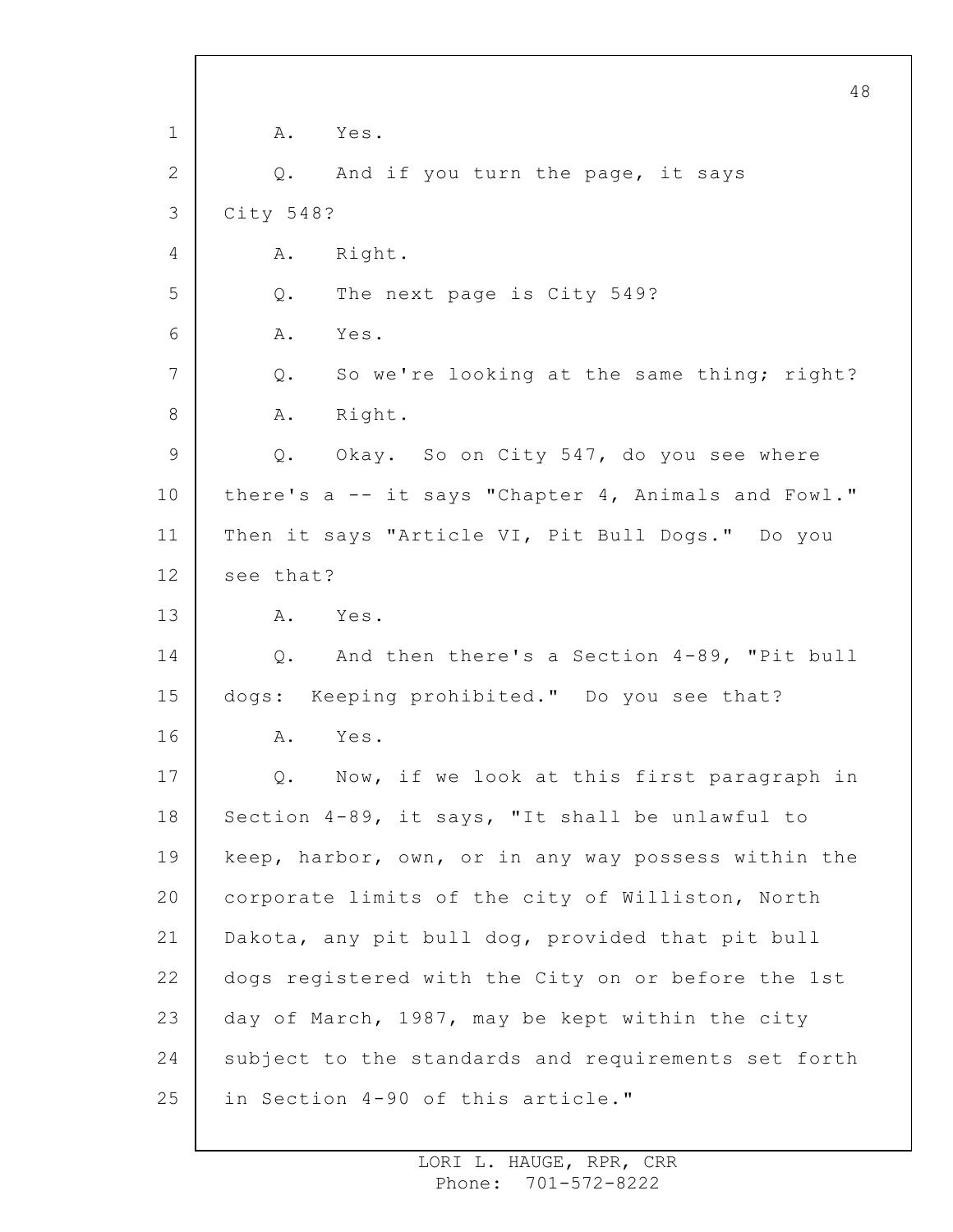|                | 49                                                  |
|----------------|-----------------------------------------------------|
| $\mathbf 1$    | Okay. So you see there where it says                |
| 2              | $4 - 90?$                                           |
| 3              | Α.<br>Yes.                                          |
| 4              | And then there's a Section 4-90 below<br>$Q$ .      |
| 5              | that; right?                                        |
| 6              | Yes.<br>Α.                                          |
| $7\phantom{.}$ | And then if you just want to look at<br>Q.          |
| 8              | Section 4-90, Section (a), it says, "The provisions |
| 9              | of Section 4-89 of this article are not applicable  |
| 10             | to owners, keepers, or harborers of pit bull dogs   |
| 11             | registered with the City of Williston on or before  |
| 12             | the 1st day of March 1987, the effective date of    |
| 13             | this article. Further, the provisions of this       |
| 14             | article are not applicable to owners, keepers, or   |
| 15             | harborers of pit bull dogs registered with the City |
| 16             | of Williston who qualify as having a disability or  |
| 17             | require an animal pursuant to the Americans with    |
| 18             | Disabilities Act or federal or state fair housing   |
| 19             | laws."                                              |
| 20             | Do you see that?                                    |
| 21             | I do.<br>Α.                                         |
| 22             | Okay. And then all of those requirements<br>Q.      |
| 23             | that Mr. Summerlin just discussed with you --       |
| 24             | $Mm-hmm$ .<br>Α.                                    |
| 25             | -- those are all under Section 4-90;<br>Q.          |
|                |                                                     |

 $\overline{\phantom{a}}$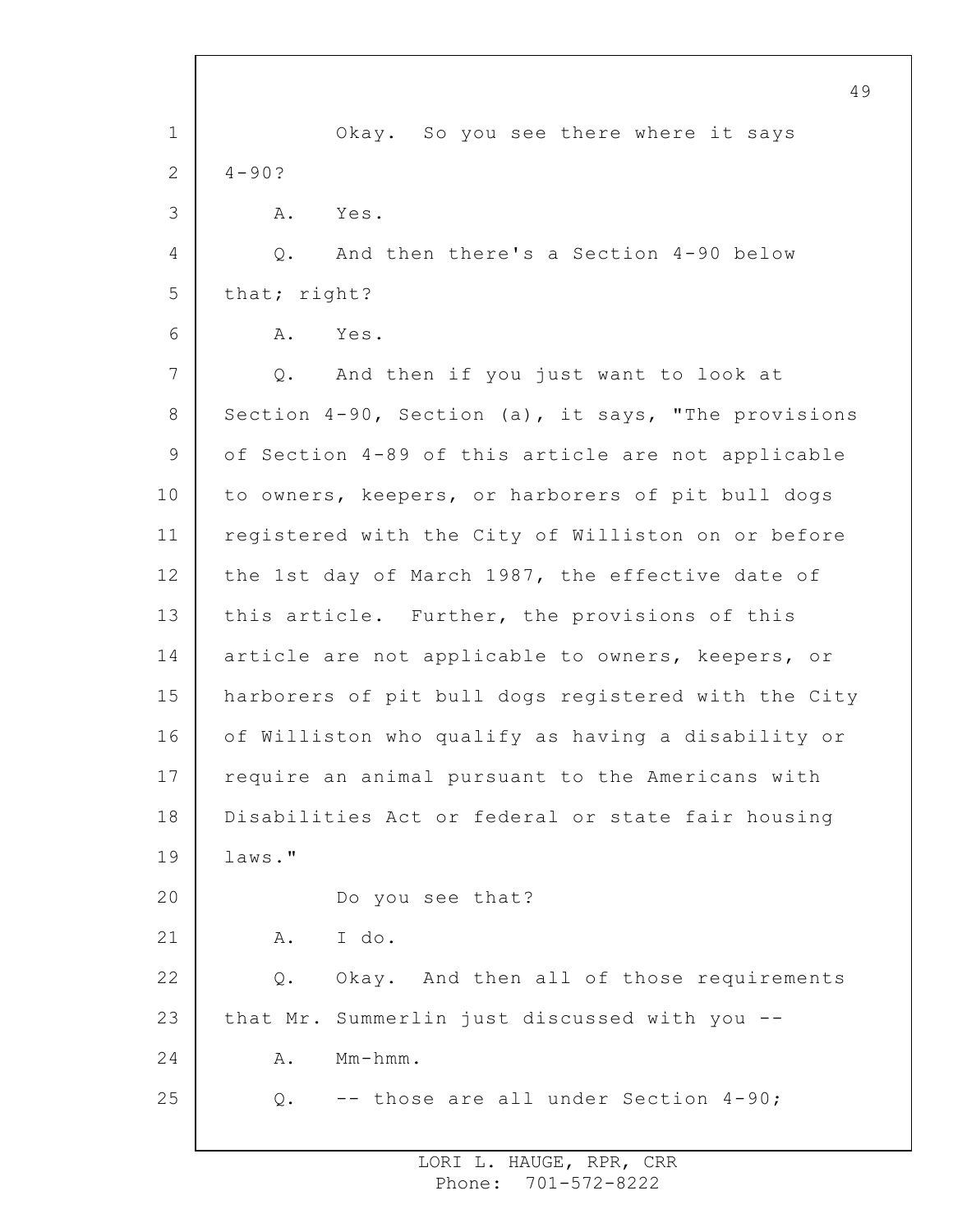```
1
 2
 3
 4
 5
 6
7
8
9
10
11
12
13
14
15
16
17
18
19
20
21
22
23
24
25
                                                        50
     right?
         A. Correct. Yes.
         Q. So Section 4-90 is a different ordinance
     than Section 4-89. Do we agree on that?
        A. Yes.
              MR. SCHMIDT: Okay. I have nothing
     further. Thanks.
              THE DEPONENT: Mm-hmm.
              MR. SUMMERLIN: We will read and sign.
              (The proceedings concluded at 1:47 p.m.)
```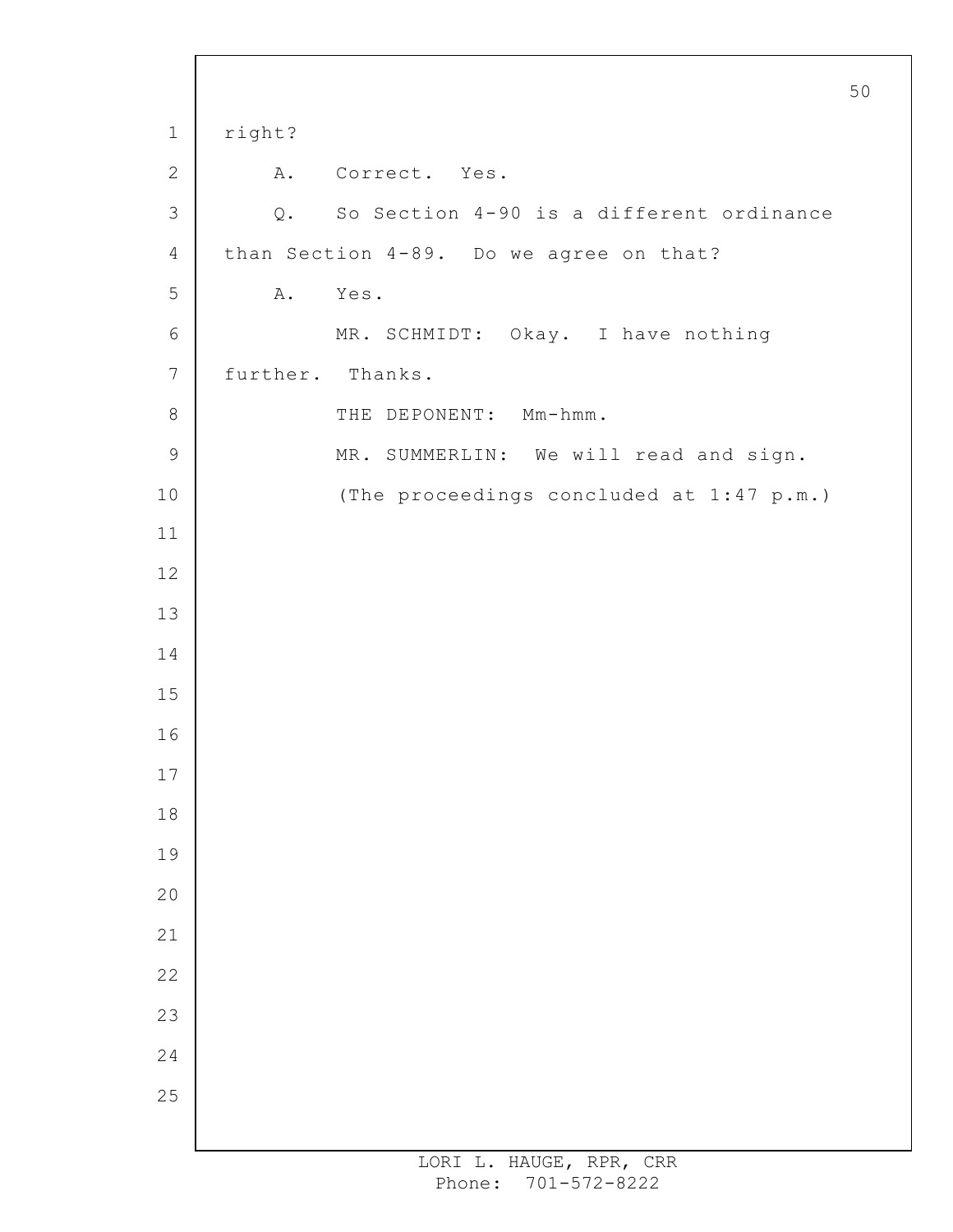|              | 51                                                                         |
|--------------|----------------------------------------------------------------------------|
| $\mathbf 1$  | CERTIFICATE OF DEPONENT                                                    |
| $\mathbf{2}$ | I, Lynette Maxine Cole-Perea, the deponent in                              |
| 3            | the foregoing deposition, certify that I have read                         |
| 4            | the attached 50 typewritten pages of my deposition                         |
| 5            | upon oral examination, taken at the time and place                         |
| 6            | indicated, and that it is a complete and accurate                          |
| 7            | transcript of my deposition, with corrections, if                          |
| 8            | any, noted herein along with the reason for each                           |
| 9            | correction.                                                                |
| 10           |                                                                            |
| 11           | Dated at Williston, North Dakota, this ________                            |
| 12           |                                                                            |
| 13           |                                                                            |
| 14           |                                                                            |
| 15           |                                                                            |
| 16           | LYNETTE MAXINE COLE-PEREA                                                  |
| 17           | $\star$<br>$\star$<br>$\star$<br>$\star$<br>$\star$<br>$\star$<br>$^\star$ |
| 18           | PAGE:<br>REASON:                                                           |
| 19           | LINE:<br>CHANGE:                                                           |
| 20           | PAGE:<br>REASON:                                                           |
| 21           | LINE:<br>CHANGE:                                                           |
| 22           | PAGE:<br>REASON:                                                           |
| 23           | LINE:<br>CHANGE:                                                           |
| 24           | PAGE:<br>REASON:                                                           |
| 25           | LINE:<br>CHANGE:                                                           |
|              |                                                                            |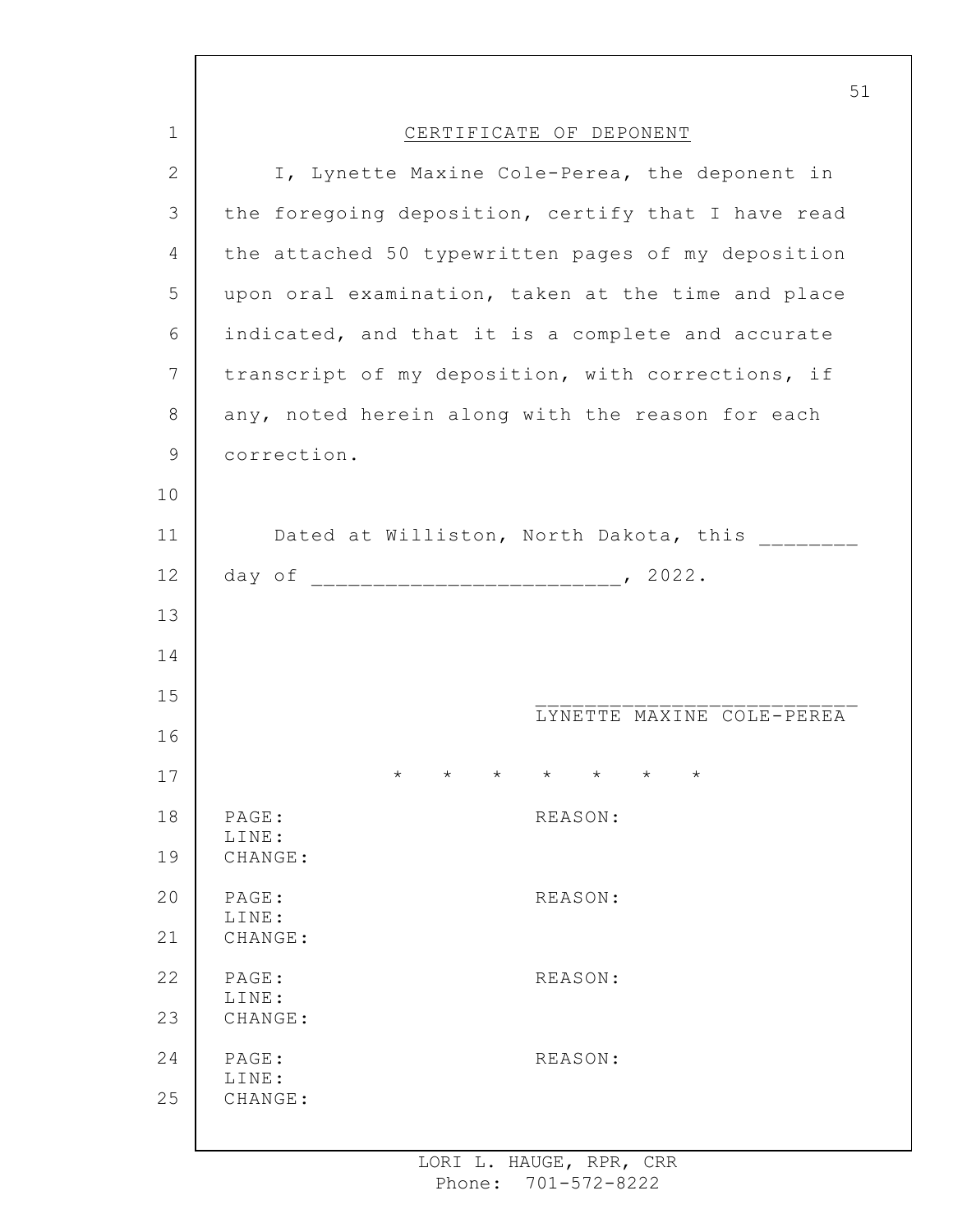|                               |                               | affirmatively) [1] -            | <b>Arizona</b> [1] - 14:7                       | bit [3] - 11:11, 17:20,         |
|-------------------------------|-------------------------------|---------------------------------|-------------------------------------------------|---------------------------------|
| \$                            | 4                             | 15:17                           | <b>Armstrong</b> [1] - 2:14                     | 23:10                           |
| \$350 [2] - 26:1, 26:6        | $4[4] - 3:4, 45:11,$          | <b>afternoon</b> $[2] - 4:13$ , | arrangement [1] -                               | Blackwell [1] - 2:9             |
| $$750$ [1] - 17:17            | 45:14, 48:10                  | 4:17                            | 39:22                                           | <b>Blake</b> $[1] - 1.5$        |
|                               | 4-89 $[4]$ - 48:14,           | ago $[1] - 43.22$               | arrest [3] - 27:20,                             | book [1] - 40:10                |
|                               | 48:18, 49:9, 50:4             | agree [2] - 7:13, 50:4          | 28:6, 29:14                                     | <b>books</b> $[2] - 40:5$ ,     |
|                               | 4-90 [6] - 48:25, 49:2,       | agreeable $[1]$ - $9.5$         | arrested [2] - 27:11,                           | 40:8                            |
| 'Lina' [1] - 25:21            | 49:4, 49:8, 49:25,            | agreed [1] - 7:10               | 30:12                                           | <b>bothers</b> $[1] - 36:2$     |
|                               | 50:3                          | agreement $[3] - 7:2$ ,         | arrived [2] - 27:21,                            | <b>bottom</b> $[5] - 22:25$ ,   |
|                               | 43 [1] - 3:5                  | 17:5, 18:24                     | 27:24                                           | 23:1, 23:11, 33:23,             |
|                               | 460 $[1] - 2:15$              | <b>Albertson</b> [5] - 1:6,     | Article [1] - 48:11                             | 47:22                           |
| 1 [5] - 3:14, 22:16,          | 47 [1] - 3:6                  | 10:12, 11:8, 13:7,              | article [4] - 48:25,                            | <b>Box</b> [1] - 2:15           |
| 22:17, 47:14, 47:22           | 4779 [1] - 22:25              | 31:8                            | 49:9, 49:13, 49:14                              | <b>boy</b> [1] - $31:3$         |
| <b>1033</b> [1] - 33:25       | 4779-4789 [1] - 3:15          | Alien [2] - 26:17,              | aside $[1] - 27:2$                              | boyfriend's [2] -               |
| $1033 - 1034$ [1] - 3:18      | 4780 [1] - 24:15              | 26:20                           | assumption [1] -                                | 11:9, 11:19                     |
| $1034$ [1] - 33:25            | 4782 [2] - 23:12,             | allowed $[2] - 43:23$ ,         | 18:22                                           | <b>Brandy</b> $[5] - 1:4$ ,     |
| 11-year-old [1] - 9:12        | 23:16                         | 45:9                            | attached [1] - 51:4                             | 30:17, 31:7, 32:11,             |
| $122$ [1] - 2:15              | 4783 $[2] - 23.18$            | ALSO [1] - 2:19                 | attention [1] - 36:21                           | 32:24                           |
| $12:53$ [2] - 1:23, 4:1       | 23:22                         | $AMANDA_{[1]} - 2:8$            | Attorney [4] - 1:16,                            | <b>break</b> $[4] - 6.8$ ,      |
| $13330$ [1] - 2:9             | 4784 [1] - 23:24              | amend [1] - 33:14               | 2:7, 2:8, 2:13                                  | 11:11, 17:19, 19:2              |
| 17 [2] - 3:14, 22:24          | 4789 [1] - 23:7               | American [1] - 9:16             | attorney's $[1] - 5.7$                          | <b>breed</b> $[6] - 17:4$ ,     |
| $1710$ [1] - 8:11             |                               | Americans <sup>[1]</sup> -      |                                                 | 18:4, 18:7, 18:23,              |
| $18$ [1] - 1:23               |                               | 49:17                           | attorneys [1] - 41:23<br>attorneys' [3] - 7:13, | 29:21, 41:5                     |
| 1837 [2] - 7:25, 8:5          | 5                             | animal $[15] - 15.9$ ,          | 7:15, 9:1                                       | breeding [6] - 18:15,           |
| 1987 [2] - 48:23,             | $50$ [2] - 40:13, 51:4        | 24:22, 29:6, 29:13,             | <b>Auditor</b> [1] - 44:9                       | 39.13, 39.18, 41.3,             |
| 49:12                         | $51$ [1] - 3:24               | 30.9, 37:12, 38:6,              | <b>August [3] - 37:5,</b>                       | 41:10, 41:16                    |
| $1:27$ [1] - 36:8             | $52$ [1] - 3:25               | 39.9, 41.24, 42.14,             | 37:7, 38:15                                     | <b>breeds</b> $[4] - 8:22$ ,    |
| $1:32$ [1] - 36:9             | 547 [2] - 47:23, 48:9         | 42:20, 42:23, 43:11,            | automatically [1] -                             | 9.8, 39.9, 43.25                |
| $1:47$ [1] - 50:10            | $548$ [1] - 48:3              | 44:4, 49:17                     | 28:21                                           | Brian [3] - 1:16, 4:18,         |
| 1st [2] - 48:22, 49:12        | $549$ [1] - 48:5              | animals [2] - 39:5,             | <b>Avenue</b> [5] - 2:15,                       | 43:22                           |
|                               | 58801 $[2] - 8.1, 8.12$       | 43:24                           | 7:25, 8:5, 8:11, 26:23                          | <b>BRIAN</b> $[1]$ - 2:13       |
| $\mathbf{2}$                  |                               | <b>Animals</b> $[1] - 48:10$    | aware [3] - 19:14,                              | <b>briefly</b> $[1]$ - 30:20    |
|                               | 8                             | <b>answer</b> $[6] - 5:13$ ,    | 36:17, 47:6                                     | <b>broad</b> $[1] - 10:10$      |
| 2 [3] - 3.16, 33.17,          |                               | 5:25, 8:2, 11:3, 28:17,         |                                                 | <b>Broadway</b> [2] - 1:22,     |
| 33:21                         | $809$ [1] - 8:11              | 38.9                            | В                                               | 2:15                            |
| $2,000$ [1] - 31:23           |                               | answered [3] - 15:9,            |                                                 | <b>brought</b> [1] - 43:7       |
| $200$ [1] - 2:9               | 9                             | 15:11, 15:12                    | background [2] -                                | <b>Bryan</b> $[1]$ - 1:8        |
| $2015$ [1] - 14:8             |                               | answering $[1] - 6:9$           | 17:1, 27:20                                     | buck [1] - 41:21                |
| $2016$ [2] - 14:13,           | $9$ [2] - 3:16, 34:8          | answers [1] - 36:11             | <b>ballot</b> [1] - 32:19                       | <b>Bull</b> [1] - 48:11         |
| 14:17                         |                               | anxiety [2] - 35:21,            | <b>banned</b> [1] - 43:24                       | <b>bull</b> $[22] - 14:19$ ,    |
| $2019$ [10] - 3:14,           | A                             | 36:2                            | <b>based</b> [1] - $22:7$                       | 15:4, 15:19, 25:4,              |
| 3:16, 15:1, 20:12,            |                               | <b>Apartment</b> $[1] - 8:11$   | <b>basis</b> $[1] - 36:16$                      | 25:17, 28:2, 28:8,              |
| 21:23, 21:24, 22:5,           | abandoned [1] -               | <b>apartment</b> $[1] - 8:14$   | <b>Baumstark</b> $[1]$ - 1:6                    | 28:11, 28:14, 29:2,             |
| 22.24, 27.8, 34.8             | 17:11                         | apartments [1] -                | <b>Bear</b> [1] - 40:23                         | 29:6, 30:18, 31:9,              |
| 2019-2020 [1] - 13:2          | <b>able</b> $[1]$ - 39:8      | 38:20                           | <b>became</b> $[1]$ - 19:14                     | 33:14, 35:17, 40:20,            |
| <b>2020</b> [7] - 13:4, 29:9, | absolutely [1] -              | Apartments $[1] - 8:6$          | beforehand $[1] - 5.8$                          | 42:20, 48:14, 48:21,            |
| 29:11, 29:14, 29:16,          | 31:19                         | Appearances <sub>[1]</sub> -    | begged $[1] - 17.4$                             | 49.10, 49.15                    |
| 31:3, 31:4                    | accurate [2] - 7:16,          | 1:25                            | <b>beginning</b> [2] - 10:2,                    | <b>bulls</b> $[2] - 16.7, 40.6$ |
| <b>2021</b> [1] - 38:15       | 51:6                          | <b>appeared</b> $[2] - 2:10$ ,  | 14:13                                           | <b>buy</b> [1] - 21:8           |
| <b>2022</b> [2] - 1:23, 51:12 | Act $[1]$ - 49:18             | 2:16                            | <b>behalf</b> $[2] - 2:11$ ,                    | <b>BY</b> $[16] - 4.8, 6.20,$   |
| 21-cv-00012-CRH [1]           | $ADA_{[1]} - 42:2$            | APPEARING[1] -                  | 2:17                                            | 7:23, 9:7, 10:8, 11:6,          |
| - 1:6                         | <b>addition</b> $[1]$ - 33:15 | 2:19                            | <b>behind</b> $[1] - 17:2$                      | 12.4, 22.22, 29.1,              |
| $22$ [3] - 1:21, 3:15         | address $[5] - 7:24$ ,        | applicable $[2] - 49.9$ ,       | <b>belief</b> $[1]$ - 18:13                     | 33:19, 36:10, 38:11,            |
| $250$ [1] - 26:10             | 7:25, 8:7, 8:25, 44:16        | 49:14                           | <b>belonged</b> $[1]$ - 24:8                    | 40:4, 43:21, 47:5,              |
|                               | <b>advantage</b> [2] -        | appreciate $[1] - 27:4$         | <b>below</b> [1] - 49:4                         | 47:21                           |
| 3                             | 41:11, 41:20                  | approached [1] -                | <b>best</b> $[2] - 17:2, 21:21$                 |                                 |
|                               | advertisements [1] -          | 29:17                           | <b>between</b> $[1] - 27:8$                     | C                               |
| $33$ [2] - 3:18               | 21:7                          | approaching [1] -               | <b>beware</b> $[2] - 44:25$ ,                   |                                 |
| $39$ [1] - 8:1                | affirmatively [2] -           | 28:21                           | 45:7                                            | Calderon [1] - 1:5              |
|                               | 19:20, 22:10                  | area [2] - 38:7, 38:22          | <b>Bismarck</b> $[1]$ - 2:16                    | California $[1]$ - 2:9          |
|                               |                               |                                 |                                                 |                                 |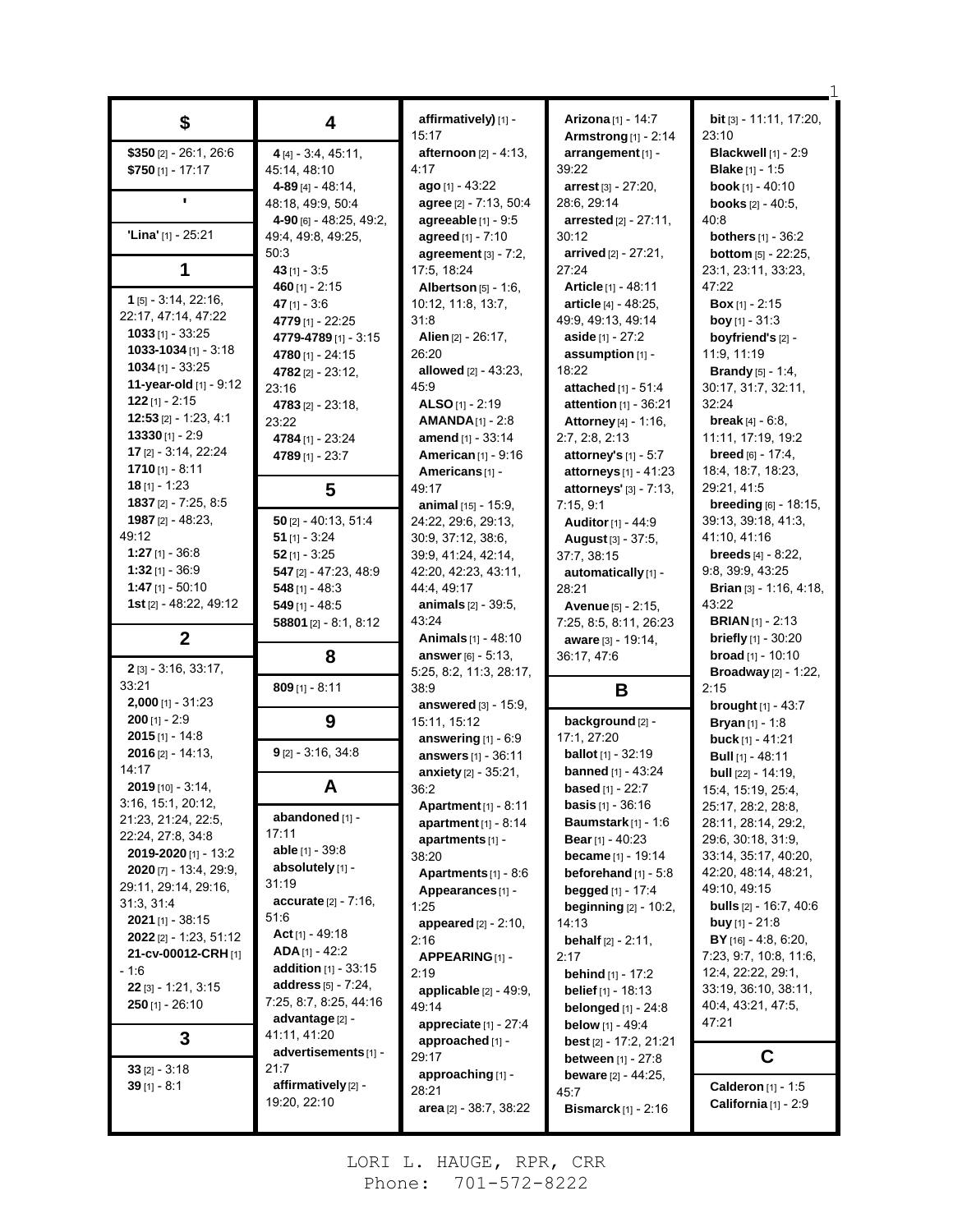| canceled [1] - 44:8<br>cannot [1] - 37:20<br>capacity [1] - 31:25<br>card [1] - 28:22<br>care $[4] - 27:20$ ,<br>40.6, 40.9, 42.14 | 2:20, 3:3, 4:3, 51:15<br>cole-Perea [1] -<br>24:19<br>Cole-Perea [3] - 1:7,<br>4:12, 51:2<br>COLE-PEREA [5] - | 27:3, 31:7, 39:3, 43:3,<br>43:11, 43:14, 50:2<br>correction $[1]$ - $51:9$<br>corrections $[1]$ -<br>51:7<br>council [1] - 32:15 | <b>DEPONENT</b> [7]-<br>7:20, 12:2, 28:19,<br>38:10, 40:2, 50:8,<br>51:1<br>Deponent [2] - 2:20,<br>3:24 | drink $[1]$ - 39:25<br>dropped [1] - 26:9<br>duly $[1] - 4:5$<br>during [2] - 7:8, 31:4<br>dwelling [1] - 44:7<br>dwellings [1] - 39:1 |
|------------------------------------------------------------------------------------------------------------------------------------|---------------------------------------------------------------------------------------------------------------|----------------------------------------------------------------------------------------------------------------------------------|----------------------------------------------------------------------------------------------------------|----------------------------------------------------------------------------------------------------------------------------------------|
| <b>Case</b> [1] - 1:6                                                                                                              | 1:15, 2:20, 3:3, 4:3,                                                                                         | counsel [2] - 2:10,                                                                                                              | deponent [7] - 19:20,                                                                                    |                                                                                                                                        |
| case [1] - 29:9                                                                                                                    | 51:15                                                                                                         | 2:16                                                                                                                             | 22:10, 23:13, 23:19,                                                                                     | E                                                                                                                                      |
| Century [1] - 8:6                                                                                                                  | Colorado [3] - 15:15,                                                                                         | Counsel's [6] -                                                                                                                  | 23:25, 24:16, 51:2                                                                                       |                                                                                                                                        |
| cer $[1] - 42.8$                                                                                                                   | 17:13, 19:22                                                                                                  | 23:13, 23:19, 23:25,                                                                                                             | deposition $[7] - 5:3$ ,                                                                                 | East [2] - 1:21, 2:15                                                                                                                  |
| Certificate $[2] - 3:24$ ,                                                                                                         | coming [2] - 37:9,                                                                                            | 24:16, 34:5, 35:9                                                                                                                | 7:8, 7:11, 7:12, 51:3,                                                                                   | easy [1] - 5:9                                                                                                                         |
| 3:25                                                                                                                               | 37:11                                                                                                         | count $[1] - 31:22$                                                                                                              | 51:4, 51:7                                                                                               | effective [1] - 49:12                                                                                                                  |
| <b>CERTIFICATE[1]-</b>                                                                                                             | commenced [1] - 4:1                                                                                           | County [3] - 1:19,                                                                                                               | Deposition [2] -                                                                                         | effort $[1] - 30:18$                                                                                                                   |
| 51:1                                                                                                                               | commencing [1] -                                                                                              | 15:14, 27:14                                                                                                                     | 22:17, 33:17                                                                                             | either [5] - 15:12,                                                                                                                    |
| <b>certified</b> $[2] - 39:16$ ,                                                                                                   | 1:23                                                                                                          | couple [4] - 5:8,                                                                                                                | <b>DEPOSITION</b> [1] -                                                                                  | 15:13, 18:18, 28:11,                                                                                                                   |
| 41:24                                                                                                                              | comments [1] - 41:4                                                                                           | 6:12, 19:12, 43:18                                                                                                               | 1:15                                                                                                     | 33:13                                                                                                                                  |
| certify [1] - 51:3                                                                                                                 | commission [1] -                                                                                              | <b>COURT</b> $[2] - 1:1$ ,                                                                                                       | Description [1] -                                                                                        | <b>Emily</b> $[1] - 1.8$                                                                                                               |
| change [1] - 30:18                                                                                                                 | 32:25                                                                                                         | 47:17                                                                                                                            | 3:13                                                                                                     | End $[1] - 10.7$                                                                                                                       |
| <b>CHANGE</b> [4] - 51:19,                                                                                                         | complaint [3] -                                                                                               | Court [1] - 3:25                                                                                                                 | designate [3] - 7:11,                                                                                    | end [4] - 6:3, 12:21,                                                                                                                  |
| 51:21, 51:23, 51:25                                                                                                                | 14:24, 15:2, 15:7                                                                                             | court $[4] - 5:14, 9:2,$                                                                                                         | 8:24, 11:1                                                                                               | 12:23, 16:18                                                                                                                           |
| changed [1] - 31:10                                                                                                                | Complaint $[1]$ - $9:22$                                                                                      | 22:18, 33:18                                                                                                                     | designating [1] - 9:1                                                                                    | ended [3] - 17:9.                                                                                                                      |
| Chapter [1] - 48:10                                                                                                                | complete [1] - 51:6                                                                                           | covered [1] - 20:10                                                                                                              | different [1] - 50:3                                                                                     | 26:4, 26:5                                                                                                                             |
| characterization [1]                                                                                                               | complied [4] - 23:13,                                                                                         | covering [1] - 32:17                                                                                                             | directly $[1] - 37:15$                                                                                   | endurance [1] - 6:11                                                                                                                   |
| $-31:10$                                                                                                                           | 23:19, 23:25, 24:16                                                                                           | curious [1] - 10:11                                                                                                              | Disabilities [1] -                                                                                       | enforcement [1] -                                                                                                                      |
| charge [1] - 19:3                                                                                                                  | complying [2] - 34:5,                                                                                         | current [3] - 7:24,                                                                                                              | 49:18                                                                                                    | 37:6                                                                                                                                   |
| charges [1] - 17:17                                                                                                                | 35:9                                                                                                          | 7:25, 8:13                                                                                                                       | disability $[1]$ - 49:16                                                                                 | entire [1] - 14:2                                                                                                                      |
| cheap [1] - 39:25                                                                                                                  | concerned [1] -                                                                                               |                                                                                                                                  | discussed [1] -                                                                                          | exact [2] - 31:22,                                                                                                                     |
| chiweenie $[1]$ - $9:12$                                                                                                           | 27:19                                                                                                         | D                                                                                                                                | 49:23                                                                                                    | 40:16                                                                                                                                  |
| Chris [2] - 11:20,                                                                                                                 | concluded [1] -                                                                                               |                                                                                                                                  | <b>DISTRICT</b> $[2] - 1:1$ ,                                                                            | exactly [2] - 31:4,                                                                                                                    |
|                                                                                                                                    | 50:10                                                                                                         | $DAKOTA[1] - 1:2$                                                                                                                |                                                                                                          |                                                                                                                                        |
|                                                                                                                                    |                                                                                                               |                                                                                                                                  | 1:2                                                                                                      | 41:7                                                                                                                                   |
| 13:8                                                                                                                               |                                                                                                               | Dakota [10] - 1:12,                                                                                                              | Doc $[1] - 1:7$                                                                                          |                                                                                                                                        |
| circulator $[1] - 32:1$                                                                                                            | Conference [1] -<br>1:21                                                                                      | 1:20, 1:22, 2:16, 8:1,                                                                                                           |                                                                                                          | examination [1] -<br>51:5                                                                                                              |
| citation [6] - 15:18,                                                                                                              |                                                                                                               | 11:24, 14:15, 20:18,                                                                                                             | Dog [2] - 44:25, 45:7                                                                                    |                                                                                                                                        |
| 20:7, 28:1, 28:10,                                                                                                                 | confidential [4] -                                                                                            | 48:21, 51:11                                                                                                                     | $dog$ [24] - 9:21, 10:1,<br>10:21, 10:23, 13:11,                                                         | EXAMINATION [3] -<br>4:7, 43:20, 47:4                                                                                                  |
| 28:14, 43:13                                                                                                                       | 7:12, 7:15, 9:1, 10:7<br>Confidential [1] -                                                                   | Danika [1] - 1:6                                                                                                                 | 13:13, 14:18, 14:24,                                                                                     | Examination [3] -                                                                                                                      |
| cited [1] - 20:1                                                                                                                   | 7:21                                                                                                          | dash [2] - 25:2,                                                                                                                 | 15:3, 16:14, 16:15,                                                                                      |                                                                                                                                        |
| City [25] - 1:11, 1:21,                                                                                                            | confirm [1] - 37:20                                                                                           | 26:15                                                                                                                            | 17:5, 18:4, 18:9, 19:8,                                                                                  | 3.4, 3.5, 3.6                                                                                                                          |
| 3:15, 3:18, 4:18, 10:3,                                                                                                            | confronted [2] -                                                                                              | date [3] - 12:20,                                                                                                                | 25:17, 28:22, 30:7,                                                                                      | examined $[1] - 4.5$<br>example [1] - 5:18                                                                                             |
| 22:25, 23:7, 30:8,                                                                                                                 | 37:24, 38:2                                                                                                   | 34:8, 49:12                                                                                                                      | 34:23, 35:11, 35:16,                                                                                     | excuse [1] - 34:21                                                                                                                     |
| 30:15, 32:23, 33:25,                                                                                                               |                                                                                                               | <b>Dated</b> [1] - $51:11$                                                                                                       | 35:22, 39:18, 48:21                                                                                      | exemption $[1]$ -                                                                                                                      |
| 44: 3, 44: 9, 44: 11,                                                                                                              | connection $[1]$ - 13:7<br>constantly [1] -                                                                   | daughter [6] - 11:10,                                                                                                            | dogs $[24] - 7:9, 8:18,$                                                                                 | 42:17                                                                                                                                  |
| 44:15, 46:22, 47:23,<br>48:3, 48:5, 48:9,                                                                                          | 38:14                                                                                                         | 11:19, 15:15, 17:14,                                                                                                             | 9:8, 17:11, 17:15,                                                                                       | <b>Exhibit</b> [6] - 22:16,                                                                                                            |
| 48:22, 49:11, 49:15                                                                                                                | contact $[3] - 11.7$ ,                                                                                        | 20:14, 20:16                                                                                                                     | 18:7, 18:23, 19:4,                                                                                       | 22:17, 33:17, 33:21,                                                                                                                   |
| <b>city</b> $[12] - 8.9, 15.16,$                                                                                                   | 29:12, 31:12                                                                                                  | <b>days</b> [1] - 15:13                                                                                                          | 19:22, 20:1, 22:1,                                                                                       | 47:14, 47:22                                                                                                                           |
| 15:21, 19:22, 21:20,                                                                                                               | contacted [1] - 21:25                                                                                         | days' [1] - 44:9                                                                                                                 | 34:18, 34:20, 35:15,                                                                                     | <b>exhibits</b> $[1] - 47:13$                                                                                                          |
| 28:14, 29:6, 32:15,                                                                                                                | <b>control</b> $[5] - 15:10$ ,                                                                                | decision $[1]$ - 35:20                                                                                                           | 35:24, 40:9, 40:11,                                                                                      | <b>EXHIBITS</b> $[1]$ - 3:12                                                                                                           |
| 32:25, 43:23, 48:20,                                                                                                               | 24:22, 29:13, 37:12,                                                                                          | defendant $[1] - 4.4$                                                                                                            | 40:19, 41:4, 41:11,                                                                                      | expert $[1] - 40.25$                                                                                                                   |
| 48:23                                                                                                                              | 42:23                                                                                                         | Defendant [2] - 1:13,                                                                                                            | 48:15, 48:22, 49:10,                                                                                     | <b>expertise</b> $[1]$ - 39:5                                                                                                          |
| City's $[1]$ - 33:14                                                                                                               | conversation [2] -                                                                                            | 2:17                                                                                                                             | 49:15                                                                                                    | <b>expired</b> $[1] - 37:7$                                                                                                            |
| <b>Civil</b> $[1] - 1:18$                                                                                                          | 16:13, 16:18                                                                                                  | <b>definit</b> $[1] - 7:11$                                                                                                      | Dogs [1] - 48:11                                                                                         | explaining [1] -                                                                                                                       |
| claim [1] - 20:4                                                                                                                   | conversations [1] -                                                                                           | definition $[1]$ - 35:17                                                                                                         | done $[4] - 5.12$ ,                                                                                      | 34:15                                                                                                                                  |
| claimed [1] - 19:25                                                                                                                | 16:4                                                                                                          | <b>Denver</b> $[2] - 15:15$ ,                                                                                                    | 10:20, 10:23, 27:13                                                                                      | eyes [3] - 7:13, 7:15,                                                                                                                 |
| clear $[1] - 6.1$                                                                                                                  | copy $[1] - 47:23$                                                                                            | 42:11                                                                                                                            | <b>door</b> [6] - 15:8, 15:9,                                                                            | 9:1                                                                                                                                    |
| close $[1]$ - 15:15                                                                                                                | corner $[3] - 23:1$ ,                                                                                         | department $[1]$ -                                                                                                               | 15:10, 15:11, 32:7                                                                                       |                                                                                                                                        |
| <b>clue</b> $[1] - 38:10$                                                                                                          | 23:5, 26:21                                                                                                   | 42:11                                                                                                                            | <b>doorbell</b> $[1] - 37:16$                                                                            | F                                                                                                                                      |
| code $[1] - 43.23$                                                                                                                 | corporate $[1] - 48:20$                                                                                       | Department [10] -                                                                                                                | <b>down</b> $[12] - 5:15$ ,                                                                              |                                                                                                                                        |
| Cole $[3] - 1:7, 4:12,$                                                                                                            | correct $[17] - 10.5$ ,                                                                                       | 3:15, 3:17, 21:25,                                                                                                               | 5:20, 11:11, 15:14,                                                                                      | <b>Facebook</b> [1] - 21:11                                                                                                            |
| 51:2                                                                                                                               | 12:15, 18:4, 21:18,                                                                                           | 24:22, 27:7, 27:14,                                                                                                              | 17:12, 17:13, 19:16,                                                                                     | <b>fair</b> $[12] - 13:15, 19:8,$                                                                                                      |
| cole $[1] - 24:19$<br><b>COLE</b> $[5] - 1:15$ ,                                                                                   | 25:11, 25:18, 25:21,<br>25:24, 26:12, 26:18,                                                                  | 27:17, 27:18, 29:13,<br>35:24                                                                                                    | 20:14, 24:18, 30:25,<br>32:3, 32:11                                                                      | 19:19, 19:23, 21:21,<br>28:6, 31:10, 31:13,                                                                                            |

×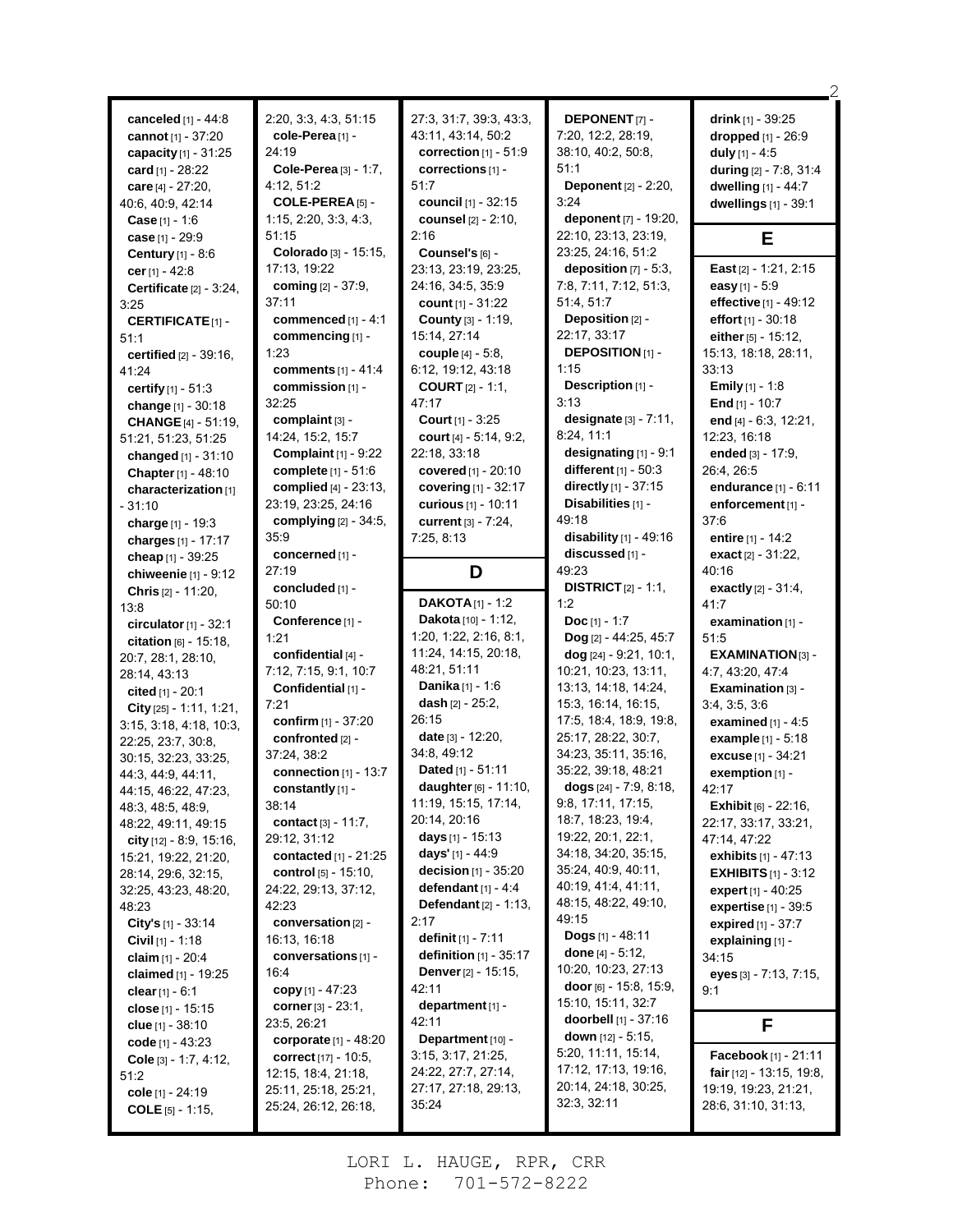| 35:5, 35:17, 38:23,<br>49:18                     | full [2] - 4:10, 4:11                    | husband's [1] -<br>13:19                       | <b>issues</b> [2] - 6:23,<br>36:1                       | L                                             |
|--------------------------------------------------|------------------------------------------|------------------------------------------------|---------------------------------------------------------|-----------------------------------------------|
| fall $[1]$ - 35:16                               | G                                        | Husch [1] - 2:8                                |                                                         | $lack [1] - 42:10$                            |
| family $[3] - 20:22$ ,                           |                                          |                                                | J                                                       | lady [1] - 14:24                              |
| 39:1, 39:2                                       | gas [1] - 30:3                           |                                                |                                                         | $large_{[1]} - 38.6$                          |
| far [2] - 21:6, 32:22                            | Gene [1] - 7:1                           |                                                | Jackson [1] - 35:18                                     | $last$ [7] - 11:2, 11:3,                      |
| <b>Farr</b> $[1] - 1.5$                          | <b>GENE</b> $[1] - 2:7$                  | idea [1] - 30:10                               | jeez [2] - 12:19, 37:4                                  | 12:22, 20:25, 23:3,                           |
| fast $[1] - 23:10$                               | general [1] - 40:9                       | identification [2] -                           | Jefferson [1] - 15:14                                   | 37:5, 37:8                                    |
| fast-forward [1] -                               | get-go [1] - 17:7                        | 22:18, 33:18                                   | jog [1] - 40:9                                          | latch $[1] - 46:17$                           |
| 23:10                                            | goodness [1] - 29:4                      | Identified [1] - 3:13                          | Jyl [11] - 1:5, 10:12,                                  | Law $[4] - 1.16, 2.7,$                        |
| fath $[1] - 25:3$                                | ground [1] - 5:7                         | identify [1] - 39:9                            | 10:13, 11:7, 12:7,                                      | 2:8, 2:13                                     |
| father [3] - 21:19,                              | guess [11] - 9:11,                       | <b>illegal</b> [1] - 42:19                     | 12:11, 12:17, 31:8,                                     | laws $[1] - 49:19$                            |
| 25:3, 25:10                                      | 12:16, 19:7, 22:19,                      | impact [1] - 35:20                             | 32:16, 32:17, 32:24                                     | lawsuit [6] - 4:19,                           |
| favorable [1] - 35:20                            | 34.6, 37.4, 37.7, 42.4,                  | impression [1] -                               | <b>Jyl's</b> [3] - 11:9,                                | 13:22, 33:13, 35:20,                          |
| federal $[2] - 4:19$ ,                           | 45:15, 46:19, 47:12                      | 18:16                                          | 11:18, 11:19                                            | 36:12, 41:23                                  |
| 49:18                                            | guys [1] - 11:21                         | $IN$ [1] - 1:1<br>incident [6] - 16:21,        | K                                                       | leash $[2] - 45:10$ ,                         |
| Federal $[1] - 1:17$                             | н                                        | 21:24, 22:11, 22:24,                           |                                                         | 45:11                                         |
| feet $[2] - 45.11$ ,<br>45:14                    |                                          | 29:16, 34:15                                   | keep [6] - 22:19,                                       | least $[6] - 18:13$ ,<br>18:19, 19:10, 21:20, |
| few [5] - 5:7, 29:25,                            | half [1] - 9:20                          | <b>Incident</b> $[2] - 3:15$ ,                 | 30:1, 44:22, 45:2,                                      | 31:6, 47:23                                   |
| 37:1, 37:2, 37:9                                 | halfway [1] - 24:18                      | 3:17                                           | 45:5.48:19                                              | led [1] - 28:5                                |
| <b>Fifth</b> $[2] - 7:25, 8:5$                   | <b>Hall</b> $[1]$ - 1:21                 | includes [1] - 44:7                            | <b>keepers</b> $[2] - 49:10$ ,                          | left [3] - 14:9, 19:11,                       |
| figure $[1] - 27:2$                              | hand $[2] - 23.1, 23.5$                  | incorrect $[3]$ - 25:8,                        | 49:14                                                   | 26:16                                         |
| fill $[1]$ - 24:5                                | handed [1] - 22:23                       | 25:9, 27:3                                     | keeping [1] - 48:15                                     | legal [1] - 29:5                              |
| filling $[1]$ - 16:20                            | handwriting [2] -                        | increased $[1]$ - 36:13                        | kennel [3] - 45:3,                                      | legality [1] - 29:18                          |
| fine $[2] - 4:16$ , 22:21                        | 23:15, 23:21                             | <b>indicated</b> $[2] - 31:15$ ,               | 45:5, 46:13                                             | <b>less</b> $[1] - 36:3$                      |
| fines $[1] - 17:17$                              | harbor [1] - 48:19                       | 51:6                                           | <b>kept</b> $[1] - 48:23$                               | level [2] - 35:22, 36:3                       |
| finish $[1] - 6.9$                               | harborers [2] -                          | indicating [2] -                               | kidding [2] - 12:1,                                     | <b>license</b> $[1] - 8:7$                    |
| first $[9] - 4.5, 5.12,$                         | 49:10, 49:15                             | 36:11, 41:23                                   | 40:3<br><b>killed</b> $[1] - 16:3$                      | life $[1] - 40:11$                            |
| 12:17, 16:12, 25:2,                              | hard [1] - 40:23                         | indicating) [2] -                              | <b>kind</b> $[6] - 10:20$ ,                             | limits $[4] - 15.21$ ,                        |
| 33:25, 34:7, 42:24,                              | <b>Hauge</b> $[1] - 1:18$                | 46:17, 47:18                                   | 17:18, 17:19, 23:10,                                    | 28:15, 29:6, 48:20                            |
| 48:17                                            | heard [1] - 42:7                         | indication $[1]$ - 30:13                       | 31:8, 42:13                                             | <b>Lina</b> $[2] - 16:16$ ,                   |
| flaunt [1] - 24:12                               | held $[1]$ - 7:14<br>help [1] - 40:2     | <b>inform</b> $[2] - 9:2$<br>information [1] - | kindergarten [1] -                                      | 18:11                                         |
| <b>Fleming</b> $[1] - 1.8$                       | herein [2] - 1:25,                       | 7:14                                           | 40:18                                                   | <b>LINE</b> $[4] - 51:18$ ,                   |
| flip $[2] - 23:3, 34:6$                          | 51:8                                     | informed [1] - 19:25                           | Koe [41] - 9:15, 9:18,                                  | 51:20, 51:22, 51:24<br>line $[1] - 26.8$      |
| <b>Floor</b> $[1] - 1:20$<br>follow $[1] - 47:2$ | $hmm$ [11] - 6:5,                        | initial $[1] - 42:22$                          | 9:21, 13:9, 13:10,                                      | litigation $[5]$ - 9:24,                      |
| follow-ups $[1] - 47:2$                          | 13:14, 15:17, 18:2,                      | inquire [1] - 34:23                            | 15:14, 15:16, 15:23,                                    | 10:2, 10:10, 10:15,                           |
| following [1] - 24:24                            | 18:5, 34:16, 35:10,                      | inside [1] - 45:8                              | 17:4, 18:4, 18:18,                                      | 30:19                                         |
| follows [1] - 4:6                                | 42:12, 47:24, 49:24,                     | insurance $[1] - 44:6$                         | 19:7, 21:19, 27:22,                                     | <b>litter</b> $[5] - 17:6$                    |
| <b>FOR</b> [1] - 1:2                             | 50:8                                     | <b>intent</b> $[1] - 41:10$                    | 28:22, 29:2, 29:18,                                     | 18:25, 19:2, 19:7,                            |
| foregoing $[1] - 51:3$                           | hold $[2] - 37.6, 39.8$                  | interaction $[7]$ -                            | 30.9, 34.12, 39.13,                                     | 25:23                                         |
| <b>forget</b> $[1] - 13.3$                       | <b>Holly</b> $[1]$ - 1:8                 | 27:6, 35:4, 35:12,                             | 40:21, 41:3, 41:24,                                     | live [4] - 20:17,                             |
| form $[1] - 39.6$                                | home [3] - 34:25,                        | 42.7, 42.9, 42.10,                             | 42.5, 42.11, 43.3,<br>43.7, 43.10, 44.2,                | 20:20, 38:17, 38:22                           |
| <b>forth</b> $[1]$ - 48:24                       | 46.8, 46.9                               | 43.9                                           | 44.3, 44.12, 44.15,                                     | lived $[4]$ - 14:2, 14:6,                     |
| <b>forward</b> $[6] - 8.24$ ,                    | <b>homes</b> $[1] - 17:14$               | interactions [1] -                             | 45:2, 45:9, 45:25,                                      | 14:14, 26:22                                  |
| 8:25, 11:2, 11:3, 11:4,                          | <b>honestly</b> $[2] - 34:24$ ,<br>41:18 | 41:21                                          | 46.8, 46.10, 46.13,                                     | <b>lives</b> $[1] - 25:5$                     |
| 23:10                                            | <b>hours</b> $[1] - 37:10$               | interrogatories [1] -<br>36:12                 | 46:18, 46:20                                            | <b>living</b> $[1]$ - 39:2                    |
| foundation $[2]$ -                               | <b>house</b> $[11] - 8.16$ ,             | <b>involve</b> [1] - 16:7                      | <b>Koe's</b> $[2] - 43:13$ ,                            | <b>LLP</b> $[1] - 2.9$                        |
| 28:16, 38:8                                      | 34:23, 36:14, 37:13,                     | <b>involved</b> $[6] - 10.9$ ,                 | 45:5                                                    | <b>location</b> $[3] - 7:8$ ,<br>10:21, 10:23 |
| <b>four</b> $[1] - 21:3$                         | 37:24, 38:3, 39:2,                       | 21:14, 30:22, 30:24,                           | <b>Kris</b> $[1]$ - 11:16                               | <b>lock</b> [1] - 46:14                       |
| fourplexes $[1]$ -<br>38:25                      | 43.3, 44.24, 45.8,                       | 31:24                                          | <b>Krista</b> [5] - 11:9,                               | <b>look</b> [5] $-6.3, 8.8,$                  |
| <b>Fowl</b> [1] - 48:10                          | 45:20                                    | $involvement$ [2] -                            | 11:15, 11:17, 12:8,                                     | 34:3, 48:17, 49:7                             |
| <b>friend</b> $[1] - 26.5$                       | <b>housing</b> $[1] - 49:18$             | 33.4, 33.7                                     | 12:13                                                   | looked $[1] - 28:23$                          |
| friends $[6] - 12:3$ ,                           | <b>hundred</b> $[1]$ - 18:11             | involving $[1]$ - 16:21                        | <b>Krista's</b> [1] - 13:8<br><b>Kristi</b> [1] - 12:10 | <b>looking</b> $[4] - 9.11$ ,                 |
| 12:7, 12:9, 12:10,                               | <b>husband</b> $[10] - 15:9$ ,           | <b>Ish</b> $[1] - 1.5$                         |                                                         | 23:11, 38:5, 48:7                             |
| 12:14, 21:10                                     | 15:11, 28:10, 28:19,                     | <b>issue</b> $[1] - 7.5$                       |                                                         | <b>loose</b> $[2] - 19.12$ ,                  |
| front $[1] - 46.1$                               | 29:25, 35:4, 35:13,<br>35:21, 38:2, 41:9 | issued [3] - 28:1,                             |                                                         | 21:20                                         |
|                                                  |                                          | 28:10, 28:13                                   |                                                         | <b>Lordy</b> [1] - 40:12                      |
|                                                  |                                          |                                                |                                                         |                                               |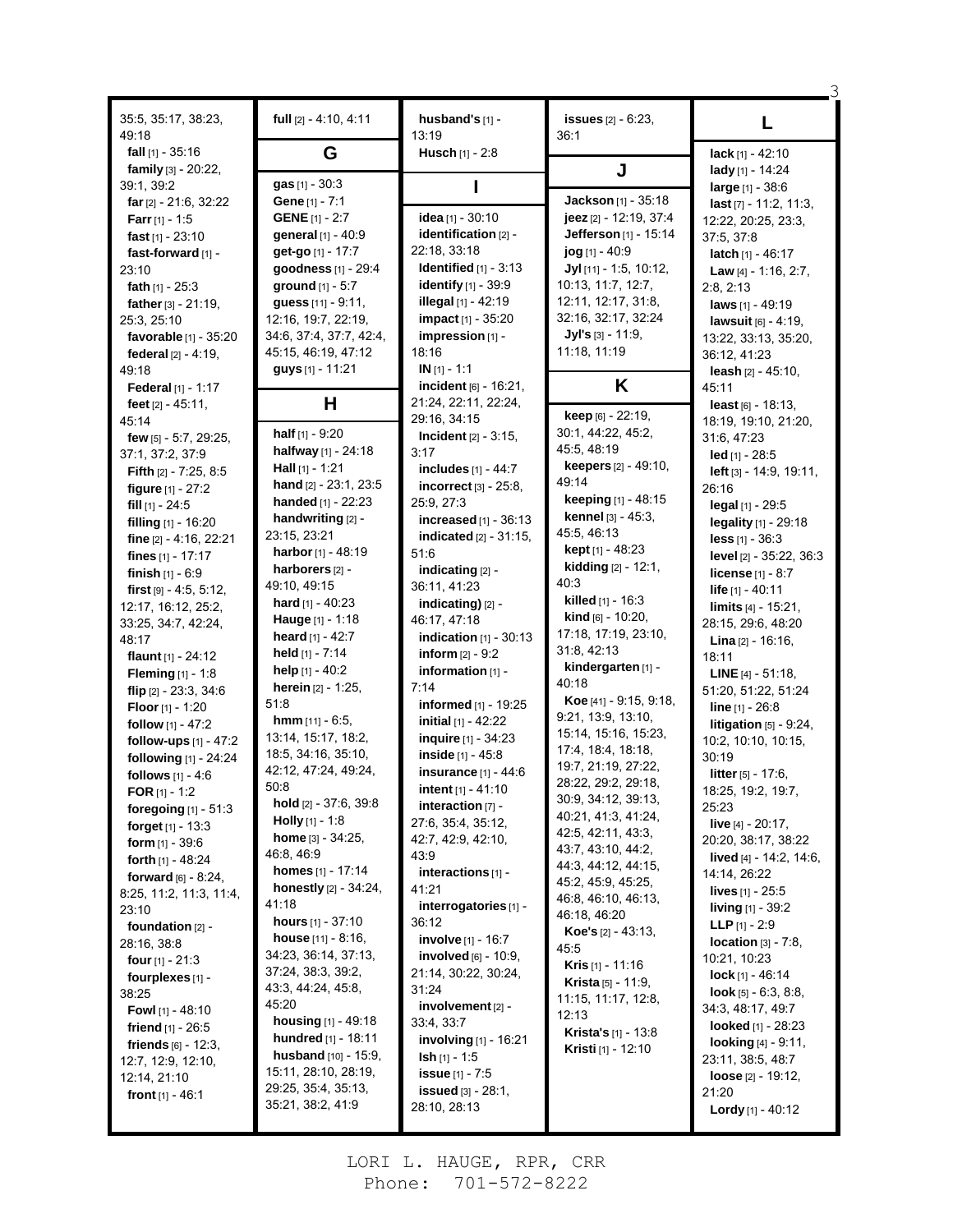| <b>Lori</b> [1] - 1:18<br>lower $[2] - 23.5$ ,<br>35:22<br>Lynette [8] - 1:7,<br>4:12, 4:14, 4:17, 6:15,<br>24:21, 25:4, 51:2<br><b>LYNETTE</b> $[5] - 1:15$<br>2:19, 3:3, 4:3, 51:15 | month $[3] - 12:20$ ,<br>31:4, 37:3<br>months $[3] - 16:16$ ,<br>43:8<br>most $[1] - 36:20$<br>mostly [1] - 38:18<br>mother $[3] - 25:13$ ,<br>25:20, 25:23<br>move [1] - 14:10 | nine $[1]$ - 13:1<br>nobody [1] - 29:20<br>nonconfidential [1] -<br>11:4<br><b>none</b> $[1]$ - 20:25<br>normally [1] - 36:20<br><b>NORTH</b> $[1]$ - 1:2<br>North [10] - 1:12,<br>1:20, 1:22, 2:16, 8:1, | open [4] - 45:22,<br>45:24, 46:3, 46:6<br><b>opinion</b> [2] - 35:19,<br>41:19<br>oral $[1] - 51.5$<br>ordinance [7] - 7:10,<br>30:19, 31:9, 33:14,<br>37:7, 42:15, 50:3<br>otherwise $[1] - 6:10$ | pending [1] - 6:10<br>people [8] - 30:3,<br>30:5, 30:25, 31:20,<br>32.2, 36.19, 36:20,<br>38:22<br>percent [1] - 18:12<br>Perea [5] $- 1.7, 1.8,$<br>4:12, 24:19, 51:2<br>PEREA [5] - 1:15, |
|---------------------------------------------------------------------------------------------------------------------------------------------------------------------------------------|---------------------------------------------------------------------------------------------------------------------------------------------------------------------------------|-----------------------------------------------------------------------------------------------------------------------------------------------------------------------------------------------------------|----------------------------------------------------------------------------------------------------------------------------------------------------------------------------------------------------|---------------------------------------------------------------------------------------------------------------------------------------------------------------------------------------------|
| M                                                                                                                                                                                     | $move d [6] - 8:4,$                                                                                                                                                             | 11:24, 14:14, 20:17,                                                                                                                                                                                      | outside [10] - 13:9,                                                                                                                                                                               | 2:20, 3:3, 4:3, 51:15                                                                                                                                                                       |
|                                                                                                                                                                                       | 14:17, 16:18, 44:14,                                                                                                                                                            | 48:20, 51:11                                                                                                                                                                                              | 13:12, 36:13, 37:18,                                                                                                                                                                               | <b>perfect</b> $[1] - 5:17$                                                                                                                                                                 |
| Manny [4] - 28:21,                                                                                                                                                                    | 44:16, 44:19                                                                                                                                                                    | Notary [1] - 1:19                                                                                                                                                                                         | 37:24, 38:2, 44:24,                                                                                                                                                                                | person [1] - 41:20                                                                                                                                                                          |
| 28:24, 36:1, 36:17                                                                                                                                                                    | <b>movement</b> $[2] - 31:9$ ,                                                                                                                                                  | note [2] - 36:22,                                                                                                                                                                                         | 45:9, 45:25, 46:10                                                                                                                                                                                 | personally [3] -                                                                                                                                                                            |
| Manny's [1] - 44:19                                                                                                                                                                   | 31:13                                                                                                                                                                           | 36:23                                                                                                                                                                                                     | <b>Owan</b> $[1] - 1.6$                                                                                                                                                                            | 10:13, 36:25, 41:15                                                                                                                                                                         |
| <b>Manuel</b> [3] - 1:7,                                                                                                                                                              | MR [61] - 2:7, 2:13,                                                                                                                                                            | noted [4] - 1:25,                                                                                                                                                                                         | own [7] - 15:23, 24:6,                                                                                                                                                                             | petition [9] - 30:21,                                                                                                                                                                       |
| 13:20, 13:25                                                                                                                                                                          | 4:8, 6:17, 6:18, 6:20,                                                                                                                                                          | 30:9, 30:11, 51:8                                                                                                                                                                                         | 29:5, 35:15, 42:19,                                                                                                                                                                                | 30:23, 31:1, 31:16,                                                                                                                                                                         |
| <b>Manuel's</b> [1] - 13:21                                                                                                                                                           | 6:22, 6:25, 7:1, 7:4,                                                                                                                                                           | nothing [1] - 50:6                                                                                                                                                                                        | 43:5, 48:19                                                                                                                                                                                        | 31:18, 31:21, 32:1,                                                                                                                                                                         |
| <b>marathon</b> $[1] - 6:10$                                                                                                                                                          | 7:5, 7:7, 7:17, 7:18,                                                                                                                                                           | <b>notice</b> $[2] - 1:17$ ,                                                                                                                                                                              | owned [3] - 25:14,                                                                                                                                                                                 | 33:15                                                                                                                                                                                       |
| <b>March</b> $[2] - 48:23$ ,                                                                                                                                                          | 7:19, 7:23, 8:23, 9:4,                                                                                                                                                          | 44:9                                                                                                                                                                                                      | 40:11, 44:14                                                                                                                                                                                       | <b>petitions</b> $[2] - 31:25$ ,                                                                                                                                                            |
| 49:12                                                                                                                                                                                 | 9:5, 9:6, 9:7, 10:8,                                                                                                                                                            | notices [2] - 36:19,                                                                                                                                                                                      | <b>owners</b> [2] - 49:10,                                                                                                                                                                         | 32:14                                                                                                                                                                                       |
| <b>mark</b> $[2] - 22:15$ ,                                                                                                                                                           | 10:18, 10:19, 10:20,                                                                                                                                                            | 36:21                                                                                                                                                                                                     | 49:14                                                                                                                                                                                              | photographs [1] -                                                                                                                                                                           |
| 47:15                                                                                                                                                                                 | 10:22, 10:24, 10:25,                                                                                                                                                            | notified [1] - 44:15                                                                                                                                                                                      | <b>ownership</b> $[2] - 20:1$                                                                                                                                                                      | 44:12                                                                                                                                                                                       |
| <b>Marked</b> $[1] - 3:13$<br><b>marked</b> $[3] - 22:17$ ,<br>33:17, 33:21<br>marketed [1] - 21:5                                                                                    | 11:1, 11:5, 11:6,<br>11:24, 12:1, 12:4,<br>22:19, 22:21, 22:22,<br>28:16, 29:1, 33:19,                                                                                          | November [6] - 3:16,<br>15:1, 22:2, 22:4,<br>22:14, 34.8<br>Number [3] - 8:1,                                                                                                                             | 20:4<br>owning [1] - 25:10<br>owns [2] - 25:3                                                                                                                                                      | $pick$ [3] - 17:6, 19:2,<br>19:6<br>pit [23] - 14:18, 15:4,<br>15:19, 16:7, 25:4,                                                                                                           |
| marketing [1] - 21:14<br><b>married</b> $[5] - 13:17$ ,<br>13:25, 14:3, 14:6,<br>14:7                                                                                                 | 36.5, 36.7, 36.10,<br>38.8, 38.11, 39:24,<br>40.4, 43.16, 43.18,<br>43.21, 46:24, 47:1,                                                                                         | 22:17, 33:17<br>number [3] - 23:5,<br>33:24, 40:16<br>numbers [1] - 23:11                                                                                                                                 | P<br>$p.m$ [5] - 1:23, 4:1,<br>36.8, 36.9, 50.10                                                                                                                                                   | 25:17, 28:2, 28:8,<br>28:11, 28:14, 29:2,<br>29:5, 30:18, 31:9,<br>33:14, 35:17, 40:6,                                                                                                      |
| <b>Mathew</b> $[1] - 1.6$                                                                                                                                                             | 47 3, 47 5, 47 12,                                                                                                                                                              |                                                                                                                                                                                                           | <b>P.O</b> [1] - 2:15                                                                                                                                                                              | 40:20, 42:20, 48:21,                                                                                                                                                                        |
| <b>Maxine</b> $[3] - 4:12$ ,                                                                                                                                                          | 47:15, 47:19, 47:20,                                                                                                                                                            |                                                                                                                                                                                                           | <b>packet</b> $[1] - 23:4$                                                                                                                                                                         | 49:10, 49:15                                                                                                                                                                                |
| 24:21, 51:2                                                                                                                                                                           | 47:21, 50:6, 50:9                                                                                                                                                               | O                                                                                                                                                                                                         | Page [5] - 3:4, 3:5,                                                                                                                                                                               | Pit [2] - 48:11, 48:14                                                                                                                                                                      |
| <b>MAXINE</b> [5] - 1:15,                                                                                                                                                             | $MS$ <sub>[2]</sub> - 2:8, 2:19                                                                                                                                                 | object [2] - 28:16,                                                                                                                                                                                       | 3:6, 3:24, 3:25                                                                                                                                                                                    | place [2] - 19:22,                                                                                                                                                                          |
| 2:19, 3:3, 4:3, 51:15                                                                                                                                                                 | mutt $[1] - 40:23$                                                                                                                                                              | 38:8                                                                                                                                                                                                      | <b>page</b> $[16] - 23:1$ ,                                                                                                                                                                        | 51:5                                                                                                                                                                                        |
| mean $[2] - 17:9$ ,                                                                                                                                                                   | muzzle [1] - 46:11                                                                                                                                                              | obtained [1] - 44:6                                                                                                                                                                                       | 23:4, 23:12, 23:16,                                                                                                                                                                                | plaintiff [2] - 4:20,                                                                                                                                                                       |
| 33:16                                                                                                                                                                                 |                                                                                                                                                                                 | obtaining [1] - 31:25                                                                                                                                                                                     | 23:18, 23:22, 23:24,                                                                                                                                                                               | 33:12                                                                                                                                                                                       |
| meet $[2] - 12:17$ ,                                                                                                                                                                  | N                                                                                                                                                                               | obvious [1] - 28:20                                                                                                                                                                                       | 24:15, 24:19, 33:25,                                                                                                                                                                               | <b>Plaintiffs</b> $[2] - 1.9$                                                                                                                                                               |
| 30:25                                                                                                                                                                                 |                                                                                                                                                                                 | occur $[1] - 31:2$                                                                                                                                                                                        | 34:1, 34:4, 34:7, 48:2,                                                                                                                                                                            | 2:11                                                                                                                                                                                        |
| meeting [3] - 32:16,                                                                                                                                                                  | name [8] - 4:9, 4:10,                                                                                                                                                           | October [2] - 3:14,                                                                                                                                                                                       | 48:5                                                                                                                                                                                               | point [5] - 6:7, 8:24,                                                                                                                                                                      |
| 32:23, 32:24                                                                                                                                                                          | 4:11, 4:17, 11:19,                                                                                                                                                              | 22:24                                                                                                                                                                                                     | <b>PAGE</b> $[4]$ - 51:18,                                                                                                                                                                         | 11:2, 19:11, 35:12                                                                                                                                                                          |
| mental $[2] - 36:22$ ,                                                                                                                                                                | 13:19, 20:25, 25:21                                                                                                                                                             | OF $[3] - 1.2, 1.15,$                                                                                                                                                                                     | 51:20, 51:22, 51:24                                                                                                                                                                                | Police [9] - 3:14,                                                                                                                                                                          |
| 36:23                                                                                                                                                                                 | <b>named</b> $[2] - 4:20$ ,                                                                                                                                                     | 51:1                                                                                                                                                                                                      | pages [2] - 23:12,                                                                                                                                                                                 | 3:17, 21:25, 24:22,                                                                                                                                                                         |
| <b>met</b> [1] - 30:20                                                                                                                                                                | 33:12                                                                                                                                                                           | office [1] - 19:16                                                                                                                                                                                        | 51:4                                                                                                                                                                                               | 27:7, 27:14, 27:18,                                                                                                                                                                         |
| might $[3] - 6:22$                                                                                                                                                                    | <b>Natasha</b> $[1] - 1.4$                                                                                                                                                      | officer $[5] - 15:10$ ,                                                                                                                                                                                   | <b>paid</b> $[1]$ - 26:6                                                                                                                                                                           | 29:13, 35:23                                                                                                                                                                                |
| 40:2, 43:24                                                                                                                                                                           | <b>nature</b> $[1] - 16:13$                                                                                                                                                     | 28:20, 28:23, 42.25,                                                                                                                                                                                      | paperwork [2] -                                                                                                                                                                                    | police [13] - 15:10,                                                                                                                                                                        |
| mind $[1] - 4:14$                                                                                                                                                                     | nearby [1] - 38:20                                                                                                                                                              | 43:1                                                                                                                                                                                                      | 41:22, 42:3                                                                                                                                                                                        | 17:12, 19:16, 20:15,                                                                                                                                                                        |
| <b>mine</b> $[1]$ - 26:5                                                                                                                                                              | Nebraska $[1]$ - 2:10                                                                                                                                                           | officers $[4] - 24:23$ ,                                                                                                                                                                                  | paragraph [2] -                                                                                                                                                                                    | 27:21, 27:24, 30:11,                                                                                                                                                                        |
| <b>minutes</b> $[2] - 6:12$ ,<br>36:6<br>misdemeanor [1] -                                                                                                                            | <b>need</b> $[3] - 6.7$ , 24.5,<br>40:13<br>needs [1] - 7:14<br><b>neighbor</b> $[2] - 11.9$ ,                                                                                  | 34:22, 35:12, 37:12<br>official $[1] - 31:24$<br>Omaha [1] - 2:10                                                                                                                                         | 24:25, 48:17<br><b>park</b> $[4] - 17:12$ ,<br>19:12, 32:4, 32:11<br><b>Park</b> $[2] - 26:17$ ,                                                                                                   | 34:17, 36:13, 42:10,<br>42.25, 43.1, 43.9<br><b>policy</b> $[2] - 44:7$ .                                                                                                                   |
| 17:17<br>misdemeanors [1] -<br>20:2<br>Moldenhauer [1] -                                                                                                                              | 11:14<br><b>never</b> $[9] - 20:7$ ,<br>35:11, 37:13, 37:16,                                                                                                                    | once $[2] - 37:2$<br>one $[18] - 6.9, 6.19,$<br>6:23, 12:22, 22:19,<br>26:4, 26:5, 29:10,                                                                                                                 | 26:20<br>part [4] - 25:7, 25:11,<br>37:20, 38:17                                                                                                                                                   | 44:8<br><b>Porsborg</b> [1] - 2:14<br><b>portion</b> $[2] - 7:21$ ,<br>10:7                                                                                                                 |
| 2:14                                                                                                                                                                                  | 37:18, 37:22, 38:2,                                                                                                                                                             | 32:16, 38:24, 39:2,                                                                                                                                                                                       | <b>parties</b> $[1] - 7:13$                                                                                                                                                                        | <b>portions</b> $[1] - 7:12$                                                                                                                                                                |
| <b>moment</b> $[1] - 43:22$                                                                                                                                                           | 39:16, 43:14                                                                                                                                                                    | 39:22, 40:1, 42:25,                                                                                                                                                                                       | <b>party</b> [1] - 13:21                                                                                                                                                                           | <b>possess</b> $[1] - 48:19$                                                                                                                                                                |
| money $[3] - 17:8$ ,                                                                                                                                                                  | new [1] - 44:16                                                                                                                                                                 | 43.24, 44.19, 47.1                                                                                                                                                                                        | passed [1] - 42:15                                                                                                                                                                                 | possession [3] -                                                                                                                                                                            |
| 41:15, 41:16                                                                                                                                                                          | $next[3] - 26:8,$                                                                                                                                                               | one-off [1] - 39:22                                                                                                                                                                                       | pay [2] - 17:17, 36:20                                                                                                                                                                             | 24:9, 28:2, 28:14                                                                                                                                                                           |
| Montana [1] - 16:19                                                                                                                                                                   | 26:15, 48:5                                                                                                                                                                     | one-story [1] - 38:24                                                                                                                                                                                     | pen [1] - 6:17                                                                                                                                                                                     | potentially $[1]$ - 7:9                                                                                                                                                                     |

4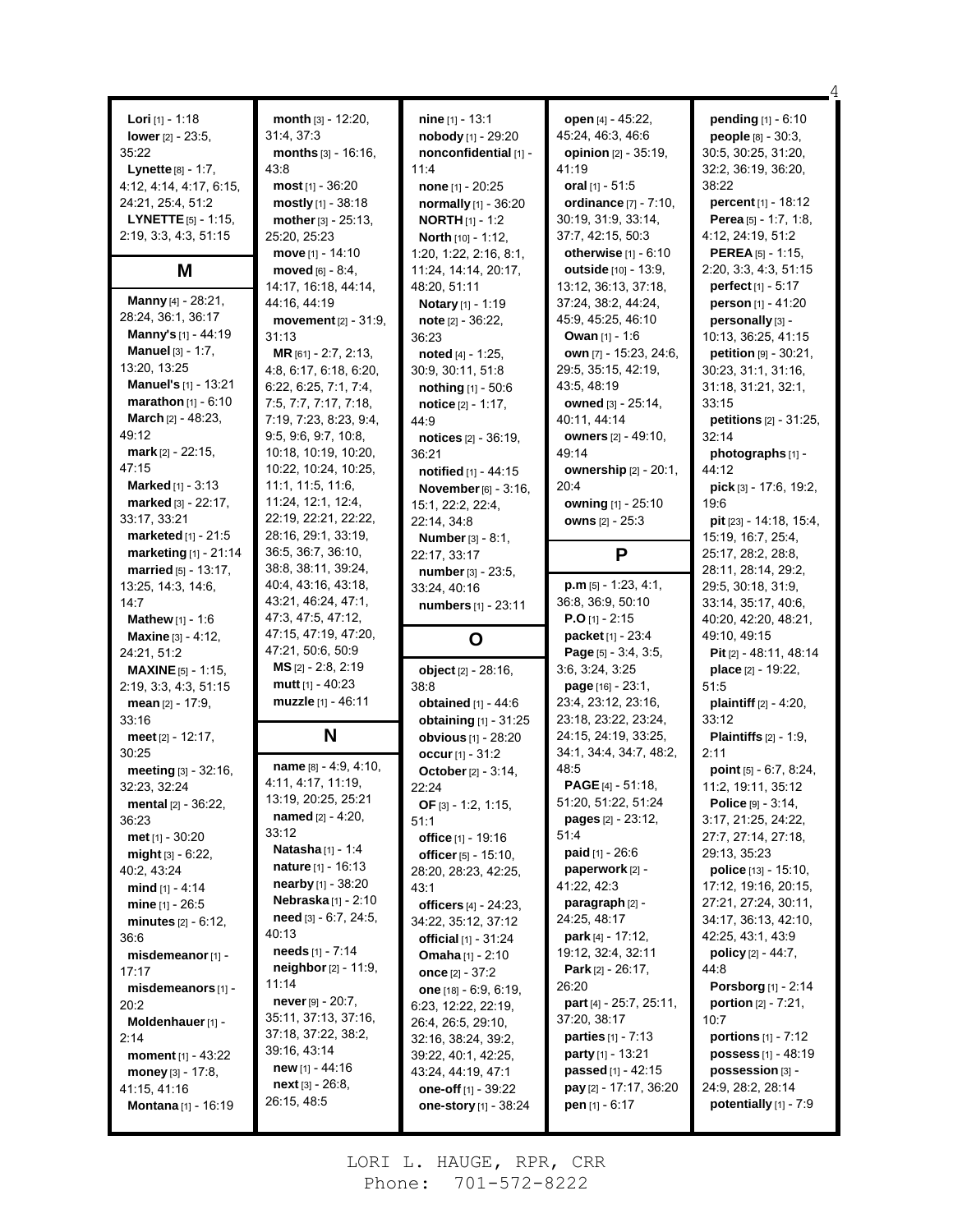| pounds [1] - 9:14                           | 29:17                       | recessed $[1]$ - 36:8         | 14:23, 16:5, 16:22,                              | 42:14, 42:19, 43:11,            |
|---------------------------------------------|-----------------------------|-------------------------------|--------------------------------------------------|---------------------------------|
|                                             | questions $[6] - 7:7$ ,     | recollection [1] -            | 17:23, 17:25, 18:1,                              | 43:24, 44:4                     |
| practically [1] -                           |                             |                               | 18:3, 22:8, 22:9,                                | set [2] - 21:20, 48:24          |
| 11:21                                       | 9:3, 15:12, 34:18,          | 17:3                          | 22:12, 26:22, 39:12,                             | seven [3] - 14:1,               |
| $pray$ [1] - 33:16                          | 43:16, 43:19                | reconvened [1] -              | 41:2, 41:18                                      |                                 |
| prefer [1] - 4:15                           | quick [1] - 34:7            | 36.9                          |                                                  | 40:17, 40:19                    |
| presence [1] - 36:13                        |                             | $record[1] - 6:1$             | Room [1] - 1:21                                  | shall [2] - 8:23, 48:18         |
| <b>present</b> $[5] - 27:8$ ,               | R                           | redacted [1] - 7:21           | rude $[1] - 6:2$                                 | shape [1] - 39:6                |
| 27:22, 34:20, 34:22,                        | random [2] - 30:3,          | reference [1] - 9:22          | rule $[1] - 5.12$<br><b>Rules</b> [1] - 1:18     | Sheriff's [1] - 27:15           |
| 36:9                                        | 30:5                        | referencing [1] -             |                                                  | <b>Shoghi</b> [1] - 1:5         |
| presentation [2] -                          | rang $[1] - 37:16$          | 29:24                         | rules $[1] - 5:7$                                | short [1] - 45:19               |
| 32:25, 33:2                                 | Raw [43] - 9:15, 9:18,      | regards [1] - 24:23           | run $[1]$ - 32:9                                 | shorter [1] - 45:11             |
| presume [1] - 29:23                         | 9:21, 13:9, 13:10,          | registered $[4] - 44:3$ ,     |                                                  | shortly [1] - 34:11             |
| pretty [5] - 13:16,                         | 15:14, 15:16, 15:23,        | 48:22, 49:11, 49:15           | S                                                | showed [1] - 34:17              |
| 16:17, 17:6, 19:5,                          | 17:4, 18:4, 18:18,          | related [1] - 11:21           | sale [2] - 21:8, 21:16                           | sic $[2] - 12:10, 21:24$        |
| 32:21                                       | 19:7, 21:19, 27:22,         | relatives [1] - 20:22         | <b>sat</b> [1] - 32:15                           | $sign [7] - 31:1,$              |
| prevents [1] - 45:25                        | 28:22, 29:2, 29:18,         | released $[1] - 26:17$        |                                                  | 31:18, 32:3, 32:10,             |
| price [2] - 19:2, 26:9                      | 30.9, 34:12, 39:13,         | remaining $[1]$ - 26:16       | <b>save</b> [1] - 19:17<br>saw [2] - 13:8, 13:11 | 44:24, 45:5, 50:9               |
| Procedure [1] - 1:18                        | 40:21, 41:3, 41:24,         | remember [2] - 22:4,          | <b>SCHMIDT</b> [36] - 2:13,                      | signatures [2] -                |
| proceedings [3] -                           | 42:5, 42:11, 43:3,          | 43:25                         | 4:8, 6:17, 6:20, 6:22,                           | 30:21, 31:16                    |
| 4:1, 36:8, 50:10                            | 43:7, 43:10, 43:13,         | remove <sup>[2]</sup> - 16:1, | 7:1, 7:5, 7:17, 7:19,                            | signed [1] - 31:20              |
| $process_{[1]} - 30:23$                     | 44:2, 44:3, 44:12,          | 43:3                          | 7:23, 9:4, 9:6, 9:7,                             | signing [1] - 33:15             |
| profits [2] - 18:25.                        | 44:15, 45:2, 45:5,          | removed [2] - 15:16,          | 10:8, 10:19, 10:22,                              | single [1] - 39:1               |
| 19:1                                        | 45.9, 45.25, 46.8,          | 15:23                         | 10:25, 11:5, 11:6,                               | single-family [1] -             |
| prohibited [1] -                            | 46:10, 46:13, 46:18,        | reneged [1] - 17:7            | 12:1, 12:4, 22:19,                               | 39:1                            |
| 48:15                                       | 46:20                       | repeal [1] - 33:14            | 22:22, 29:1, 33:19,                              | sired [1] - 46:20               |
| proof $[1] - 43:10$                         | Raw-Koe [41] - 9:15,        | repeat $[1] - 6:1$            | 36:5, 36:10, 38:11,                              | sitting [3] - 5:14,             |
| provided $[5] - 33:24$ ,                    | 9:18, 9:21, 13:9,           | <b>Report</b> [2] - 3:15,     | 40:4, 43:16, 47:1,                               | 32:4, 32:11                     |
| 41:22, 43:10, 44:11,                        | 13:10, 15:14, 15:16,        | 3:18                          | 47:5, 47:12, 47:20,                              | <b>situation</b> $[2] - 17:2$ , |
| 48:21                                       | 15:23, 17:4, 18:4,          | report $[5] - 22:24$ ,        | 47:21, 50:6                                      | 34:12                           |
| providing $[1]$ - 44:8                      | 18:18, 19:7, 21:19,         | 30:11, 34:14, 46:19,          | Schmidt [4] - 1:16,                              | six [2] - 40:17, 40:19          |
| provision $[1]$ - 44:7                      | 27:22, 28:22, 29:2,         | 46:22                         | 3.4, 3.6, 4.18                                   | Sixteenth [2] - 8:11,           |
| provisions $[2] - 49.8$ ,                   | 29:18, 30:9, 34:12,         | REPORTER <sub>[1]</sub> -     | school [2] - 12:22,                              | 26:23                           |
| 49:13                                       | 39:13, 40:21, 41:3,         | 47:17                         | 13:2                                             | slideshow $[2] - 33:8$ ,        |
| <b>Public</b> [1] - 1:19                    | 41:24, 42:5, 42:11,         | Reporter [1] - 3:25           | Schweigert [1] - 2:14                            | 33:10                           |
| pulled [1] - 28:21                          | 43:3, 43:7, 43:10,          | reporter [4] - 5:14,          | <b>screen</b> $[2] - 45.24$ ,                    | small [1] - 38:22               |
| puppies [26] - 16:23,                       | 44:2, 44:3, 44:12,          | 9:3, 22:18, 33:18             | 46:4                                             | Smith [2] - 2:14, 2:15          |
| 16:24, 17:8, 19:7,                          | 44:15, 45:2, 45:9,          | represent $[1] - 4.18$        | second [3] - 34:1,                               | so) $[1] - 33:21$               |
| 19:12, 19:17, 20:5,                         | 45:25, 46:8, 46:10,         | request $[4] - 23:14$ ,       | 34:4, 34:7                                       | sold [1] - 26:9                 |
| 21:2, 21:4, 21:8,                           | 46:13, 46:18, 46:20         | 23:20, 24:1, 24:17            | Second [1] - 1:20                                | someone [1] - 29:24             |
| 21:16, 21:20, 24:23,<br>25:4, 25:11, 25:14, | Raw-Koe's [2] -             | request) [2] - 34:5,          | <b>Section</b> $[10] - 48.14$ ,                  | sometime [2] -                  |
| 25:20, 25:23, 26:1,                         | 43:13, 45:5                 | 35:9                          | 48:18, 48:25, 49:4,                              | 22:13, 22:14                    |
| 26:9, 26:16, 39:11,                         | read [5] - 33:3, 40:5,      | require [1] - 49:17           | 49.8, 49.9, 49.25,                               | sometimes [2] -                 |
| 41:5, 46:18, 46:20                          | 40:8, 50:9, 51:3            | required $[1] - 43:2$         | 50:3, 50:4                                       | 46.6, 46.7                      |
| <b>puppy</b> $[1] - 26.6$                   | <b>readily</b> $[1]$ - 39:9 | requirements [2] -            | section $[1] - 27:3$                             | <b>sorry</b> $[4]$ - 9:16,      |
| purebred [1] - 41:5                         | reading [1] - 47:7          | 48:24, 49:22                  | see $[13] - 17:12$ ,                             | 20:10, 36:4                     |
| <b>purposes</b> [3] - 7:10,                 | ready $[1] - 17:15$         | residence $[1]$ - 8:13        | 22:25, 23:4, 24:19,                              | <b>sort</b> $[1] - 47:10$       |
| 11:24, 39:13                                | really [6] - 27:20,         | respect [4] - 16:21,          | 24:24, 25:1, 33:23,                              | sound [1] - 39:25               |
| pursuant [3] - 1:17,                        | 30:24, 32:16, 40:21,        | 22:1, 30:18, 44:2             | 34:9, 48:9, 48:12,                               | sounds [1] - 11:5               |
| 49:17                                       | 40:22, 41:8                 | <b>result</b> [1] - 15:6      | 48:15, 49:1, 49:20                               | spearheading [1] -              |
| put [7] - 17:19, 21:7,                      | <b>Reannan</b> [1] - 1:4    | revisions $[1] - 43:23$       | sell [1] - 26:17                                 | 31:8                            |
| 21:12, 27:1, 35:8,                          | $reason_{[5]} - 6.8$        | <b>Rhonda</b> [4] - 25:14,    | selling [1] - 26:1                               | specific [1] - 13:6             |
| 46:11                                       | 13:6, 27:11, 42:8,          | 26:1, 26:8, 26:16             | send [1] - 32:3                                  | spelled [1] - 25:15             |
| <b>putting</b> $[2] - 33.4$ ,               | 51:8                        | Rhonder [1] - 14:23           | sense [2] - 6:4, 11:10                           | Spitz [2] - 47:14,              |
| 33:7                                        | <b>REASON</b> [4] - 51:18,  | right-hand $[2] - 23:1$ ,     | <b>separate</b> [1] - 7:22                       | 47:22                           |
|                                             | 51:20, 51:22, 51:24         | 23:5                          | September <sub>[2]</sub> -                       | split [1] - 18:25               |
| Q                                           | reasons $[3] - 27:7$ ,      | risk $[1]$ - 42:5             | 21:24, 29:16                                     | Staffordshire [5] -             |
|                                             | 28:5, 28:20                 | <b>Ritchie</b> [1] - 1:7      | <b>service</b> [12] - 28:22,                     | 9:16, 18:12, 18:14,             |
| qualify [1] - 49:16                         | receive [1] - 15:18         | <b>Ron</b> [1] - 26:22        | 29:6, 30:7, 30:9,                                | 18:15, 41:17                    |
| questioning [1] -                           | received $[1]$ - 20:7       | Ronja [16] - 14:21,           | 35:22, 35:24, 41:24,                             | <b>standards</b> $[1] - 48:24$  |
|                                             |                             |                               |                                                  |                                 |